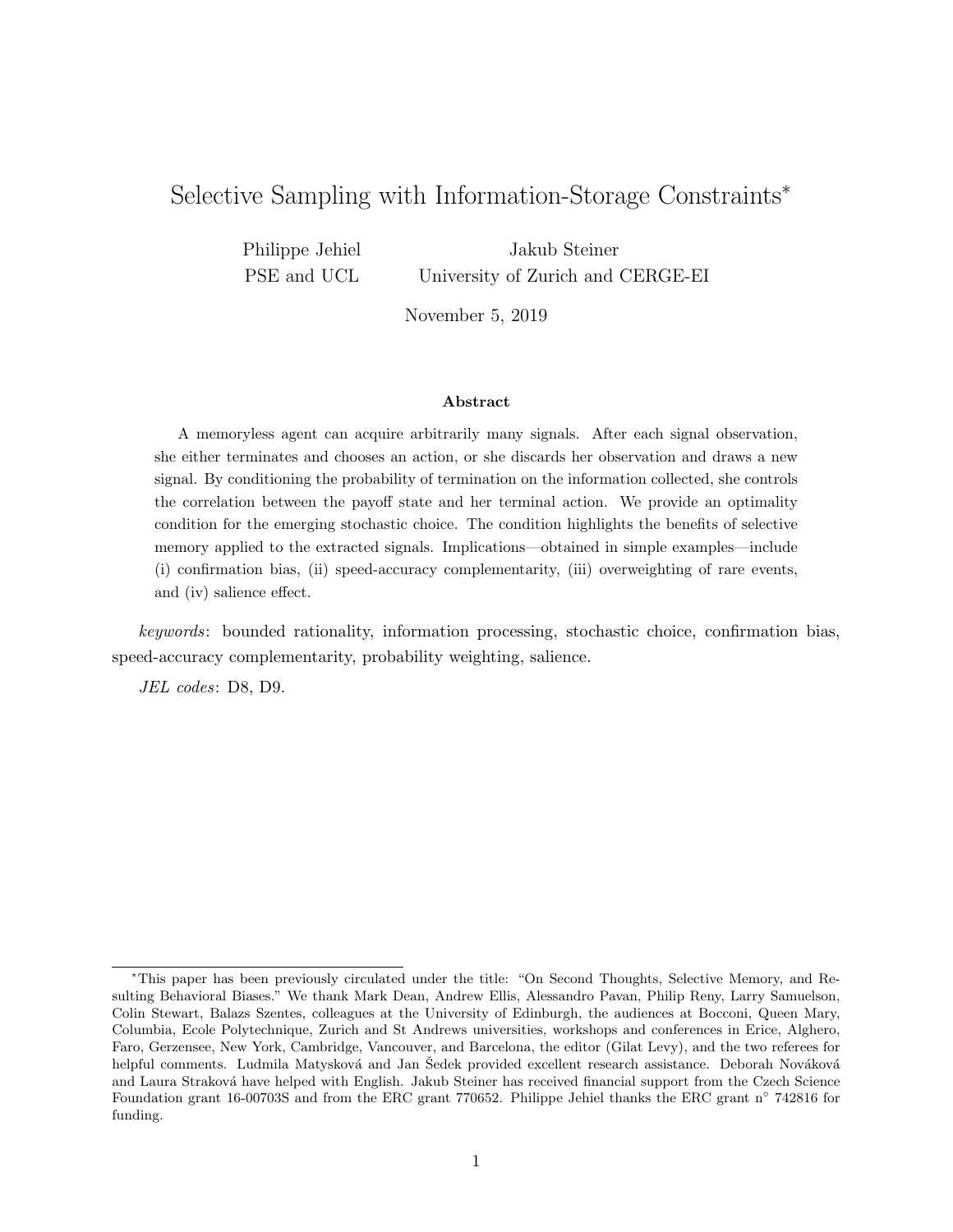# 1 Introduction

Economic agents often acquire information about the state of the economy before making their decisions. The information is typically modelled as a signal that helps the agent refine the distribution of the state and improve the decision-making. Often, signals come over time and agents can absorb only a small number of them. We capture this information-processing friction by assuming that agents receive as many signals as they wish but can remember only a finite number of them when making their choices. In the simplest setting we analyze, the agent can only remember one signal. A key strategic variable that we consider is to allow the agent to ignore some signals with positive probability and restart the signal extraction process. We allow agents to employ an arbitrary stationary decision process that specifies for each possible signal realization a probability with which the agent restarts the process as well as the chosen action in case of termination. We do not impose time constraints and costs in the basic formulation so that the friction comes solely from the limited information-storing capacity of the agent.

We ask ourselves: Should the agent optimally make her choice as soon as she receives the first signal whatever the realization of it is, or could she be better off by rerunning the very same information-acquisition process? Can hesitation—selective repetition of a fixed stochastic decision procedure—be welfare-enhancing?

A general insight is that selective rerunning of the primitive decision procedure is typically optimal. To document this most generally, we provide a simple necessary condition satisfied by the optimal rerunning strategy. The result is an interim indifference condition imposed on the agent who has concluded her decision-making with a plan to choose a particular action. Given the recommended action, the agent's posterior expected payoff from implementing this action must be the same as the posterior expected payoff from rerunning the whole decision-making—the whole selective repetitions of the primitive signal extraction—and implementing whichever action the second run of the decision-making will recommend. We refer to this as to the *second-thought-free* condition.

For illustration, consider a binary decision of whether to make an investment of a fixed size. The agent receives payoff 1 if she invests in the good state of the economy, payoff −1 if she invests in the bad state, and receives 0 when she does not invest whatever the state. One of the two states is a priori more likely; for sake of concreteness, let the prior probability of the good state be 2/3. Both states give rise to a population of good and bad signals, with the share of the good signals at 90% in the good state and  $10\%$  in the bad state. The agent draws possibly several signal realizations in sequence but remembers only the last one when making her investment choice. As follows from simple optimization considerations, assume she invests if and only if the last remembered signal was good. Observe that the decision rule generated by the immediate termination upon the first signal that comes in does *not* generate a second-thought-free choice rule: An agent whose first observed signal was bad prefers to rerun the decision process, since the new run will either lead to not investing again or will give rise to the signal realization that conflicts with the first observation and will lead to investing. Since, conditional on two conflicting signals, the a priori more common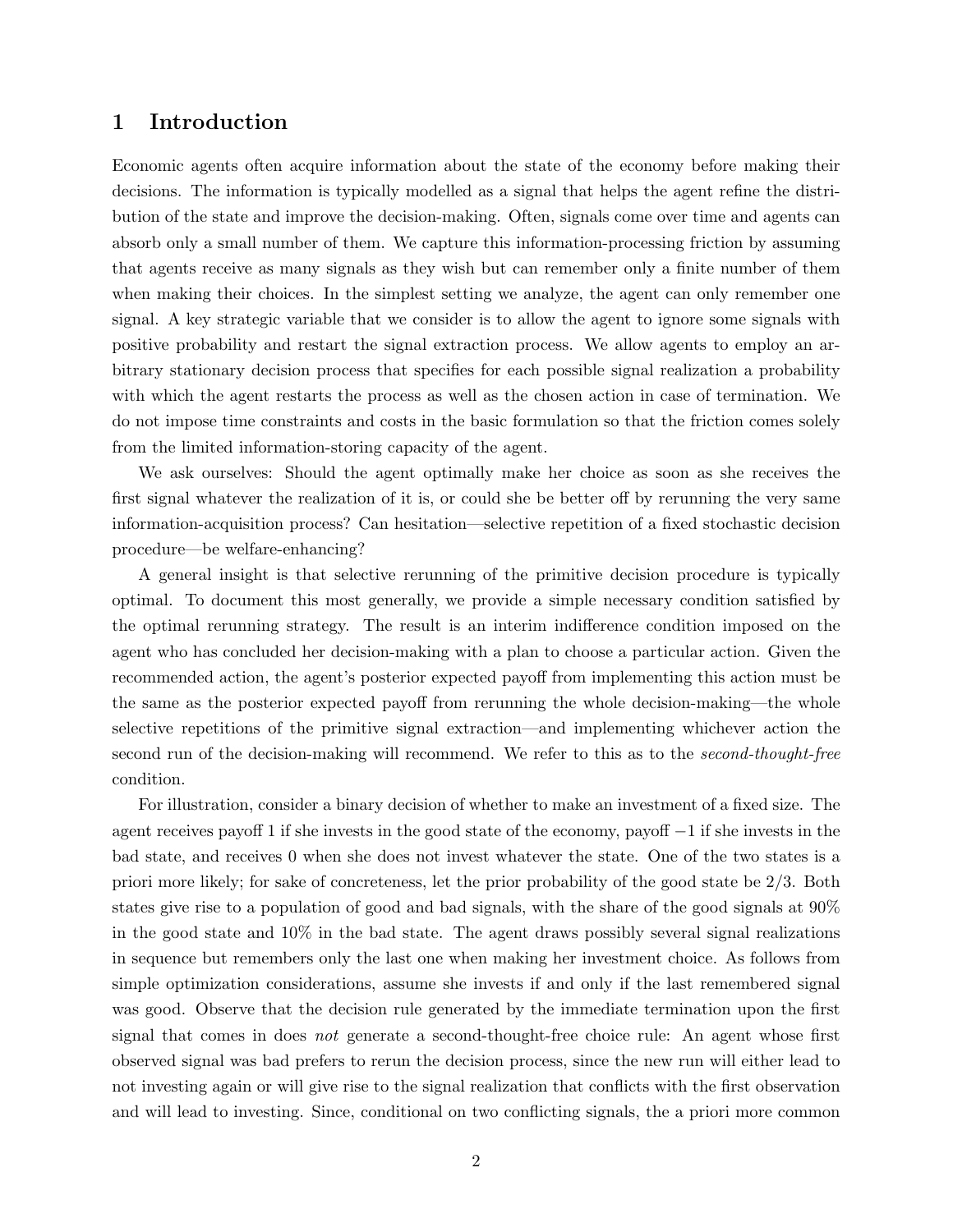state is more likely, investing is preferred in this contingency. The agent benefits from having second thoughts when the first observed signal is surprising.

We interpret the probability of terminating the decision process after receiving a particular signal as a search intensity targeting this particular signal. A higher probability of termination at a given information set inflates the likelihood that the agent makes the terminal choice at the set. We show that the failure of the second-thought-free condition with uniform search intensity in the above investment decision example indicates that relative to the uniform search, the agent benefits from decreasing the search intensity for the bad attribute. More generally, the second-thought-free condition follows from the first-order condition imposed on the optimal search intensities.

The model provides microfoundations to a range of behavioral stylized facts. The unifying principle of our behavioral insights is the intuition that the agent targets her search towards the type of evidence that would provide her with more valuable posteriors under the uniform search. This principle generates confirmation bias in the context of the above example, since evidence that confirms the agent's prior leads to more informed posterior than does evidence that contradicts the prior. An optimally targeted information search also generates speed-accuracy complementarity in the same setting; that is, accuracy of choice declines with the response time. The effect is generated by the confirmation bias: The agent encountering evidence contradicting her prior is likely to disregard the evidence and to have a second thought. Hence, long response times indicate a surprising state of the world, and the constrained-optimal choice rule commits errors in the surprising state relatively often. Overweighting of rare events occurs in a related setting in which the agent's task is to form a probability belief about an event that is known to be rare, such as a flight accident, by observing a random flight outcome. Since observing a flight accident is far more informative about the probability of future accidents than observing an uneventful flight, the agent optimally biases her search towards eventful flights. In the last behavioral application, we show in a setting with multiple states that distinct states of the world are salient in the sense that they attract the agent's attention (i.e., trigger higher termination rates in our framework). The effect arises because an indistinct perception stimulus that can be generated by several similar states is less informative than a distinct perception stimulus that is most likely generated by a specific distinct state. Hence, the optimal information search targets stimuli indicating distinct states.

Our leading interpretation of the model is in terms of a single-person with information storage limitations but perfect ability to adjust optimally her termination strategies as a function of what she remembers. These adjustments can be viewed as a result of a successful trial and error process or as a result of evolutionary pressures in which case the adjustments may not be fine-tuned to each specific problem.<sup>1</sup> Alternatively, one may think of the termination strategies and the final decisions as being chosen by different persons and only the one in charge of the final decision would be subject to information storage limitations, thereby allowing the termination strategies to be optimally determined.

<sup>&</sup>lt;sup>1</sup>In the latter case, while the second-thought free conditions need not be satisfied for each problem in isolation, we would still derive that some degree of selective hesitation is optimal.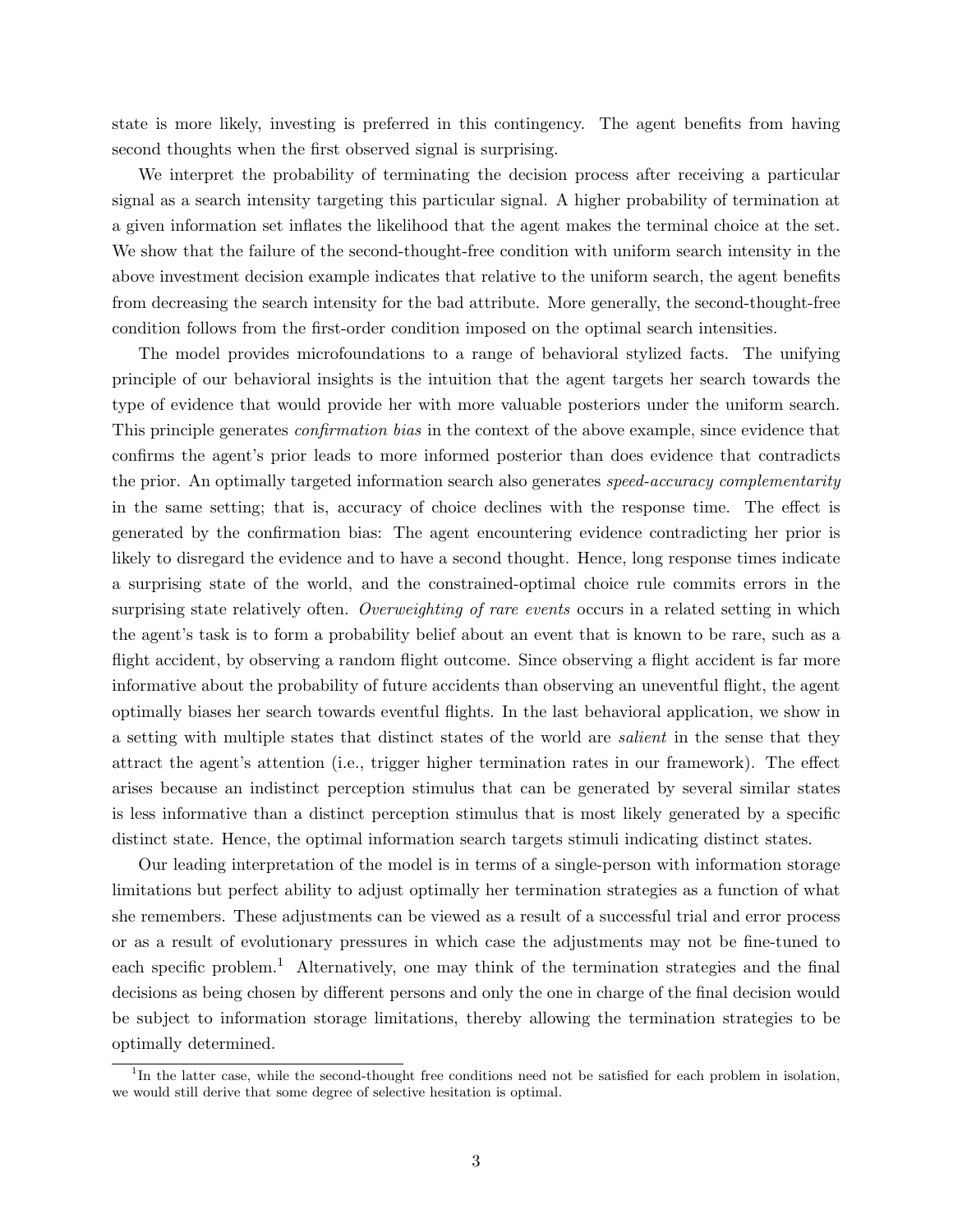There is a wide range of studies that propose different modeling of optimization over information structures. Relative to rational inattention models (Sims, 2003), we provide a procedural micro-foundation of our set of the feasible information structures (which must be obtained through variations of the termination strategies and as such can straightforwardly be related to the time dimension of the decision process). Perhaps surprisingly, our memoryless agent shares some of the flexibility in her choice of information structures with the sequential-sampling model of Wald (1945) in which there is perfect information aggregation. But, our approach allows for a simple derivation of the speed-accuracy complementarity, which is less immediate to obtain with sequential-sampling models (see however Fudenberg et al. (2018)).

Relative to studies based on finite automata (Hellman and Cover, 1970; Wilson, 2014; Basu and Chatterjee, 2015), our approach yields a simple necessary condition for the optimal choice rule, the second-thought-free condition. This condition arises because our agent chooses the probability of termination at each of her information sets. Such a termination optimization is absent from the related models with finite automata in which the termination is exogenous (or the objective involves asymptotic performance as time diverges). The second-thought-free condition allows us to characterize the optimal choice rule in the binary settings.

This paper belongs to a growing economic literature that explains behavioral stylized facts as the constrained-optimal behavior of decision-makers facing information processing frictions. For instance, Robson (2001), Rayo and Becker (2007), Netzer (2009), and Khaw et al. (2017) provide microfoundations for risk attitudes; Gabaix and Laibson (2017) endogenize discounting; and Wilson (2014), Compte and Postlewaite (2012), and Leung (2017) establish constrained-optimal ignorance of weakly informative news.<sup>2</sup>

# 2 Model

An agent faces a decision under uncertainty. She chooses an action  $a \in A$  and receives a payoff  $u(a, \theta)$  in the fixed payoff state  $\theta \in \Theta$  drawn from an interior prior  $\pi \in \Delta(\Theta)$ . The sets  $\Theta$  and A are finite. The agent chooses a Blackwell experiment  $p$ , where  $p$  is a family of conditional signal distributions  $p(x | \theta)$  that depend on  $\theta \in \Theta$ . The experiment generates a signal realization x from a finite space X. The conditional signal distributions are fully mixed:  $p(x | \theta) > 0$  for all x,  $\theta$ . We allow the agent to choose among possibly several such experiments and we let  $P$  denote the exogenous set of experiments from which she chooses. We impose no restrictions on  $P$  (other than the full-support of each  $p$ ).

The agent can repeat the selected experiment arbitrarily many times, but she is unable to aggregate the information across the repetitions. Each run of the experiment is a cognition that exhausts the agent's capacity dedicated to the problem being solved. Once the agent hits the constraint at the end of the experiment, she can continue only after she unclogs her capacity by

<sup>2</sup>Somewhat less related is a literature that explores how exogenous analogy-based and extrapolation-driven errors in learning lead to behavioral biases; see coarse learning in Jehiel (2005) and its application to overoptimism in Jehiel (2018). By contrast, in our approach, the agent optimizes the error distribution given the constraints.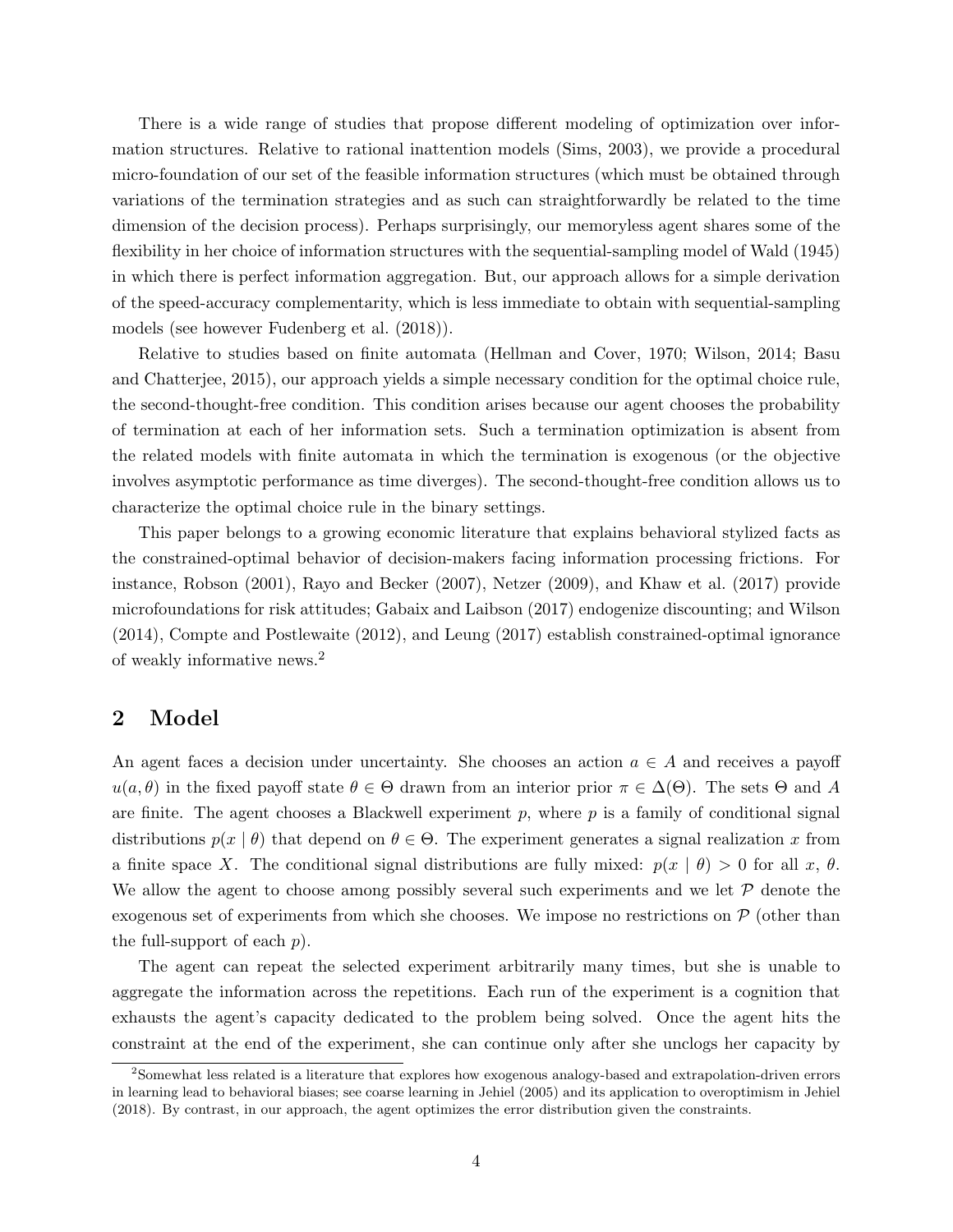

Figure 1: For each  $(p, \beta, \sigma)$ , the decision process is a Markov chain evolving on the agent's states of mind, with transition probabilities that depend on the payoff state  $\theta$ . The chain begins in the state of mind O and transits to states  $x \in X = \{x_1, x_2\}$  with probabilities  $p(x \mid \theta)$ . The process returns to O with probability  $1 - \beta_x$ , or terminates with choice of  $a = \sigma(x)$  with probability  $\beta_x$ .

amnesia.

We model this as follows. The agent can condition the repetition of the experiment on the last observed signal realization. She chooses a vector  $\beta = (\beta_x)_{x \in X} \in B = [0, 1]^{|X|} \setminus \{(0, \ldots, 0)\}\$ of termination probabilities  $\beta_x$  for each signal realization x; we call  $\beta$  a termination strategy. The agent runs the experiment p for the first time, receives signal realization  $x^{(1)}$  with probability  $p(x^{(1)} | \theta)$  and terminates the reasoning with probability  $\beta_{x^{(1)}}$ . She restarts with the complementary probability  $1 - \beta_{x^{(1)}}$ , and receives a signal realization  $x^{(2)}$  from a new run of the process p with probability  $p(x^{(2)} | \theta)$ , terminates with probability  $\beta_{x^{(2)}}$  or restarts with probability  $1 - \beta_{x^{(2)}}$ , and continues until she terminates after a random number of repetitions of  $p$ ; see Figure 1. When the agent chooses having distinct  $\beta_x$  for different x, then she implements the familiar idea of selective memory; some facts and observations are easily forgotten whereas others are remembered and they trigger choice. After the agent terminates the reasoning with a terminal signal realization  $x$ , she selects an action  $a = \sigma(x)$  according to an *action strategy*  $\sigma: X \longrightarrow A$ <sup>3</sup>. Let S be the set of all mappings from  $X$  to  $A$ .

By excluding the termination strategy  $(0, \ldots, 0)$  we force the agent to make a decision  $a \in A$ . Since  $\beta \neq (0, \ldots, 0)$  and each feasible experiment p generates all signal values with a positive probability in each state, the decision process almost surely eventually terminates.

The outcomes of distinct runs of p are conditionally independent. Thus, the probability that the agent terminates after t repetitions of the experiment p resulting in the signal history  $x^t =$  $(x^{(1)},...,x^{(t)})$  is

$$
\rho\left(\mathbf{x}^t \mid \theta; p, \beta\right) = \beta_{x^{(t)}} p(x^{(t)} \mid \theta) \prod_{l=1}^{t-1} \left(1 - \beta_{x^{(l)}}\right) p\left(x^{(l)} \mid \theta\right). \tag{1}
$$

We let

$$
r(a \mid \theta; p, \beta, \sigma) = \sum_{t=1}^{\infty} \sum_{\mathbf{x}^t : \sigma(x^{(t)}) = a} \rho\left(\mathbf{x}^t \mid \theta; p, \beta\right)
$$
 (2)

<sup>&</sup>lt;sup>3</sup>We do not allow for mixed action strategies since the optimum can always be achieved with a pure action strategy.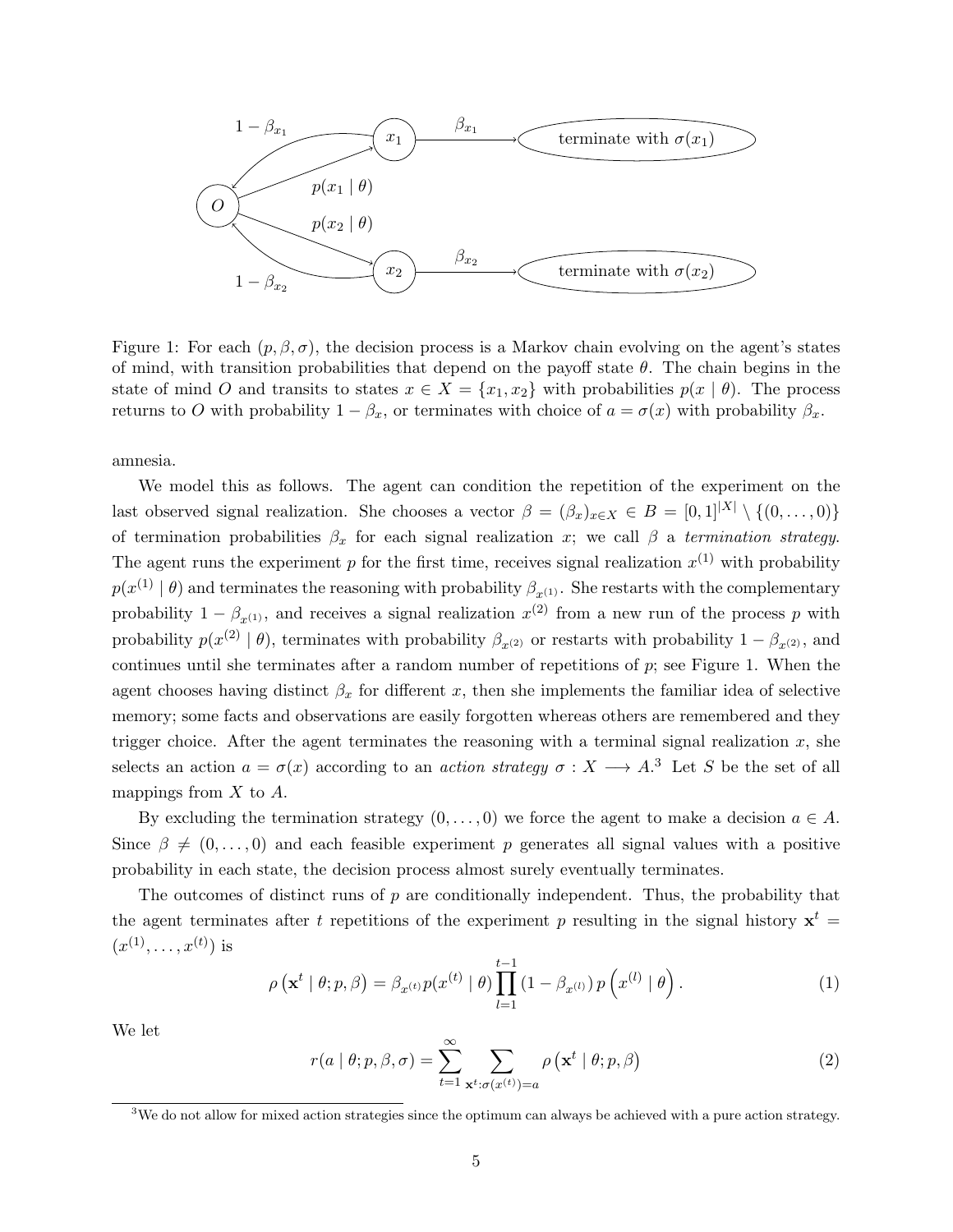denote the probability that the agent who employs the experiment  $p$ , the termination strategy  $\beta$ , and action strategy  $\sigma$  terminates with action a in state  $\theta$ . We call  $r(p, \beta, \sigma) := (r(a | \theta; p, \beta, \sigma))_{a \in A, \theta \in \Theta}$ the *choice rule*. The set of feasible choice rules is  $\mathcal{R}(\mathcal{P}) = \{r(p, \beta, \sigma) : p \in \mathcal{P}, \beta \in B, \sigma \in S\}.$ Sometimes we abuse notation, omit  $p, \beta, \sigma$  and write  $r(a | \theta)$  for the probability of a in state  $\theta$ under the rule constructed by some  $p, \beta, \sigma$ .

The repeated-cognition problem is to select, for a given prior  $\pi$ , utility function u and set  $\mathcal{P}$ , a feasible choice rule  $r$  that maximizes the expected payoff:

$$
\max_{r \in \mathcal{R}(\mathcal{P})} \sum_{\theta \in \Theta, a \in A} \pi_{\theta} r(a \mid \theta) u(a, \theta). \tag{3}
$$

The optimization in (3) can be an outcome of selective pressures that favor successful decision procedures via cultural or biological evolution, or via competition of firms differing in their internal procedures. There are no costs to delaying the decision in our model but incorporating such costs would not affect our qualitative insights when these are not too big. We address agents with less severe memory constraints and with exponential time discounting preferences in Section 7.

### 3 Optimal cognition biases

We now derive a necessary optimality condition that the choice rule solving the repeated-cognition problem must satisfy. Generically, the condition requires the agent to engage in selective information processing—that is, to ignore some signals more often than others.

#### 3.1 Second-thought-free choice rules

We start with a definition of *second-thought-free* choice rules. If the agent's decision process generates such a rule, then she has no incentive to rerun the process regardless of the action recommendation with which the process terminates. Our main result below states that the optimal rule is second-thought-free.

Let r be a generic stochastic choice rule that specifies conditional probabilities  $r(a | \theta)$  of each action  $a \in A$  in each state  $\theta \in \Theta$ .

**Definition 1.** The choice rule r is second-thought-free with respect to the utility u and prior  $\pi$  if the agent prefers each action recommended by the rule to a new run of the rule r. That is, for each action a chosen with positive probability,

$$
E_{\alpha}[u(a_1, \theta) | a_1 = a] \ge E_{\alpha}[u(a_2, \theta) | a_1 = a], \tag{4}
$$

where the expectations are with respect to the random variables  $\theta$  and  $a_2$ , and  $\alpha(\theta, a_1, a_2) = \pi_{\theta} r(a_1)$  $\theta$ )r(a<sub>2</sub> |  $\theta$ ) is the joint distribution of the state and two actions consecutively generated by r.

The definition requires the agent who terminates with an action plan a to weakly prefer a to forgetting a and choosing whichever action a new run of the decision process will recommend.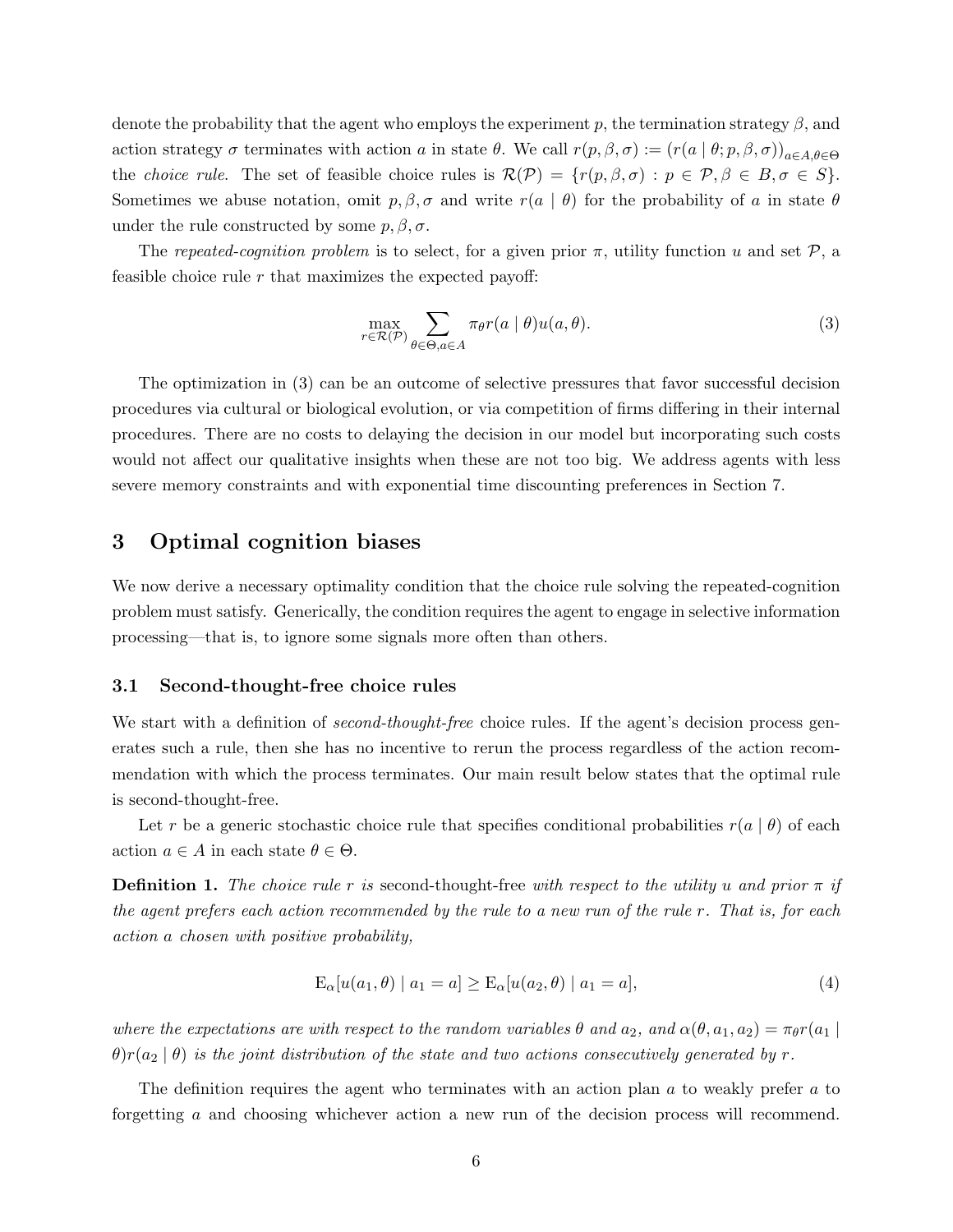Although the definition allows for the strict preference against having a second thought, the next lemma shows that if a choice rule is second-thought-free, then the agent is indifferent between terminating and the second thought.

**Lemma 1.** If r is second-thought-free, then  $(4)$  is met with equality for each action a chosen with positive probability:

$$
E_{\alpha}[u(a_1, \theta) | a_1 = a] = E_{\alpha}[u(a_2, \theta) | a_1 = a].
$$
\n(5)

We refer to  $(5)$  as the *second-thought-free condition*.

*Proof.* If (4) holds with strict inequality for some a chosen with positive probability, then

$$
E_{\alpha}[u(a_1,\theta)] = E_{\alpha}[E_{\alpha}[u(a_1,\theta) | a_1]] > E_{\alpha}[E_{\alpha}[u(a_2,\theta) | a_1]] = E_{\alpha}[u(a_2,\theta)],
$$

which contradicts that  $a_1$  and  $a_2$  are conditionally iid.

### 3.2 Optimality condition

We provide here a general necessary optimality condition imposed on the stochastic choice rule.

**Proposition 1.** If a choice rule solves the repeated-cognition problem  $(3)$ , then it is second-thoughtfree and satisfies (5).

To understand the statement, consider the optimal choice rule  $r^*$  generated by a process that consists of a random number of repetitions of a primitive cognition p. Once these repetitions of p terminate with a signal realization x and the agent is about to take an action  $a = \sigma(x)$ , then, according to the proposition, she must be indifferent between  $a$ , and running the process associated with  $r^*$  from scratch, where the new run of  $r^*$  would involve new repetitions of p.

To prove Proposition 1, we introduce an *effective* experiment  $s(p, \beta)$ . While the *primitive* experiment  $p(x | \theta)$  specifies the probability that its one run results in signal x, we define  $s(x | \theta; p, \beta)$ to be the probability that selective repetitions of p according to the termination strategy  $\beta$  terminate with x. Relative to  $p(x | \theta)$ , the effective probabilities  $s(x | \theta; p, \beta)$  are inflated for those x at which the agent terminates with a high probability  $\beta_r$ .

**Lemma 2.** An agent who employs a primitive experiment p and a termination strategy  $\beta$  terminates with x in state  $\theta$  with probability:

$$
s(x \mid \theta; p, \beta) = \frac{\beta_x p(x \mid \theta)}{\sum_{x' \in X} \beta_{x'} p(x' \mid \theta)}.
$$
\n(6)

*Proof.* Experiment  $s(p, \beta)$  satisfies the recursive formula

$$
s(x | \theta; p, \beta) = \beta_x p(x | \theta) + \sum_{x' \in X} (1 - \beta_{x'}) p(x' | \theta) s(x | \theta; p, \beta).
$$

 $\Box$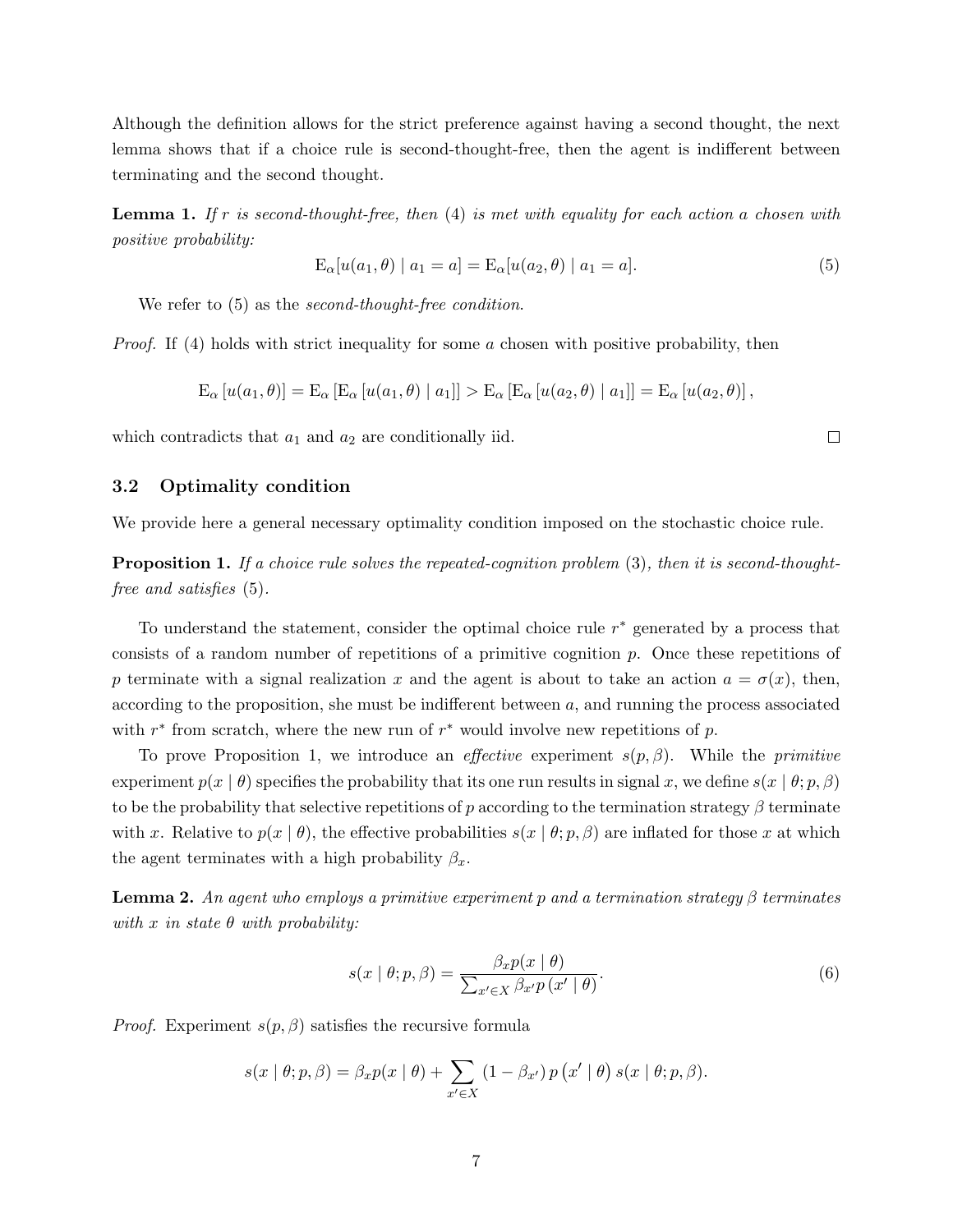The first summand is the probability that the agent terminates with signal  $x$  after the first run of the experiment  $p$ . The second summand is the probability that the agent continues after the first run and terminates with x later. Solving for  $s(x | \theta; p, \beta)$  gives (6).  $\Box$ 

The lemma implies that  $s(p, \beta)$  and hence also  $r(p, \beta, \sigma)$  are homogeneous of degree zero with respect to  $\beta$ . Thus, since we abstract from the delay costs, for any optimal termination strategy  $β^*, αβ^*$  for  $α ∈ (0, 1)$  is optimal too, and it generates the same optimal choice rule r<sup>\*</sup> as  $β^*$ . This multiplicity of implementation of the optimal choice rule would disappear in a natural approximation of our model with exponential discount factor approaching 1. Such approximation would select the quickest available decision process that implements the optimal feasible rule  $r^*$ ; that is, it would impose that  $\max_{x \in X} \beta_x = 1$ .

Proof of Proposition 1. Using  $(6)$ , we rewrite the objective as follows.

$$
\max_{p \in \mathcal{P}, \beta \in B, \sigma \in S} \sum_{\theta \in \Theta, x \in X} \pi_{\theta} \frac{\beta_x p(x \mid \theta)}{\sum_{x' \in X} \beta_{x'} p(x' \mid \theta)} u(\sigma(x), \theta). \tag{7}
$$

Let rule  $r(p^*, \beta^*, \sigma^*)$  solve the repeated-cognition problem. Consider an action a chosen with a positive probability and x such that  $\sigma^*(x) = a$  and  $\beta_x^* > 0$ . The constraint  $\beta_x \geq 0$  is not binding for this x, and the first-order condition of (7) with respect to  $\beta_x$  is:

$$
\sum_{\theta \in \Theta} \pi_{\theta} \frac{s(x | \theta; p^*, \beta^*)}{\beta_x^*} u(a, \theta) - \sum_{\theta \in \Theta, x' \in X} \pi_{\theta} s(x' | \theta; p^*, \beta^*) \frac{s(x | \theta; p^*, \beta^*)}{\beta_x^*} u(\sigma^*(x'), \theta) =
$$
  

$$
\sum_{\theta \in \Theta} \pi_{\theta} \frac{s(x | \theta; p^*, \beta^*)}{\beta_x^*} u(a, \theta) - \sum_{\theta \in \Theta, a' \in A} \pi_{\theta} r(a' | \theta; p^*, \beta^*, \sigma^*) \frac{s(x | \theta; p^*, \beta^*)}{\beta_x^*} u(a', \theta) \geq 0.
$$

Multiplication by  $\beta_x^*$ , summation over all x such that  $\sigma^*(x) = a$ , and division by  $\sum_{\theta} \pi_{\theta} r(a \mid \theta; p^*, \beta^*, \sigma^*)$ gives (4). Thus, the terminating agent weakly prefers termination to continuation. Lemma 1 implies the indifference (5).  $\Box$ 

Since the objective function in (7) is homogenous of degree zero with respect to  $\beta$ , we can restrict  $\beta$  to the simplex over the signal set X. This simplex is compact, the objective function in (7) is continuous in  $\beta$  and the  $p(x | \theta)$ , hence the repeated-cognition problem has a solution whenever the set of the primitive experiments  $P$  is compact.

Comment. Our agent can be viewed as having imperfect recall in the sense of Piccione and Rubinstein (1997). Our approach corresponds to their ex ante approach, and the insight of Proposition 1 can be related to the observation in their absent-minded driver example that the ex ante optimal solution is also a (modified) multi-self equilibrium in which the decision problem is viewed as a team composed of multiple selves all sharing the decision-maker's objective.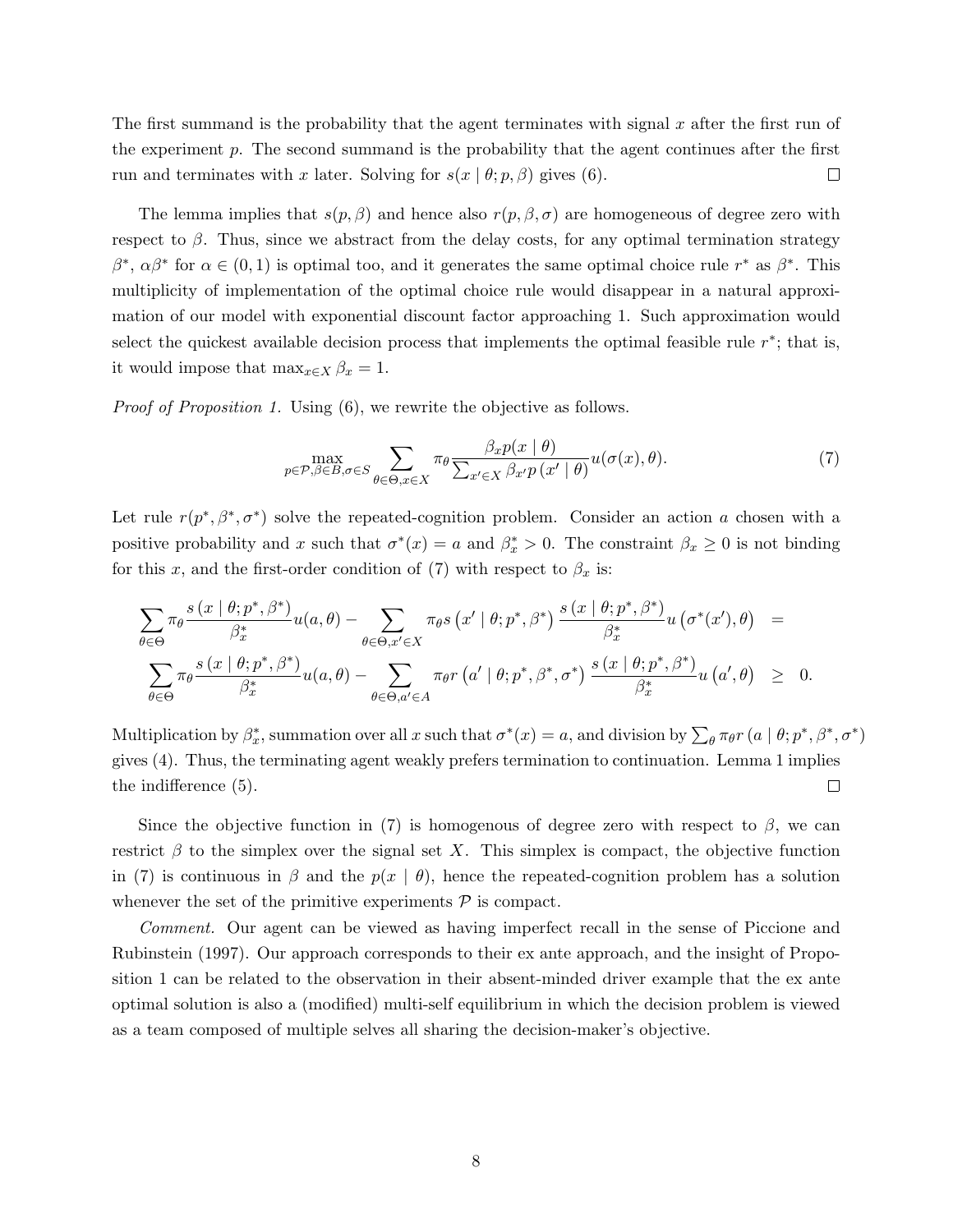### 4 Analytical solution of the binary setting

The action and state sets are binary:  $A = \Theta = \{0, 1\}$ . To avoid a trivial case, we assume that neither action is dominant. Then, without loss of generality,  $u(a, \theta) = u_{\theta} > 0$  if  $a = \theta$  and  $u(a, \theta) = 0$  otherwise. State  $\theta$  is drawn from an interior prior  $\pi \in \Delta(\Theta)$ . The exogenous set P of the feasible statistical experiments is finite, and each  $p \in \mathcal{P}$  delivers a signal x from a finite signal space X with probability  $p(x | \theta)$ . The agent chooses  $p \in \mathcal{P}$ , the termination strategy  $\beta = (\beta_x)_{x \in X}$ and action strategy  $\sigma: X \longrightarrow A$  to maximize the expected payoff.

The first result states that there exists a solution in which the agent ignores all but two signal realizations of the chosen experiment  $p$ . That is, she always repeats the experiment upon encountering all but two signals. Roughly, the result follows because it is advantageous to consider only the most informative signal realizations.<sup>4</sup>

**Lemma 3.** There exists a solution in which the termination probability  $\beta_x$  is positive for at most two signal values  $x \in X$ .

See Appendix for the proofs omitted in the main text.

Based on the lemma, we can, without loss of generality, restrict the signal space  $X$  to be binary, and identify it with the action and state spaces,  $X = A = \Theta$ . Again without loss of generality, we choose signal labels in each experiment in such a way that each experiment  $p \in \mathcal{P}$  satisfies the monotone likelihood ratio property:  $p(1 | \theta)/p(0 | \theta)$  increases in  $\theta$ . We continue to assume that  $p(x | \theta) > 0$  for all x and  $\theta$ .

Define  $\sigma_I$  to be the identity function, and let the agent employ the binary experiment p and the action strategy  $\sigma_I$ . The next lemma characterizes the set  $\mathcal{R}_{p,\sigma_I} = \{r(p,\beta,\sigma_I) : \beta \in B\}$  of the feasible choice rules that such an agent has access to. To characterize this set, we introduce a parameter that we dub *perceptual distance* between states  $0$  and  $1$  under the experiment  $p$ :

$$
d_p = \frac{p(1 \mid 1)p(0 \mid 0)}{p(0 \mid 1)p(1 \mid 0)}.
$$

The perceptual distance is a summary statistic of the experiment  $p$ . The larger it is, the more  $p$ reliably discriminates between the two states. The monotone likelihood property of each  $p$  implies that  $d_p > 1$ . The next lemma states that the perceptual distance is preserved under any termination strategy  $\beta$ .

# Lemma 4.  $\mathcal{R}_{p,\sigma_I} = \{r : r(1 \mid 1)r(0 \mid 0) = d_p r(1 \mid 0)r(0 \mid 1)\}.$

That is, a rule  $r$  can be constructed from  $p$  if and only if it preserves the perceptual distance:  $\frac{r(1|1)r(0|0)}{r(0|1)r(1|0)} = d_p$  (or if it always selects a same action). By controlling the termination strategy  $\beta$ , the agent trades off the likelihoods  $r(0 | 0; p, \beta, \sigma_I)$  and  $r(1 | 1; p, \beta, \sigma_I)$  of the correct choice in the states 0 and 1, respectively. See Figure 2. The set  $\mathcal{R}_{p,\sigma_I}$  of rules accessible from p is compact.

 $^{4}$ This insight exploits the assumption of perfect patience, since impatient agents would trade off informativeness against delay costs. We conjecture that when exponential discounting is considered, then the result that the agent ignores all but two signal realizations continues to hold for sufficiently patient agents and generic signal structures.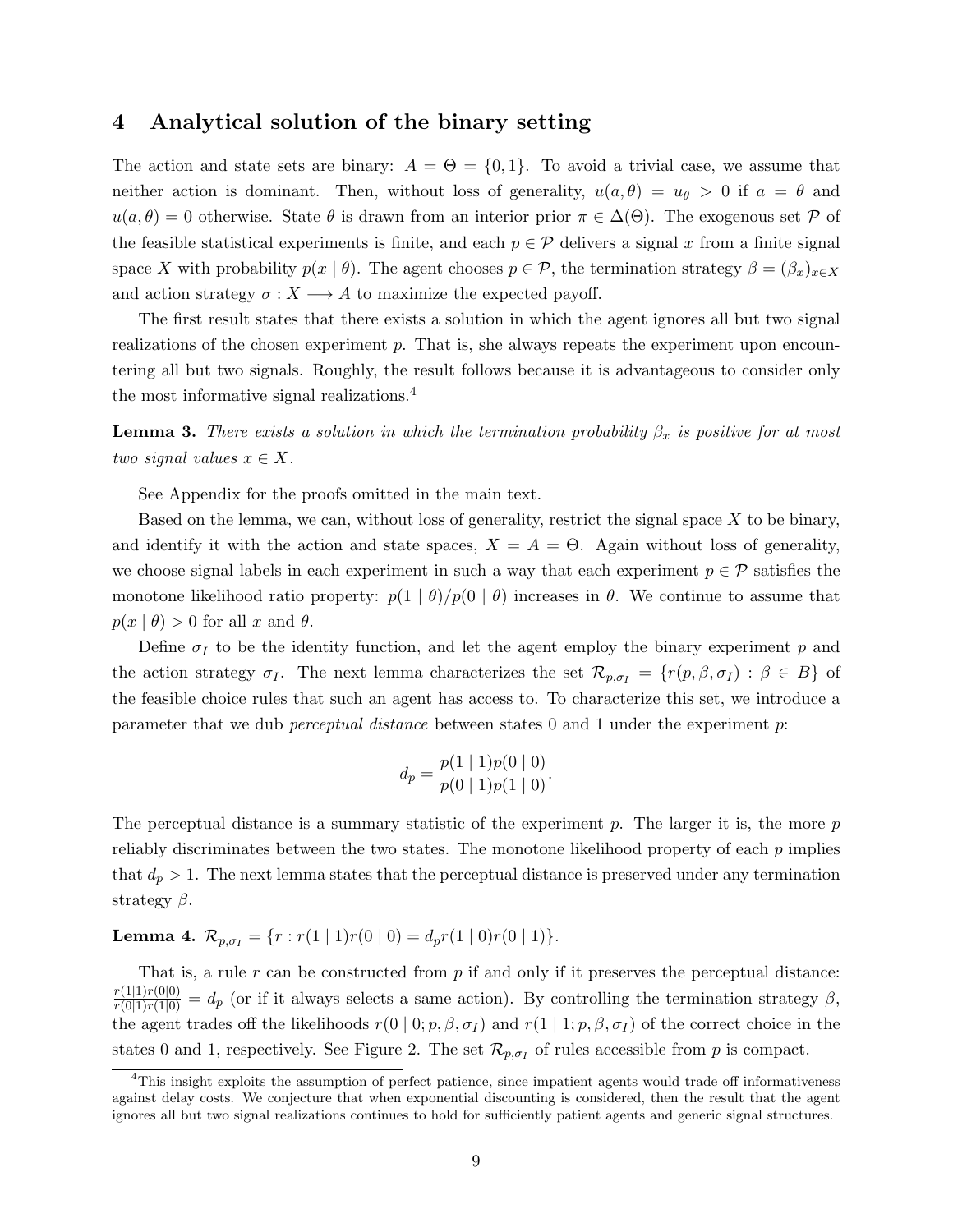

Figure 2: Each point in  $[0, 1]^2$  on this graph corresponds to a choice rule. The depicted curves are the sets  $\mathcal{R}_{p,\sigma_I}$  of the choice rules constructible from experiments p and action strategy  $\sigma_I$ . The thick curve corresponds to the experiment  $\bar{p}$  with the maximal perceptual distance d. Since the objective is linear in the choice rule, the indifference curves are downward sloping lines. The dashed line is the indifference curve tangential to  $\mathcal{R}_{\bar{p},\sigma_I}$ . The dot depicts the solution of the repeated-cognition problem.

Thanks to the chosen labeling of the signals, the agent can equate her choice to the observed signal without a loss:

**Lemma 5.** For any rule  $r(p, \beta, \sigma)$  there exists  $\beta'$  such that the rule  $r(p, \beta', \sigma_I)$  achieves at least as high expected payoff as  $r(p, \beta, \sigma)$ .

The solution to the repeated-cognition problem in the binary setting exists since the objective is continuous in the choice rule and the agent optimizes on the compact set  $\bigcup_{p\in\mathcal{P}}\mathcal{R}_{p,\sigma_I}$  of the rules.

Let  $\bar{p}$  be the experiment with the maximal perceptual distance:  $\bar{p} \in \arg \max_{p \in \mathcal{P}} d_p$ , and let  $\overline{d} = \max_{p \in \mathcal{P}} d_p$ . In line with the intuition that the agent should go for the most informative experiment, we establish:

**Lemma 6.** There exists a solution to the repeated-cognition problem in which the agent employs the experiment  $\bar{p}$  with the maximal perceptual distance.

The last lemma implies that all details of the set  $P$  relevant for the solution are summarized in the one-dimensional statistic  $\bar{d}$  that is independent of the payoff function  $u$ .<sup>5</sup>

We are now ready to solve the binary setting. The optimal effective choice rule  $r^*(a | \theta)$  =  $r(a | \theta, \bar{p}, \beta^*, \sigma_I)$  consists of four unknown probabilities and it is determined by four conditions: the second-thought-free condition (5), the feasibility condition from Lemma 4, and two normalization conditions. Let parameter  $R = \frac{\pi_1 u_1}{\pi_2 u_0}$  $\frac{\pi_1 u_1}{\pi_0 u_0}$  measure the relative a priori attractiveness of action 1.

<sup>&</sup>lt;sup>5</sup>Such summary statistic of P continues to exist when  $2 < |X| < \infty$ . For any pair of signal realizations  $(x, x')$ and an experiment p, let  $d_{x,x',p} = \frac{p(x|0)p(x'|1)}{p(x|1)p(x'|0)}$ . Then,  $\overline{d}$  is the maximum of  $d_{x,x',p}$  over all ordered pairs  $(x, x')$  and experiments p.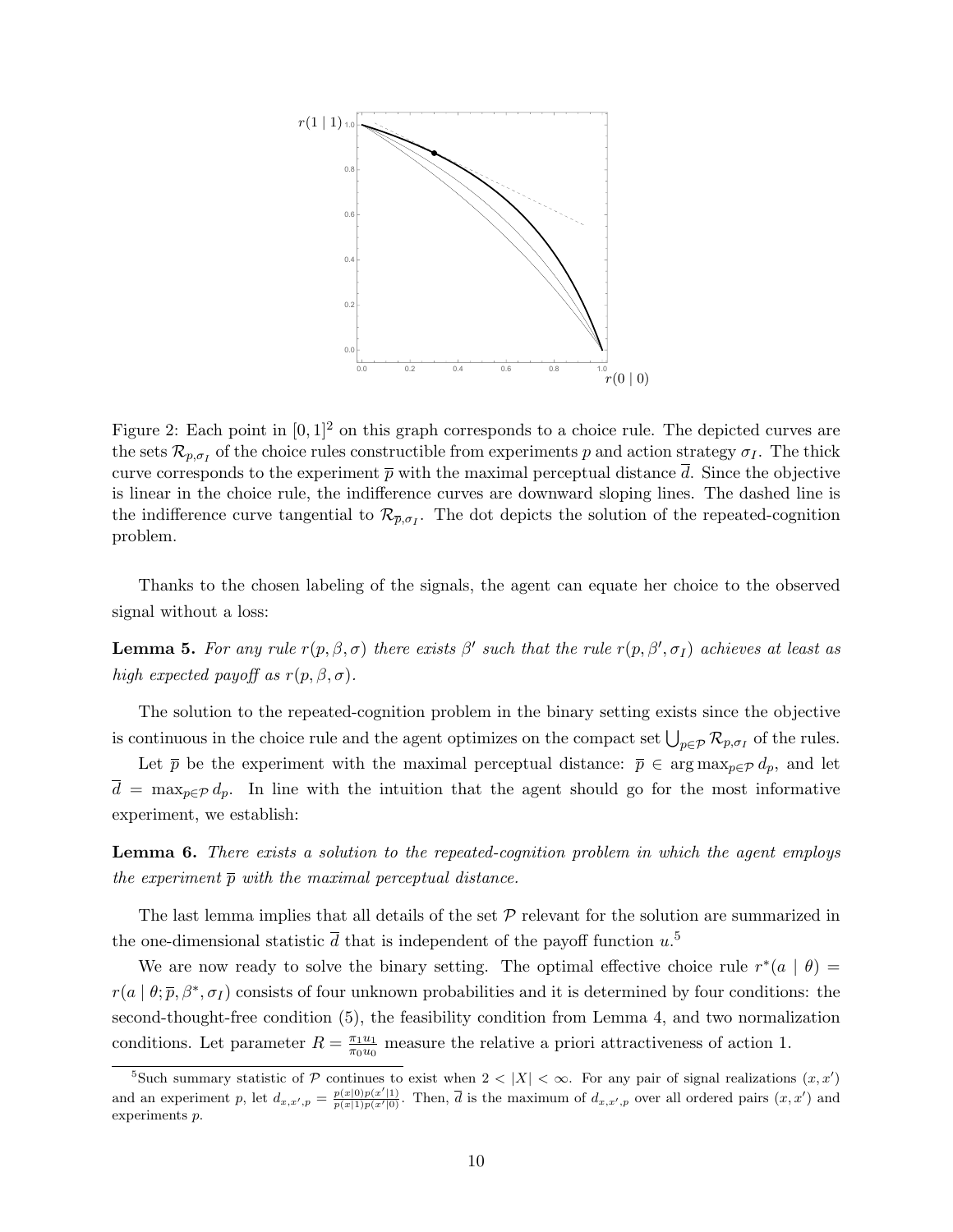**Proposition 2.** 1. When  $R \geq \overline{d}$ , then the agent always chooses action 1;

- 2. when  $R \leq 1/\overline{d}$ , then the agent always chooses action 0;
- 3. when  $R \in (1/\overline{d}, \overline{d})$ , then the agent chooses both actions with positive probabilities and

$$
r^*(1 | 1) = \frac{\overline{d}R - \sqrt{\overline{d}R}}{(\overline{d} - 1)R}, \ r^*(0 | 0) = \frac{\overline{d} - \sqrt{\overline{d}R}}{\overline{d} - 1}, \tag{8}
$$

$$
\frac{\beta_1^*}{\beta_0^*} = \frac{\overline{d}R - \sqrt{\overline{d}R}}{\sqrt{\overline{d}R} - R} \frac{\overline{p}(0 \mid 1)}{\overline{p}(1 \mid 1)}.
$$
\n(9)

When the ex ante attractiveness of one of the actions is too strong relative to the perceptual distance of the two states, then the agent always chooses the ex ante attractive action. The decision process is non-trivial for intermediate incentives: the agent engages in repeated cognition and she chooses both actions with positive probabilities.

### 5 Behavioral applications

This section presents three behavioral effects illustrated in the binary setting from Section 4: confirmation bias, speed-accuracy complementarity, and overweighting of rare events.

#### 5.1 Confirmation bias

Psychologists and economists distinguish at least three mechanisms leading to confirmation bias: (i) People search for evidence selectively, targeting the evidence type in accord with their priors, e.g. Nickerson (1998); (ii) they selectively memorize and recall the data supporting their priors, e.g. Oswald and Grosjean (2004); and (iii) they selectively interpret ambiguous evidence, e.g. Rabin and Schrag (1999) and Fryer et al. (2018). We focus on the first two mechanisms and interpret them in light of our optimal repeated-cognition result.

**Corollary 1.** When action 1 is a priori more attractive,  $R \in (1, d)$ , and the unique primitive binary experiment is symmetric,  $p(1 | 1) = p(0 | 0) > 1/2$ , then the agent searches relatively more intensively for signal value 1:  $\beta_1^* > \beta_0^*$ .

*Proof.* Since  $\beta_1^*/\beta_0^*$  increases in R, it suffices to show that  $\beta_1^*/\beta_0^* = 1$  when  $R = 1$  and the primitive experiment p is symmetric. Indeed, when  $R = 1$ , then by (9),

$$
\frac{\beta_1^*}{\beta_0^*} = \sqrt{d} \frac{p(0 \mid 1)}{p(1 \mid 1)} = \sqrt{\frac{p(0 \mid 0)p(0 \mid 1)}{p(1 \mid 1)p(1 \mid 0)}} = 1,
$$

where  $d = \frac{p(0|0)p(1|1)}{p(1|0)p(0|1)}$  and the last equality follows from the symmetry of p.

To see the connection to confirmation bias, consider, like in our introductory example, an agent whose task is to announce the realized state of the world: she receives reward  $u_1 = u_0 = 1$  if she

 $\Box$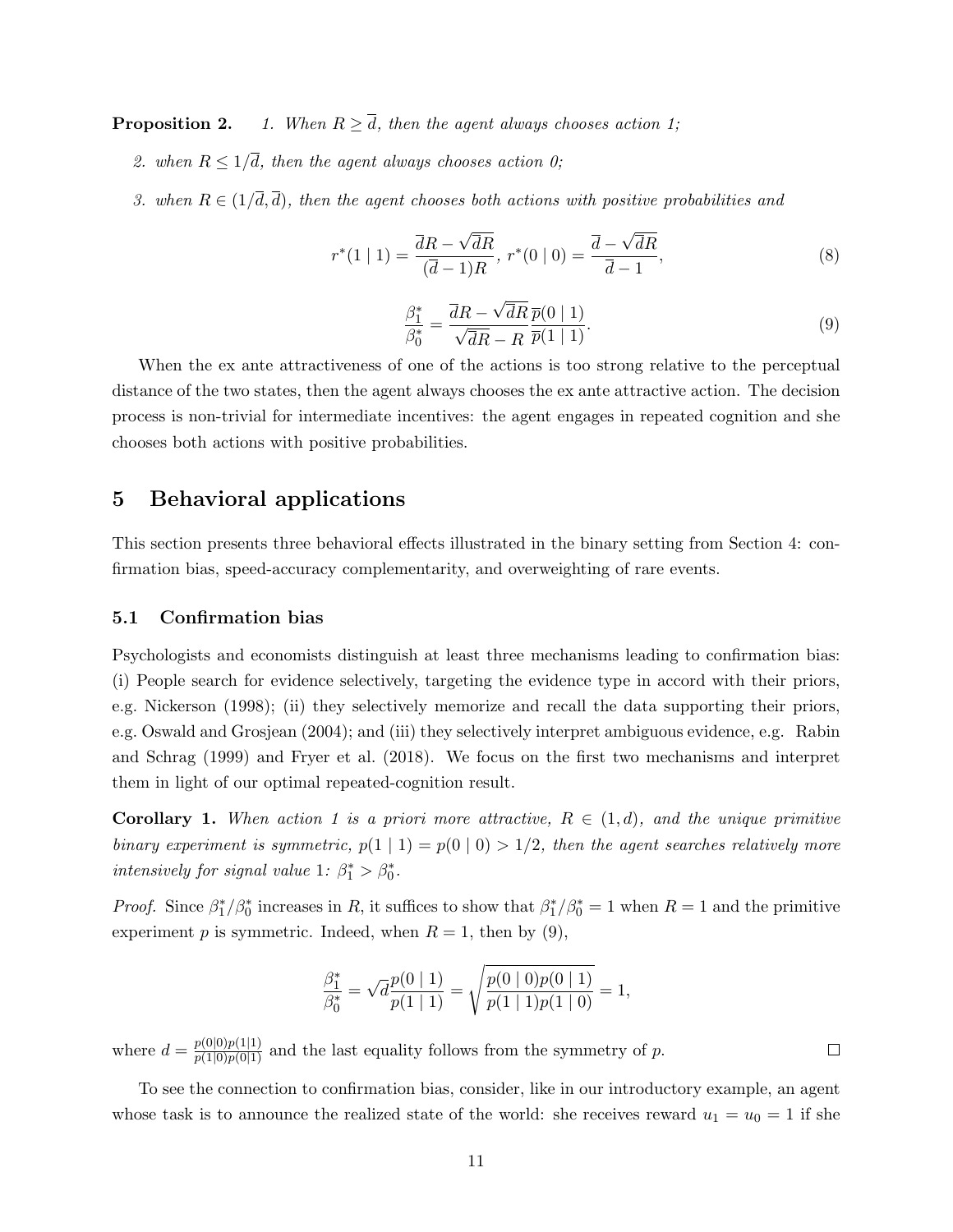makes the correct announcement and 0 otherwise. The agent finds the state  $\theta = 1$  a priori more likely than the state  $0, \pi_1 > \pi_0$ . Consider the decision process that terminates immediately after the first run of the experiment and chooses the action equal to the observed signal value:  $\beta_0 = \beta_1 = 1$ ,  $\sigma = \sigma_I$ . To establish that such an unbiased process is suboptimal it suffices to show that it does not satisfy the second-thought-free condition. To see this, we examine the agent who has received the a priori unlikely signal 0 and argue that she benefits from the second thought. Such a surprised agent is better off by restarting instead of terminating with action 0, since if the new run of the process concludes with signal 0 again, then the second thought will have been inconsequential. If, however, the new run of the process concludes with signal and action 1, then the induced switch from action 0 to 1 is beneficial. This is because when the experiment  $p$  is symmetric, then, conditional on two conflicting signals, the a priori more common state 1 is relatively more likely. The agent benefits from second thought whenever she receives the surprising recommendation, and thus will deviate from the uniform search in favor of the a priori likely signal value 1.

The optimal strategy resembles the natural process in which the selective memory gives rise to confirmation bias. Consider the fastest optimal strategy, letting  $\beta_1^* = 1$ . When the agent observes signal 1 that confirms her prior belief, then she terminates and immediately announces the state 1. But if she is surprised, observing signal 0 that contradicts her prior, then she discards the signal with positive probability  $\beta_0^*$  and repeats the experiment. Although finding the exact optimal value  $\beta_0^*$  may be difficult, the fact that double-checking one's own reasoning when one arrives at a surprising conclusion is a common practice suggests that people are able to deviate from the unbiased information-acquisition process in the payoff improving direction.

Comments. 1) The above insight can receive an alternative political economy interpretation. The two states  $\theta$  represent left vs right wing policy. Consider a right-wing newspaper that targets the right-wing readers viewed as having a prior belief in favor of the right-wing policy. Readers can only absorb one piece of information (the analog of our information storage constraint) and the newspaper has to decide which piece of information x as generated by  $p(x | \theta)$  to choose as its headline. Our model explains why such journals would target their search toward evidence favoring the right-wing policy. $6$ 

2) Meyer (1991) studies optimal biases in a sequential-learning problem of an agent who receives a sequence of signals and, unlike our agent, can aggregate the sequence. Meyer's main insight is that some asymmetries in the signal structure are optimal. Although optimal asymmetries arise both in her and our frameworks, the two papers study distinct optimizations. While our agent controls termination probabilities in a stationary decision process, Meyer's agent controls the choice of a Blackwell experiment in each round of a non-stationary process.

 ${}^{6}$ This is to be contrasted with the reputation-based explanation of Gentzkow and Shapiro (2006). See also Calvert (1985), Suen (2004), and Che and Mierendorff (2019) for constrained-optimal media-bias models.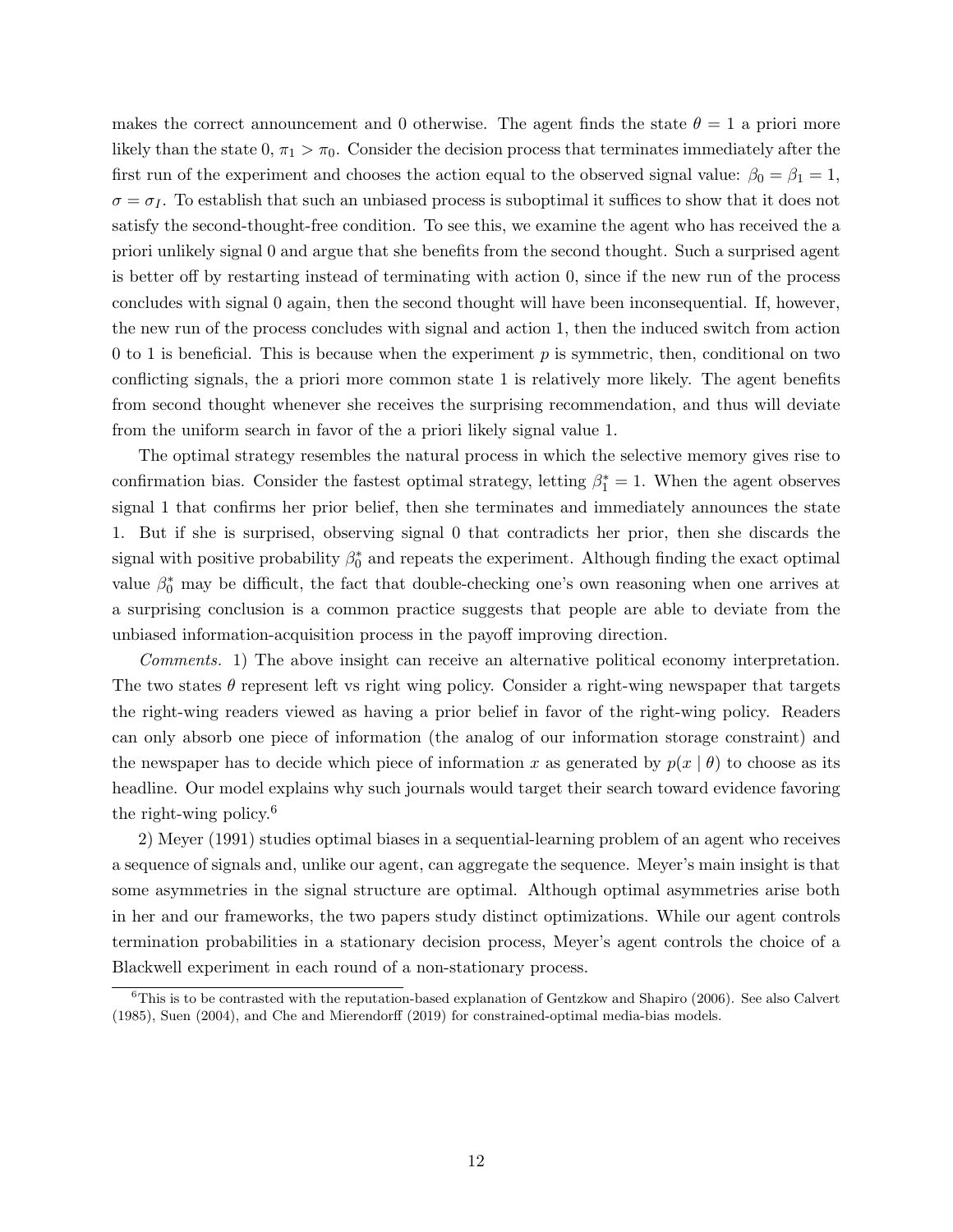#### 5.2 Speed-accuracy complementarity

Our model generates the speed-accuracy complementarity effect—a stylized fact stating that delayed choices tend to be less accurate than speedy choices; see the psychology studies of Swensson (1972) and Luce (1986). We establish this effect in the setting from the previous subsection.

Let  $\varphi(\theta, a, t)$  be the joint probability distribution of the state  $\theta$ , chosen action a, and the reaction time t generated by the solution  $(p, \beta^*, \sigma_I)$  of the repeated-cognition problem.

**Corollary 2.** When action 1 is a priori more attractive,  $R \in (1, d)$ , and the unique primitive binary experiment is symmetric,  $p(1 | 1) = p(0 | 0) > 1/2$ , then the probability  $Pr_{\varphi}(a = \theta | t)$  of the correct choice decreases with response time t.

Due to the stationarity of the decision process, the probability of the correct choice conditional on the payoff state is independent of the reaction time:  $Pr_{\varphi}(a = \theta \mid \theta, t) = Pr_{\varphi}(a = \theta \mid \theta)$ . At optimum, this conditional probability of the correct choice is larger in the a priori more attractive state 1 than in the state 0, reflecting the relative weights of the two states in the objective. Overall, unconditionally on the payoff state, the probability  $Pr_{\varphi}(a = \theta | t)$  of the correct choice depends on the response time because t correlates with  $\theta$ . A long response time indicates that the agent has repeatedly encountered the signal value 0 and has hesitated to terminate. Hence, conditional on large t, the likelihood of the unattractive state 0 becomes high. The longer the agent has hesitated, the more likely it is that she is facing the unattractive state in which she is making more mistakes.

*Proof.*  $\beta_1^* > \beta_0^*$  by Corollary 1. We let  $f_{\theta} = \beta_1^* p(1 \mid \theta) + \beta_0^* p(0 \mid \theta)$  denote the probability of termination per each round in state  $\theta$ . The response time t in the state  $\theta$  is geometrically distributed with the decision rate  $f_{\theta}$ :  $Pr_{\varphi}(t | \theta) = f_{\theta}(1 - f_{\theta})^t$  for  $t = 0, 1, \dots$ . Since  $p(1 | 1) = p(0 |$  $0 > p(1 | 0) = p(0 | 1)$  and  $\beta_1^* > \beta_0^*$ , the decision rate is higher in state 1 than in state 0:  $f_1 > f_0$ . Thus, the likelihood ratio  $Pr_{\varphi}(t \mid \theta = 1)/ Pr_{\varphi}(t \mid \theta = 0)$  decreases with t, and hence  $Pr_{\varphi}(\theta = 1 \mid t)$ decreases in t. The fact that  $\beta_1^* > \beta_0^*$ , and the symmetry of p implies that the probability of the correct choice is larger in state 1 than in state 0:

$$
r(1 | 1; p, \beta^*, \sigma_I) = \frac{\beta_1^* p(1 | 1)}{\beta_0^* p(0 | 1) + \beta_1^* p(1 | 1)} > \frac{\beta_0^* p(0 | 0)}{\beta_0^* p(0 | 0) + \beta_1^* p(1 | 0)} = r(0 | 0; p, \beta^*, \sigma_I).
$$

Since  $Pr_{\varphi}(a = \theta | t) = Pr_{\varphi}(\theta = 1 | t)r(1 | 1; p, \beta^*, \sigma_I) + Pr_{\varphi}(\theta = 0 | t)r(0 | 0; p, \beta^*, \sigma_I)$ , the result obtains.  $\Box$ 

Comment. The predictions of our model are in line with the evidence on state recognition problems reported in Ratcliff and McKoon (2008) according to which 1) the posterior probability of correct recognition is higher when announcing the a priori more likely state and 2) late announcements are relatively less precise. This is in contrast to the prediction of the traditional Wald model (see Fudenberg et al. (2018) for an elaboration of Wald model in which the stakes attached to the correct recognition are a priori unknown).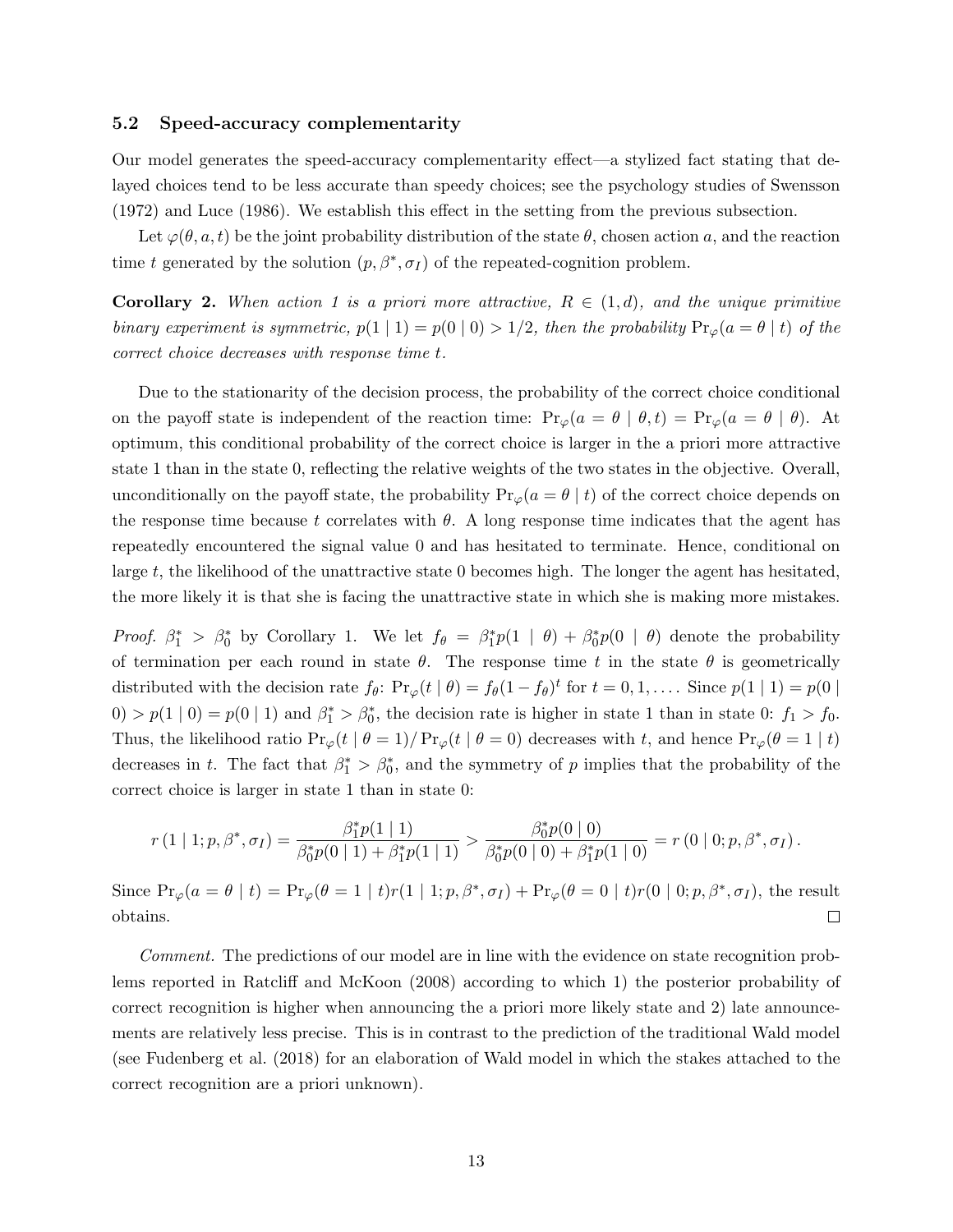#### 5.3 Overweighting of rare events

We consider a state-recognition task in which the two actions are a priori equally attractive,  $R =$  $\pi_0u_0/\pi_1u_1 = 1$ , and  $\pi_0 = \pi_1 = 1/2$ . In contrast to previous applications, the distribution of the signal values  $x = 0, 1$  is asymmetric across states. Specifically, the probability of  $x = 1$  in state  $\theta$  is  $\rho_{\theta} \in (0,1)$  and the probability of  $x = 0$  is  $1 - \rho_{\theta}$ . We assume, essentially without loss of generality, that  $\rho_0 < \rho_1 < 1 - \rho_0$ .<sup>7</sup> The a priori probability of event  $x = 1$  is  $(\rho_0 + \rho_1)/2 < 1/2$ , and thus the event  $x = 1$  is relatively rarer than  $x = 0$ . The next result states that at the optimum, the agent is relatively more likely to discard the more common event  $x = 0$  in agreement with Kahneman and Tversky (1979), who observe that agents tend to overweight rare events.

**Corollary 3.** When the two actions are a priori equally attractive,  $R = 1$ , then the agent is biased in favor of the event  $x = 1$ :  $\beta_1^* > \beta_0^* > 0$  (and her guess of the state equals the observed signal realization, i.e.  $\sigma = \sigma_I$ ).

*Proof.* This task is a special case of our binary setting with the primitive experiment  $p(x | \theta) = \rho_{\theta}$  if  $x = 1$ ,  $p(x | \theta) = 1 - \rho_{\theta}$  if  $x = 0$  and with equally a priori attractive actions,  $R = 1$ . Since  $\rho_0 < \rho_1$ , the labeling of the signals satisfies the monotone likelihood property. Since  $R = 1 \in (1/d, d)$ , Proposition 2 implies that the agent's behavior is stochastic, both  $\beta_0^*$  and  $\beta_1^*$  are positive, and the ratio of the search intensities  $\beta_1^*/\beta_0^*$  satisfies (9). Since  $R = 1$ , (9) simplifies to

$$
\frac{\beta_1^*}{\beta_0^*} = \sqrt{d} \frac{p(0 \mid 1)}{p(1 \mid 1)} = \sqrt{\frac{p(0 \mid 1)p(0 \mid 0)}{p(1 \mid 1)p(1 \mid 0)}} = \sqrt{\frac{(1 - \rho_1)(1 - \rho_0)}{\rho_1 \rho_0}}.
$$

The inequality  $\beta_1^* > \beta_0^*$  follows from  $\rho_1 < 1 - \rho_0$ .

For illustration, consider a formation of belief over the probability of a flight accident. The accident probability per flight in the safe state of the world is  $10^{-6}$ , whereas it is  $10^{-5}$  in the dangerous state of the world, and both states are a priori equally likely. The agent can sequentially observe arbitrarily many past flight outcomes, but cannot aggregate the information, and recalls only the last observed flight. She guesses that the state of the world is dangerous if and only if the last observed flight is eventful.

Consider first an agent who always terminates right after the observation of the first datapoint. Such an agent benefits from a "second thought" whenever she observes an uneventful flight: Either the second observed flight will be uneventful, in which case the second thought will have been inconsequential, or the redrawn flight will be eventful and the agent will switch her assessment from the safe to the dangerous state. Such a switch is beneficial since conditional on two contradicting data-points the dangerous state is relatively more likely. Thus, relative to the immediate termination strategy, the agent will benefit from discarding the uneventful flight observations with positive probability.

 $\Box$ 

<sup>&</sup>lt;sup>7</sup>We can always achieve this by relabeling the states  $\theta$  and the signals values x, unless  $\rho_0 = \rho_1$  or  $\rho_0 = 1 - \rho_1$ .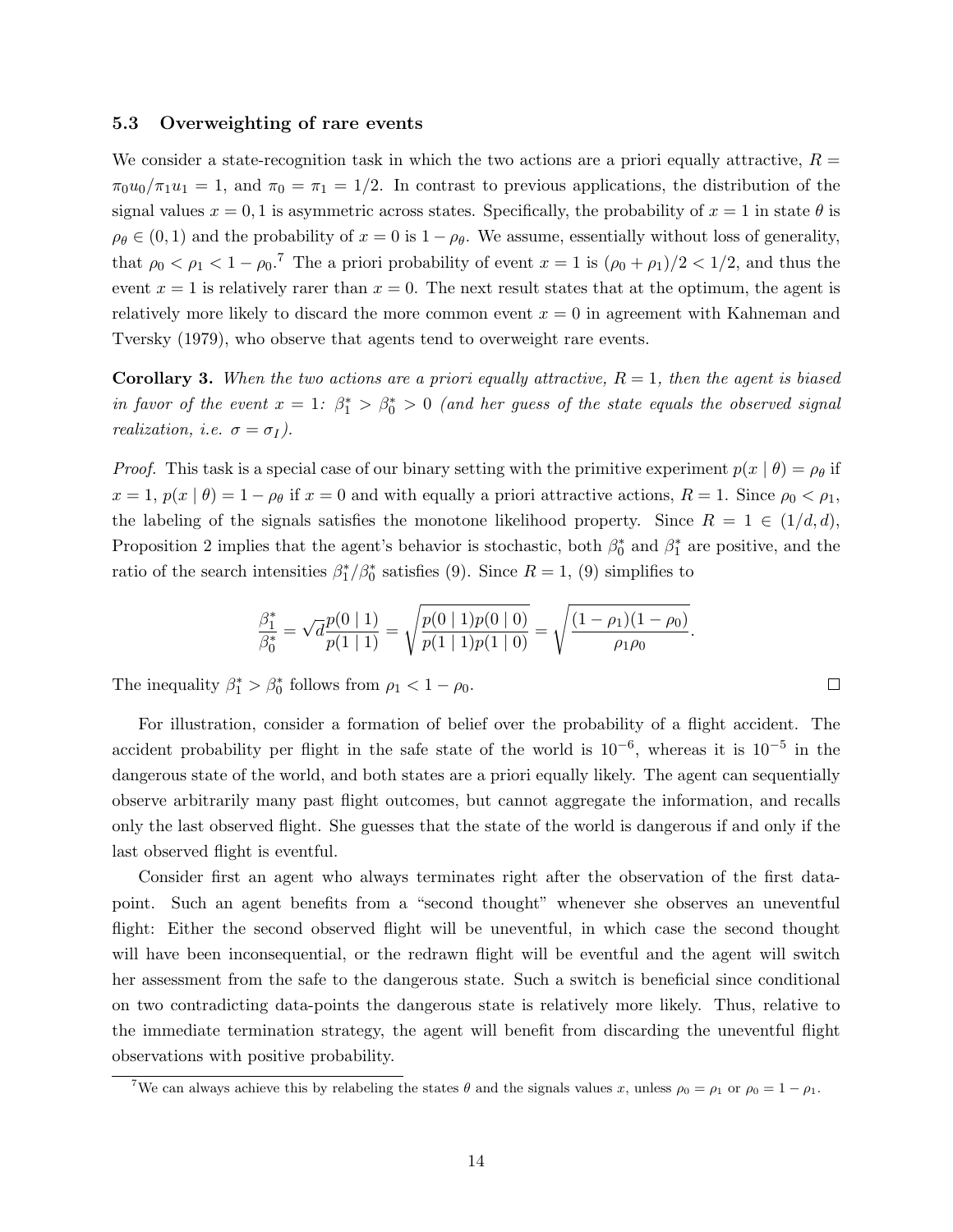### 6 A tractable setting with multiple states

We now present a class of settings with multiple payoff states that admits a simple analytical solution in the form of a system of linear equations for the optimal termination probabilities. Subsection 6.1 applies this solution in a stylized example that explains salience of perceptually distinct states as a second-best adaptation.

The agent faces a perceptual task that requires her to announce a realization of the state  $\theta \in \Theta$ drawn from a fully mixed prior  $\pi \in \Delta(\Theta)$ , where  $2 < |\Theta| < \infty$ . She is endowed with a primitive perception technology that generates a perceived value  $\theta'$  of the state. The primitive perception is informative but noisy: the perceived value  $\theta'$  equals the true state  $\theta$  with a high probability, but mistakes,  $\theta' \neq \theta$ , occur sometimes. We view the primitive perception technology as a blackbox model of a physiological sensor that generates a noisy impression  $\theta'$  of the true state  $\theta$ . The agent can use the sensor repeatedly but is not able to aggregate the information. She conditions the repetition of the sensor's use on the most recent perception and announces the terminal perception.

We formalize this perception task as follows. The agent makes an announcement  $a \in A = \Theta$ , where  $2 < |\Theta| < \infty$ , and receives payoff  $u(a, \theta) = u_{\theta} > 0$  if her announcement is correct,  $a = \theta$ , and  $u(a, \theta) = 0$  if  $a \neq \theta$ . Each use of the agent's sensor generates a signal value/perception  $\theta' \in X = \Theta$ , with conditional probabilities  $p(\theta' | \theta) > 0$ . The set P is the singleton  $\{p\}$ . We make the following assumption.

Symmetry:  $p(\theta' | \theta) = p(\theta | \theta').$ 

The symmetry assumption leads to a significant simplification of the second-thought-free condition described in Lemma 9 in Appendix. Additionally, we make a simplifying assumption that the agent uses the identity action strategy  $\sigma_I$ ; she announces the state equal to her last perception. We also make the assumption that the optimal termination probabilities  $\beta_x$  are positive for all  $x \in \Theta$ .<sup>8</sup> Let  $r^* = r(p, \beta^*, \sigma_I)$  be the optimal feasible choice rule.

Proposition 3. The optimal termination probabilities satisfy the system of linear equations,

$$
\sum_{\tilde{\theta}\in\Theta} \beta_{\tilde{\theta}}^* \frac{p(\tilde{\theta}\mid\theta)}{(\pi_{\theta}u_{\theta}p(\theta\mid\theta))^{1/2}} = \sum_{\tilde{\theta}\in\Theta} \beta_{\tilde{\theta}}^* \frac{p(\tilde{\theta}\mid\theta')}{(\pi_{\theta'}u_{\theta'}p(\theta'\mid\theta'))^{1/2}} \text{ for all } \theta, \theta'\in\Theta.
$$
 (10)

The proposition implies that the decision rate  $f_{\theta} = \sum_{\tilde{\theta}} \beta_{\tilde{\theta}}^* p(\tilde{\theta} | \theta)$  in each state  $\theta$  is proportional to  $(\pi_{\theta}u_{\theta}p(\theta \mid \theta))^{1/2}$  and thus is high in those states that are reliably identified by the primitive experiment and in which the ex ante expected reward for the correct state recognition is high.

#### 6.1 Salience

Bordalo, Gennaioli, and Shleifer (2012) interpret salience as directed attention focus. They quote the popular work by Daniel Kahneman (2011):

"Our mind has a useful capability to focus on whatever is odd, different or unusual."

<sup>&</sup>lt;sup>8</sup>These two assumption are satisfied when  $p(\theta | \theta)$  is sufficiently close to one for each  $\theta$ .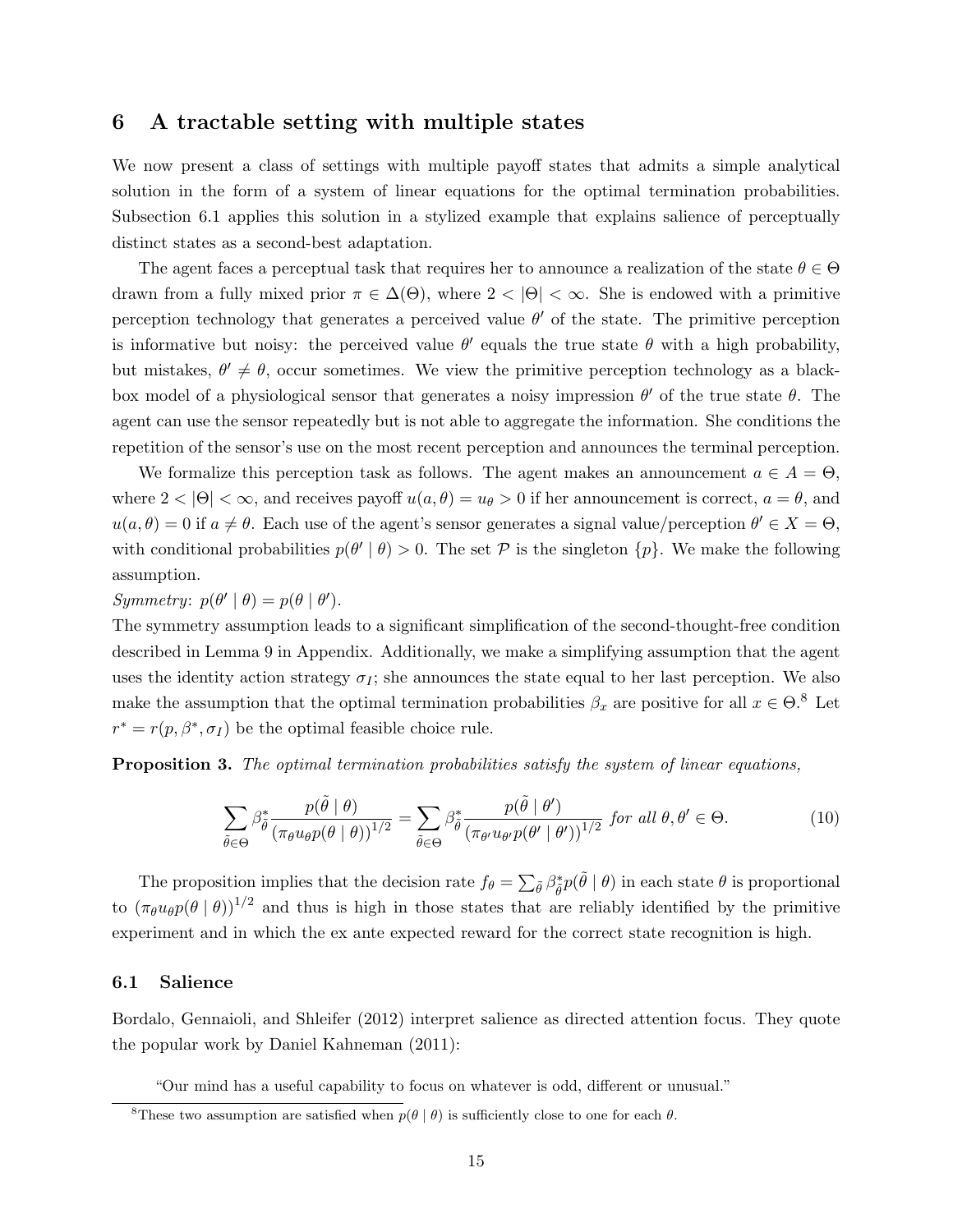The quote states a causal relation between the two features of the salient phenomena: These are (i) odd, different or unusual, and because of (i), people benefit from (ii) focusing their attention on such phenomena. Here, we confirm Kahneman's intuition within our proposed framework. Our microfoundation of the salience effect is related to the insight emerging in psychological research on visual salience. Itti (2007) conceptualizes the visual salience effect as attention allocation to a subset of the visual field that is "sufficiently different from its surroundings to be worthy of [one's] attention." Similarly, in our model, a payoff state is salient if it stands out sufficiently from similar states to be worthy of the focus of the agent's information search.

For two states  $\theta_1$  and  $\theta_2$ , we say that  $\theta_1$  is more distinct than  $\theta_2$  if for each other state  $\theta_3 \neq \theta_1, \theta_2$ ,  $p(\theta_1 | \theta_3) < p(\theta_2 | \theta_3)$ . Suppose for illustration that the perceptual task involves recognition of a color from a set {azure, indigo, red}. Intuitively, the red color stands out of this set, and this is captured by the above definition. Assume that the two shades of blue are similar in that the agent's first impression confuses them in 10% of cases,  $p(\text{azure } | \text{ indigo}) = p(\text{indigo } | \text{azure}) = 0.1$ , but  $p(\theta \mid \text{red}) = p(\text{red} \mid \theta) = 0.01$  for  $\theta \in \{\text{azure}, \text{indigo}\}\.$  Then, the red color is more distinct according to our definition than either of the two blue shades.

We focus on the effect stemming from the agent's differential ability to perceptually discriminate between the states, and thus we abstract from the differences in the ex ante rewards across states; we assume that  $\pi_{\theta}u_{\theta}$  is constant across all states. Additionally, we impose the following assumption, Sufficient precision:  $p(\theta | \theta) > p(\theta' | \theta)$  for all  $\theta \neq \theta'$ .

**Proposition 4.** If state  $\theta_1$  is more distinct than state  $\theta_2$ , then the agent's terminal perception is biased in favor of the more distinct state  $\theta_1$  at the expense of the less distinct state  $\theta_2$ :

$$
r^*(\theta_1 | \theta_2) > r^*(\theta_2 | \theta_1).
$$

Since the primitive perception technology  $p$  is symmetric by assumption, the asymmetry in favor of the distinct state of the optimal terminal perception  $r^*$  is driven solely by the optimization of the termination strategy. To gain the intuition for the salience of the distinct states, consider a state  $\theta^*$  that is similar to many other states and an agent who always terminates the process after the first round:  $\beta = 1$ . This agent is relatively uninformed whenever she forms perception  $\theta^*$ , since the true state differs from  $\theta^*$  with a sizeable probability. The agent with this indistinct perception  $\theta^*$  would thus benefit from "having a second thought"— i.e., from running the primitive perception formation process once again. The optimal termination strategy involves repeating the primitive process with relatively high probability whenever the agent forms a perception of an indistinct state, and this shifts the terminal perception in favor of the distinct states.

# 7 Extensions

In the first subsection, we discuss how our model can accommodate agents with more general memory constraints. Subsection 7.2 accommodates agents who discount future payoffs at an exponential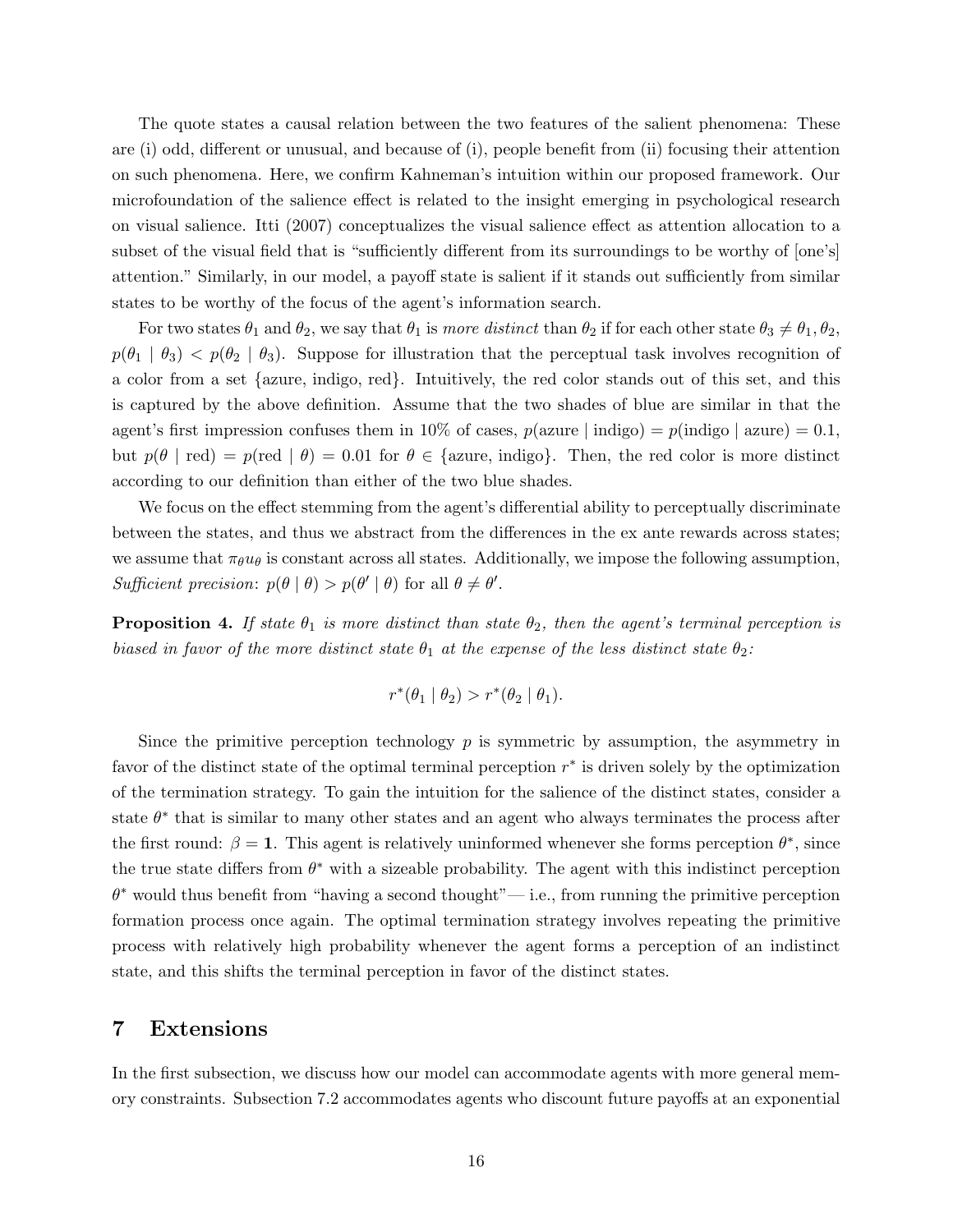rate.

#### 7.1 Sophisticated agents

To demonstrate the flexibility of the general model, we now discuss two specific settings. They feature sophisticated agents with non-trivial memory that can be used to aggregate information over several observed signal realizations. Perhaps surprisingly, we show that those settings can in fact be interpreted as special cases of our general model that on its face value allows only for trivial memory. We show that such accommodation of non-trivial memory is possible via expansion of the set  $P$  of the primitive experiments. This allows us to establish the generality of the secondthought-free condition.

Moreover, when the state and action spaces are binary, then the setting with sophisticated agents boils down to the simple binary setting as formulated in Section 4, except for the determination of the perceptual-distance parameter  $\overline{d}$ , which is now endogenously determined by the agent's ability to process information.

Example 1 (imperfect information aggregation). This setting relaxes the agent's inability to aggregate information across the repetitions of her reasoning by endowing her with a finite set of memory states that she can use to represent the signal histories. The setting of this example builds on Hellman and Cover (1970) and Wilson (2014). The agent can repeatedly sample from a single statistical experiment that generates signal realizations from a finite signal space. Additionally, the agent is endowed with a finite set of memory states. After each run of the experiment, the agent randomizes between terminating and continuation of the decision process, where in the latter case, she may transition to a new memory state. The termination decisions and the transitions among memory states follow a stationary mixed strategy that conditions on the current memory state and the last observed signal. Once the agent terminates, she maps the last memory state and the last observed signal value to a chosen action. The feasible statistical experiment and the set of memory states specify a set of constructible choice rules, from which the agent chooses the one that maximizes her ex ante expected payoff.

The formal specification of this example follows. The agent is endowed with one Blackwell experiment  $\mu(x | \theta)$  with a finite signal space X and, additionally, with a finite set M of memory states m. After each run of the experiment  $\mu$ , the agent either terminates or continues with decision-making. If the agent continues, then she transitions from the current memory state to a new memory state and reruns the statistical experiment  $\mu(x \mid \theta)$ . That is, the agent selects a (generalization of the) termination strategy:  $\gamma : M \times X \longrightarrow \Delta (M \cup \{t\})$ , where  $\gamma(m' \mid m, x)$  is the probability that the agent in memory state  $m$  who has observed signal realization  $x$  in the last run of the experiment  $\mu$  continues with the decision-making and transitions to memory state  $m'$ , and  $\gamma(\mathfrak{t} \mid m, x)$  is the probability that such an agent terminates. The terminating agent chooses action  $\sigma(m, x)$  that depends both on the current memory state and on the signal realization observed in the last run of  $\mu$ . The agent starts the decision-making in the memory state  $m_0$ . A pair  $\gamma$ , σ induces a θ-dependent Markov chain over the memory states that eventually terminates with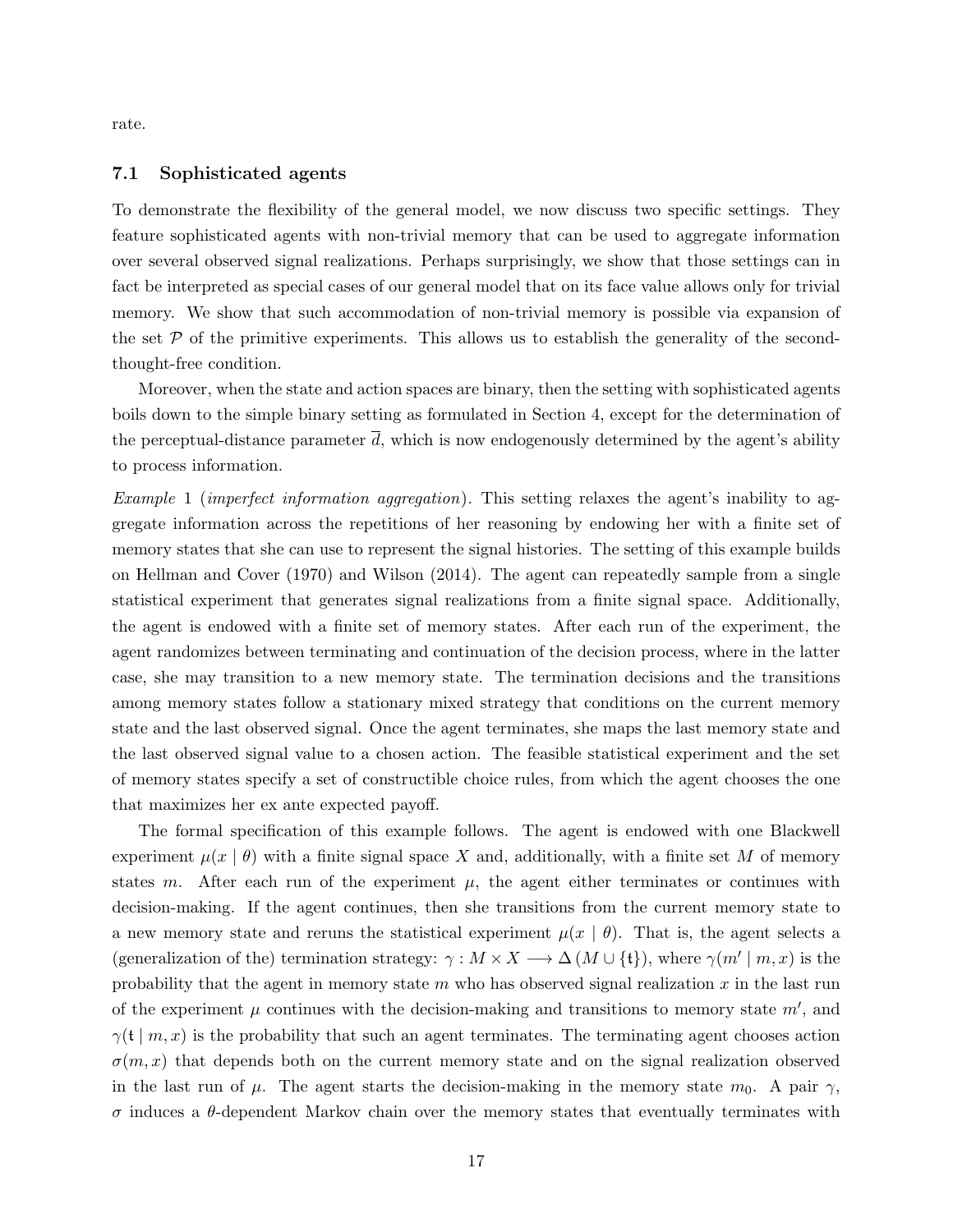choice  $\sigma(m, x)$ , where m is the last memory state and x is the last signal realization observed. Let  $p(a | \theta; \gamma, \sigma)$  be the probability that the agent terminates with the choice a in state  $\theta$ , and let  $\mathcal{P}_{iia}$ be the set of all stochastic choice rules  $p$  that this agent can construct. She selects the choice rule from  $\mathcal{P}_{iia}$  that maximizes her ex ante expected payoff.

We now demonstrate that this example is a special case of our baseline model. Consider the baseline model with the signal space  $X = A$  and the set of the feasible primitive experiments  $\mathcal{P} = \mathcal{P}_{iia}.$  The set  $\mathcal{R}(\mathcal{P}_{iia}) = \{r(p, \beta, \sigma) : p \in \mathcal{P}_{iia}, \beta \in B, \sigma \in S\}$  is then the set of stochastic choice rules that can be constructed as follows. The agent runs any process  $p \in \mathcal{P}_{iia}$ , and observes a signal value/action recommendation a with probability  $p(a | \theta)$ . She terminates with probability  $\beta_a$ , according to the termination strategy  $\beta = (\beta_a)_{a \in A}$ , and upon the termination chooses an action  $a' = \sigma(a)$ , where  $\sigma \in S$  is any mapping  $A \longrightarrow A$ . She reruns the process p with probability  $1 - \beta_a$ , observes a new action recommendation generated by p, et cetera, until she terminates after a stochastic number of repetitions of the process p.

As it turns out, no new choice rules beyond those from  $\mathcal{P}_{iia}$  can be constructed by these selective repetitions. This follows because the repetitions of the rule  $p \in \mathcal{P}_{iia}$  with the termination strategy β can always be replicated with an appropriate choice of a different rule in  $\mathcal{P}_{iia}$  that whenever p would terminate with a restarts the process from scratch with probability  $1 - \beta_a$ . Formally:

### Lemma 7.  $\mathcal{R}(\mathcal{P}_{iia}) = \mathcal{P}_{iia}$ .

According to the lemma, Example 1 is a special case of our baseline model with  $P = P_{iia}$  and  $X = A$ , since in such a specification of the baseline model, the set of feasible rules coincides with those in Example 1. In particular, the optimal choice rule  $p^* \in \mathcal{P}_{iia}$  solving Example 1 coincides with the optimal rule  $r^* \in \mathcal{R}(\mathcal{P}_{iia})$  solving this specification of the baseline model.

The repeated-cognition problem with  $P = P_{iia}$  is purely formal in that the optimal termination probabilities  $\beta_x^* = 1$  for all  $x \in X = A$ , and thus the agent conducts the optimal process  $p^* \in \mathcal{P}_{iia}$ only once and terminates. Nevertheless, the observation that  $p^*$  solves the repeated-cognition problem has an important implication.

# Corollary 4. The choice rule that solves Example 1 (imperfect information aggregation) is secondthought-free.

Wilson (2014) differs from this example mainly in that she assumes exogenous termination probabilities. By adding optimization over the terminations to the model of Wilson, we gained the partial characterization of the optimal choice rule with no need to fully solve the problem: One can conclude that the optimal choice rule is second-thought-free without analyzing the optimal use of the memory states.

Example 2 (partial forgetting). The agent of this example can remember up to a fixed finite number of signal realizations generated by a single statistical experiment. In each round of her decision process, she can discard a subset of the currently remembered signals values, extract a new signal realization, or terminate, where each of these decisions is determined by a stationary mixed strategy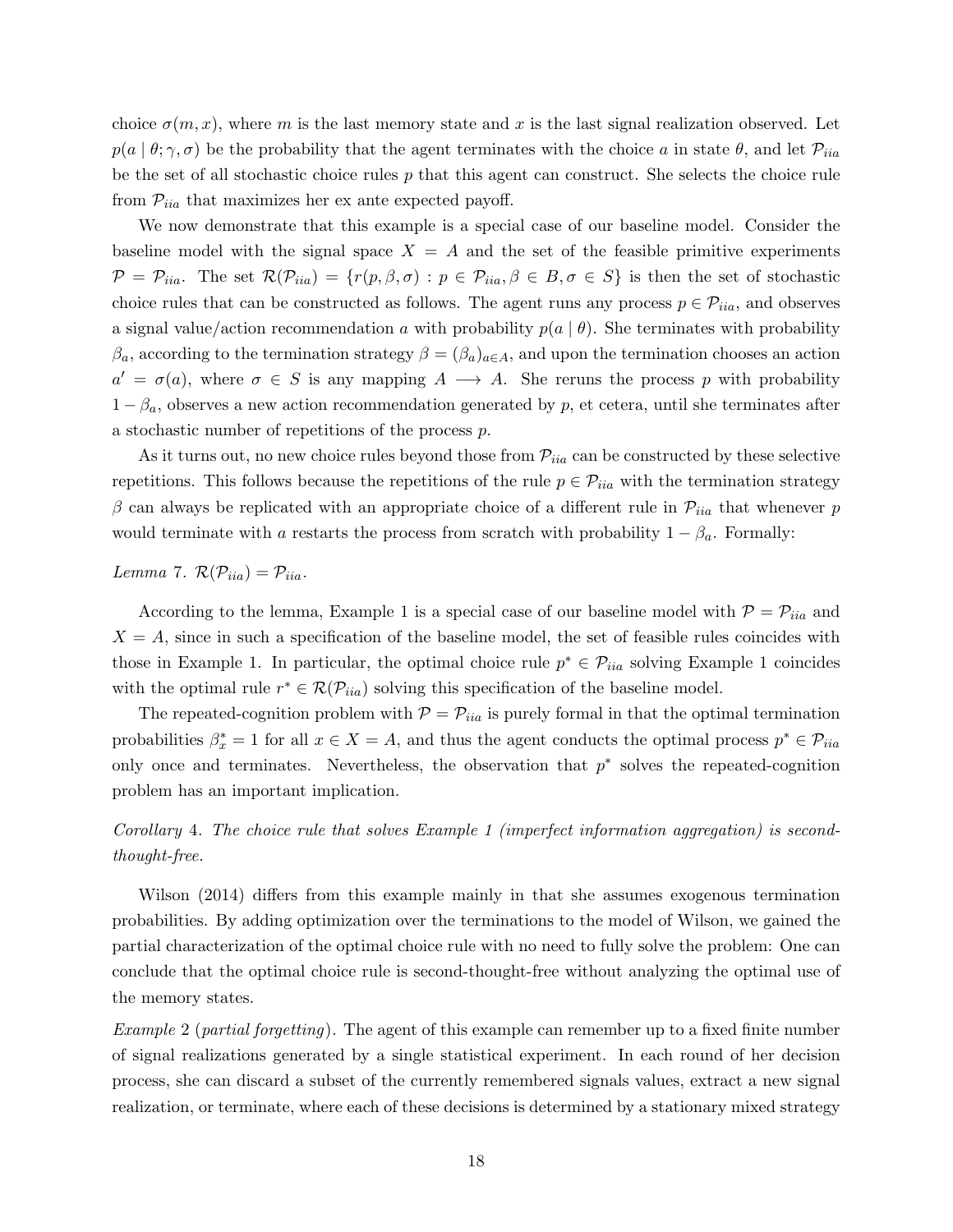that conditions on the currently remembered stock of the signal values. The statistical experiment and the maximal number of signals that the agent can remember determine the set of stochastic choice rules that she can construct, from which she chooses the rule that maximizes her ex ante expected payoff.

We first formalize this example as follows. Let  $H$  be the set of signal histories  $h$  of length  $|h| \leq N$ . The agent at a history h can (i) terminate her decision-making; (ii) discard some of the information accumulated; or (iii), if  $|h| < N$ , acquire a new signal realization. (i) An agent terminating at h chooses action  $\sigma(h)$ . (ii) An agent who discards some information transitions to a truncation h' of her current history h.<sup>9</sup> (iii) An agent who acquires a new signal realization transitions to a history hx, where x is the new signal realization drawn from  $\mu(x | \theta)$ . The decisionmaking is governed by a pair of mappings  $\gamma : H \times \Theta \longrightarrow \Delta(H \cup \{t\})$  and  $\sigma : H \longrightarrow A$ , where  $\gamma(h' \mid h, \theta)$  stands for the probability that the agent at history h in state  $\theta$  continues decisionmaking and transitions to h', and  $\gamma(\mathfrak{t} \mid h, \theta)$  is the probability of termination at history h in state  $\theta$ . The mapping  $\gamma$  is constrained to satisfy 1.  $\gamma(h' \mid h, \theta)$  is independent of  $\theta$  if  $h'$  is a truncation of  $h$ , 2.  $\gamma(\mathfrak{t} \mid h, \theta)$  is independent of  $\theta$ , 3.  $\frac{\gamma(hx|h,\theta)}{\gamma(hx'|h,\theta)} = \frac{\mu(x|\theta)}{\mu(x'|\theta)}$  $\frac{\mu(x|\theta)}{\mu(x'|\theta)},$  4.  $\gamma(h' | h, \theta) = 0$  unless h' is a truncation of h, or  $h' = hx$  for some  $x \in X$  and  $\vert hx \vert \leq N$ . Constraints 1 and 2 require the agent to condition the decision to discard information or to terminate only on her current history independently of the state. Constraint 3 allows the agent to expand her information set only by running the experiment  $\mu(x | \theta)$ . Constraint 4 restricts each step of information acquisition to one draw from  $\mu(x | \theta)$  or to a partial discarding of the accumulated information. Let  $p(a | \theta; \gamma, \sigma)$  be the probability that the agent who employs  $(\gamma, \sigma)$  terminates with action a in the state  $\theta$ . The agent chooses  $\gamma$  and  $\sigma$  to maximize her ex ante expected payoff.

As with the previous example, let  $\mathcal{R}(\mathcal{P}_{pf})$  be the set of feasible choice rules in our baseline model with the set of feasible primitive experiments  $P$  identified with  $P_{pf}$ .

Lemma 8.  $\mathcal{R}(\mathcal{P}_{pf}) = \mathcal{P}_{pf}$ .

Thus, again, the rule  $p^* \in \mathcal{P}_{pf}$  solving this example, and the optimal rule  $r^* \in \mathcal{R}(\mathcal{P}_{pf})$  coincide, and thus the rule solving the example must be second-thought-free.

#### Corollary 5. The choice rule that solves Example 2 (partial forgetting) is second-thought-free.

Additionally, when the state and action sets are binary, Proposition 2 applies to both examples with  $\bar{d} = \frac{p^*(1|1)p^*(0|0)}{p^*(0|1)p^*(0|1)}$  $\frac{p^{\alpha}(1|1)p^{\alpha}(0|0)}{p^*(0|1)p^*(0|1)},$  and thus, relative to the baseline setting in which the agent remembers only one signal, the examples have the same solution except for the determination of the endogenous parameter d. Thus, for instance, if the state 1 is a priori more attractive than state 0, then the agent is more likely to make the correct choice in state 1 than in state 0;  $r^*(1 \mid 1) > r^*(0 \mid 0)$ . Like in Subsection 5.1, the optimal decision procedure favours the evidence supporting the a priori attractive state.

 $9^9$ A truncation is obtained by deleting one or more last elements in h.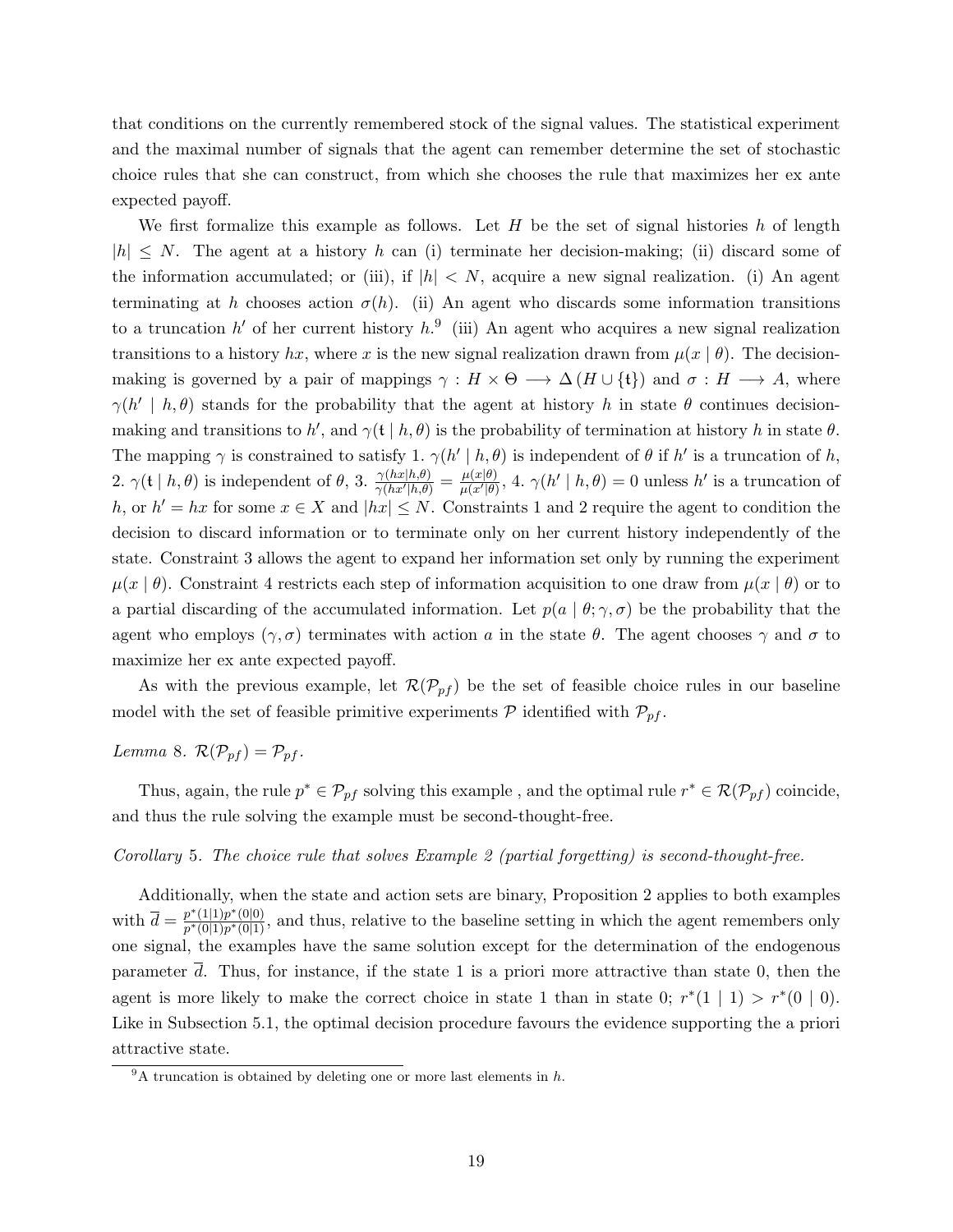#### 7.2 Impatient agents

Our baseline model abstracts from the cost of time in that the agent is only concerned with how the repetitions of the signal extraction affect the correlation of the signal with the state. We now incorporate discounting.

We continue to study the baseline model from Section 2, except that the agent discounts future payoffs exponentially with the discount factor  $\delta \in (0,1)$ . To accommodate discounting, we redefine the choice rule induced by the experiment p, the termination strategy  $\beta$  and the action strategy  $\sigma$ as follows.

$$
r_{\delta}(a \mid \theta; p, \beta, \sigma) = \sum_{t=1}^{\infty} \sum_{\mathbf{x}^t : \sigma(x_t) = a} \delta^t \rho\left(\mathbf{x}^t \mid \theta; p, \beta\right),\tag{11}
$$

where  $\rho(\mathbf{x}^t | \theta; p, \beta)$  defined in (1) is the conditional probability of the signal history  $\mathbf{x}^t$ . That is,  $r_\delta(a | \theta; p, \beta, \sigma)$  is the *discounted* probability of the choice of action a in the state  $\theta$ . When  $\delta = 1$ , then (11) coincides with our baseline definition of the choice rule.

The set of feasible discounted rules is  $\mathcal{R}_{\delta}(\mathcal{P}) = \{r_{\delta}(p,\beta,\sigma) : p \in \mathcal{P}, \beta \in B, \sigma \in S\}.$  The discounted repeated-cognition problem is to select a feasible rule  $r<sub>\delta</sub>$  that maximizes the expected payoff:

$$
\max_{r_{\delta}\in\mathcal{R}_{\delta}(\mathcal{P})} \sum_{\theta\in\Theta, a\in A} \pi_{\theta} r_{\delta}(a \mid \theta) u(a, \theta),\tag{12}
$$

where discounting is incorporated in the definition of the feasible rules.

The next result generalizes the second-thought-free condition. Let  $r^*_{\delta} = r_{\delta}(p^*, \beta^*, \sigma^*)$  be the choice rule solving the discounted repeated-cognition problem (12).

**Proposition 5.** If the termination strategy  $\beta_x^* \in (0,1)$  is interior for all x such that  $\sigma^*(x) = a$ , then

$$
\sum_{\theta \in \Theta} \pi_{\theta} u(a,\theta) r_{\delta}^*(a \mid \theta) = \delta \sum_{\theta \in \Theta, a' \in A} \pi_{\theta} u(a',\theta) r_{\delta}^*(a' \mid \theta) r_{\delta}^*(a \mid \theta).
$$
\n(13)

The condition has the same interpretation as the second-thought-free condition in the absence of discounting. The left-hand side is the payoff for following the optimal decision process  $r^*_{\delta}$  summed up across all contingencies that terminate with choice of a. The right-hand side is the payoff that the agent would get across the same contingencies if she restarted the decision process  $r^*_\delta$  instead of the termination.

For illustration, we now revisit the confirmation bias application from Section 5.1 with an impatient agent. We find that, unless discounting is too strong, the impatient agent chooses qualitatively the same strategy as the patient one, although the impatient agent speeds up her decision-making by choosing larger termination probabilities.

The setting is as follows. The agent chooses  $a \in \{0,1\}$  and receives  $u(a,\theta) = u_{\theta} > 0$  if  $a = \theta$ , and zero reward otherwise. Action 1 is a priori more attractive than action 0;  $\pi_1 u_1 > \pi_0 u_0$ . The agent has access to a single primitive experiment p that generates signal values in  $X = \{0, 1\}$ . The experiment is symmetric with probabilities  $p(1 | 1) = p(0 | 0) = \alpha > 1/2$ . We impose a sufficient-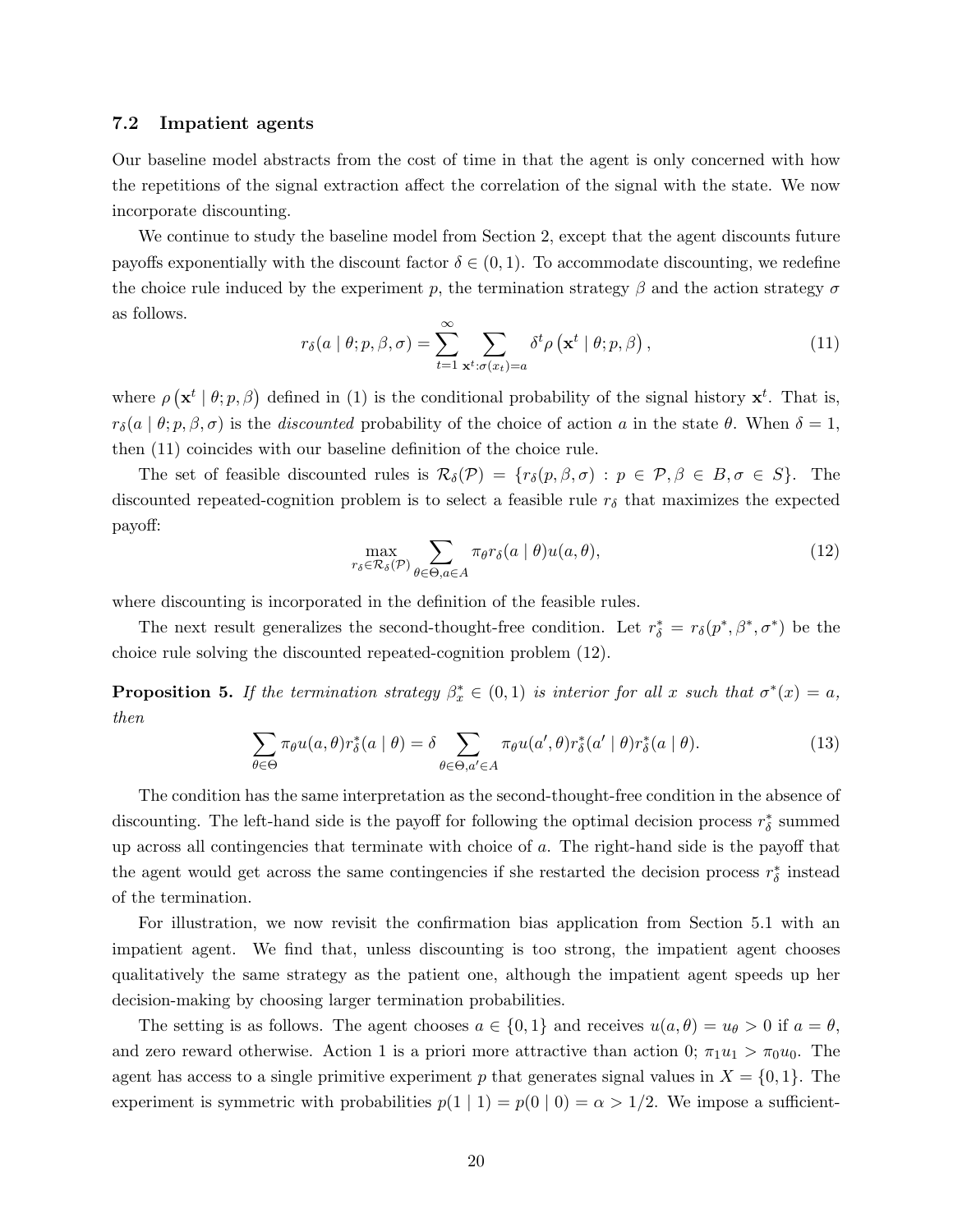

Figure 3: Confirmation bias with discounting. Action 1 is a priori more attractive:  $\pi_1u_1 = 5 \times \pi_0u_0$ . The primitive experiment is symmetric:  $p(1 | 1) = p(0 | 0) = .9$ . The agent terminates immediately when she observes signal value 1,  $\beta_1^* = 1$ . When  $\delta > .71$ , then the agent is biased towards state 1: when she encounters signal value 0, then she terminates the decision-process with a probability only  $\beta_0^*(\delta) < 1$  (the full curve). The dotted line is  $\beta_0^*/\beta_1^*$  from the baseline model without discounting.

informativeness condition that the signal is sufficiently precise relative to the ex ante attractiveness of action 1:  $\frac{\alpha}{1-\alpha} > \frac{\pi_1 u_1}{\pi_0 u_0}$  $\frac{\pi_1u_1}{\pi_0u_0}$ .

**Proposition 6.** The agent chooses the action equal to the last observed signal realization. She terminates her decision-making immediately after she encounters signal realization 1:  $\beta_1^* = 1$ . When  $\delta \in \left(\frac{1}{\alpha + (1-\epsilon)}\right)$  $\frac{1}{\alpha+(1-\alpha)R},1\Big]$ , then the agent who observes  $x=0$  terminates with an interior probability  $\beta_0^* \in (0,1)$  that decreases in  $\delta$ . When  $\delta \in \left(0, \frac{1}{\alpha + (1 - \epsilon)}\right)$  $\frac{1}{\alpha+(1-\alpha)R}\Big),$  then the agent terminates immediately:  $\beta_0^* = \beta_1^* = 1.$ 

### 8 Summary

Agents, who cannot comprehend all facts available to them, benefit from selective attention. We show that agents can implement a targeted information search in a process that resembles the natural phenomenon of hesitation. Like a hesitant person, the agent can, conditional on the action contemplated, decide whether she implements the action or whether she will have a second thought, and run the cognition process once more. Such hesitation can be productive, despite consisting of repetitions of the same stochastic cognition process. By conditioning the probability of the repetition on the conclusion of the reasoning, the agent controls the correlation of her terminal conclusion and the payoff state. The optimal decision process arising in our model exhibits natural hesitation patterns: The agent will have second thoughts—that is, she will repeat her cognition whenever the expected payoff for the currently favored choice is inferior to the expected payoff for continuing decision-making. At optimum, the agent terminating the decision-making must be indifferent between terminating with the currently contemplated action, and repeating the process.

In a sense, the condition formalizes the concept of a reasonable doubt. Abstracting from many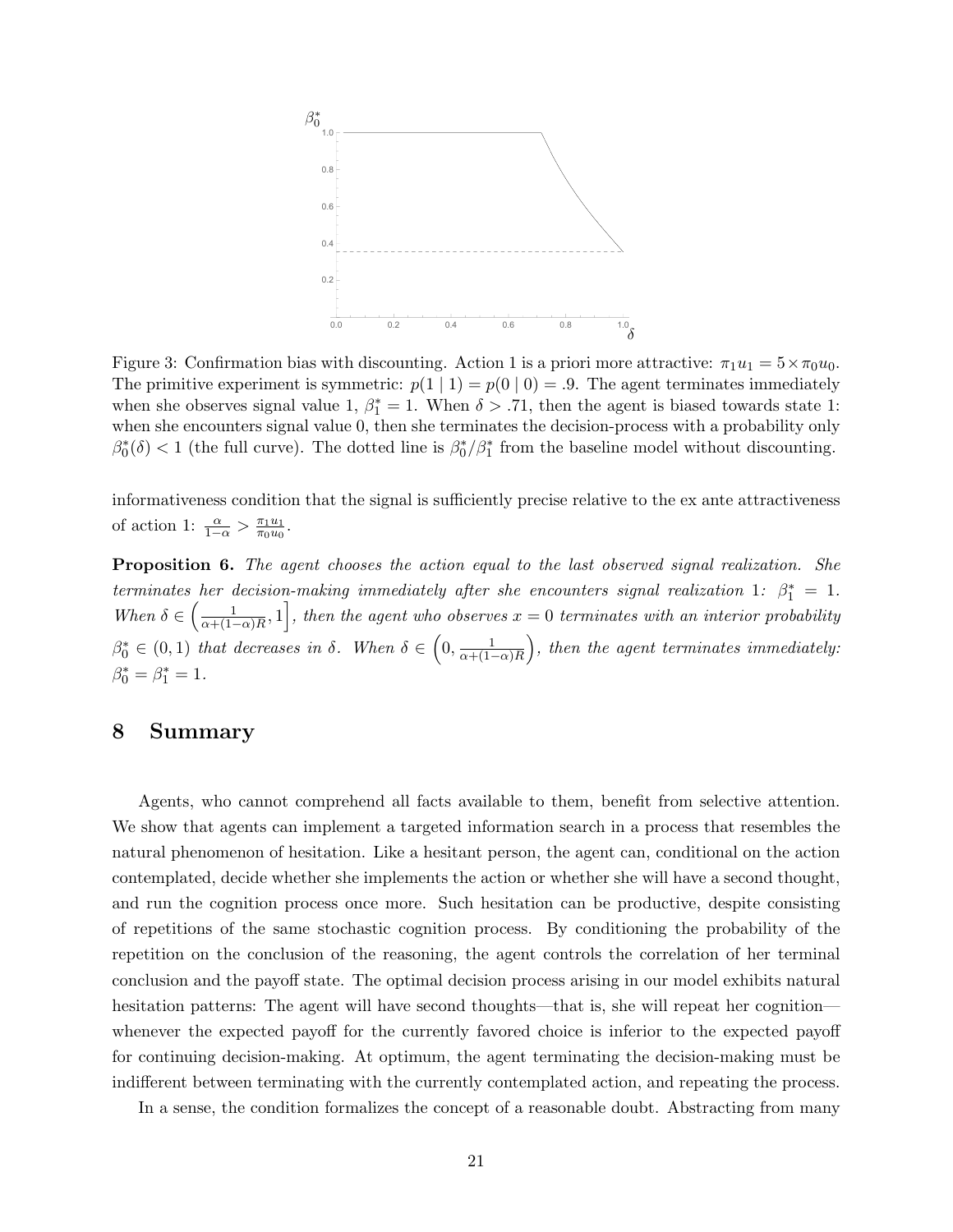considerations such as information aggregation across the jury members, a jury deciding a trial under common law should be, if using the optimal decision procedure, indifferent between declaring a verdict and announcing a hung jury and initiate retrial.

Let us conclude by reviewing the limitations of our main result. The central assumption the ability of the agent to freely repeat her decision process—may fail for several reasons. One reason is that the agent may only have access to a limited data set that constrains her to a finite number of repetitions of the primitive decision process, making the optimal termination strategy non-stationary. Another complication arises if the outcomes of distinct runs of the same cognition process are not conditionally independent as assumed in our model; this may arise if some cognition errors are systematic and are likely to emerge in distinct repetitions of the cognition. We conjecture that the second-thought-free condition holds in such a case, with the agent internalizing the correlations between the cognition runs.

# References

- Basu, P. and K. Chatterjee (2015). On interim rationality, belief formation and learning in decision problems with bounded memory.
- Bordalo, P., N. Gennaioli, and A. Shleifer (2012). Salience theory of choice under risk. The Quarterly Journal of Economics  $127(3)$ , 1243-1285.
- Calvert, R. L. (1985). The value of biased information: A rational choice model of political advice. The Journal of Politics  $47(2)$ , 530–555.
- Che, Y.-K. and K. Mierendorff (2019). Optimal dynamic allocation of attention. American Economic Review 109(8), 2993-3029.
- Compte, O. and A. Postlewaite (2012). Belief formation. PIER Working Paper 12-027, University of Pennsylvania.
- Fryer, R. G., P. Harms, and M. O. Jackson (2018). Updating beliefs when evidence is open to interpretation: Implications for bias and polarization. Journal of the European Economic Association  $17(5)$ , 1470–1501.
- Fudenberg, D., P. Strack, and T. Strzalecki (2018). Speed, accuracy, and the optimal timing of choices. American Economic Review 108 (12), 3651–84.
- Gabaix, X. and D. Laibson (2017). Myopia and discounting. Technical report, National Bureau of Economic Research.
- Gentzkow, M. and J. M. Shapiro (2006). Media bias and reputation. *Journal of Political Econ*omy  $114(2)$ , 280-316.
- Hellman, M. and T. M. Cover (1970). Learning with finite memory. Annals of Mathematical Statistics 41, 765–782.
- Itti, L. (2007). Visual salience. Scholarpedia 2(9), 3327.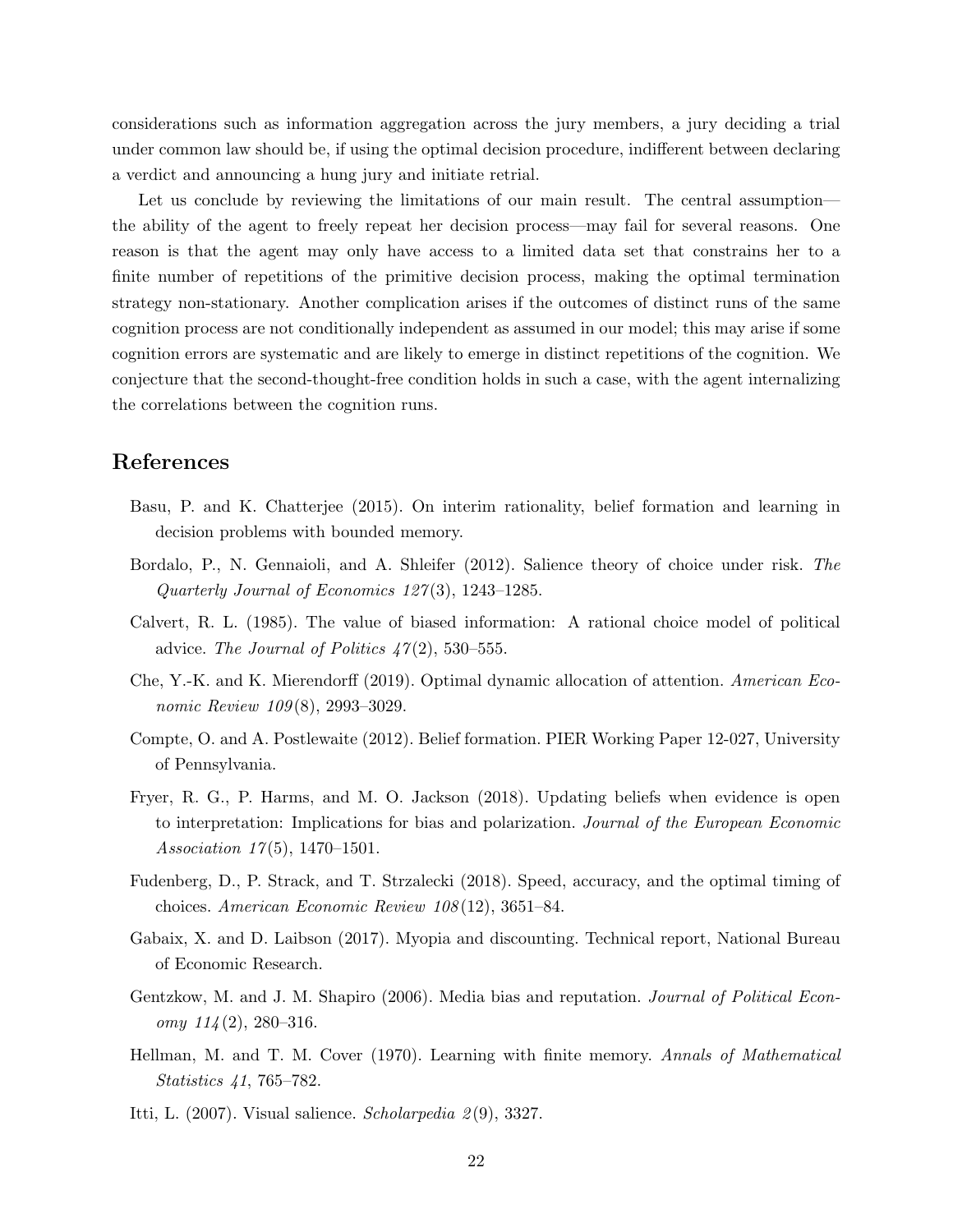- Jehiel, P. (2005). Analogy-based expectation equilibrium. Journal of Economic Theory  $123(2)$ , 81–104.
- Jehiel, P. (2018). Investment strategy and selection bias: An equilibrium perspective on overoptimism. American Economic Review 108(6), 1582–97.
- Kahneman, D. (2011). Thinking, fast and slow. Macmillan.
- Kahneman, D. and A. Tversky (1979). Prospect theory: An analysis of decision under risk. Econometrica  $47(2)$ , 263-291.
- Khaw, M. W., Z. Li, and M. Woodford (2017). Risk aversion as a perceptual bias. Technical report, National Bureau of Economic Research.
- Leung, T. K. (2017). Limited cognitive ability and selective information processing. *unpublished*, Toulouse School of Economics.
- Luce, R. D. (1986). Response times: Their role in inferring elementary mental organization. Number 8. Oxford University Press on Demand.
- Meyer, M. A. (1991). Learning from coarse information: Biased contests and career profiles. The Review of Economic Studies 58 (1), 15–41.
- Netzer, N. (2009). Evolution of time preferences and attitudes toward risk. The American Economic Review 99(3), 937-955.
- Nickerson, R. S. (1998). Confirmation bias: A ubiquitous phenomenon in many guises. Review of General Psychology  $2(2)$ , 175.
- Oswald, M. E. and S. Grosjean (2004). Confirmation bias. Cognitive illusions: A handbook on fallacies and biases in thinking, judgement and memory 79.
- Piccione, M. and A. Rubinstein (1997). On the interpretation of decision problems with imperfect recall. Games and Economic Behavior  $20(1)$ , 3-24.
- Rabin, M. and J. L. Schrag (1999). First impressions matter: A model of confirmatory bias. The Quarterly Journal of Economics  $11/4(1)$ , 37–82.
- Ratcliff, R. and G. McKoon (2008). The diffusion decision model: theory and data for two-choice decision tasks. Neural Computation  $20(4)$ , 873–922.
- Rayo, L. and G. S. Becker (2007). Evolutionary efficiency and happiness. *Journal of Political* Economy  $115(2)$ , 302–337.
- Robson, A. J. (2001). The biological basis of economic behavior. *Journal of Economic Litera*ture  $39(1)$ , 11–33.
- Sims, C. A. (2003). Implications of rational inattention. Journal of Monetary Economics 50(3), 665–690.
- Suen, W. (2004). The self-perpetuation of biased beliefs. The Economic Journal 114 (495), 377– 396.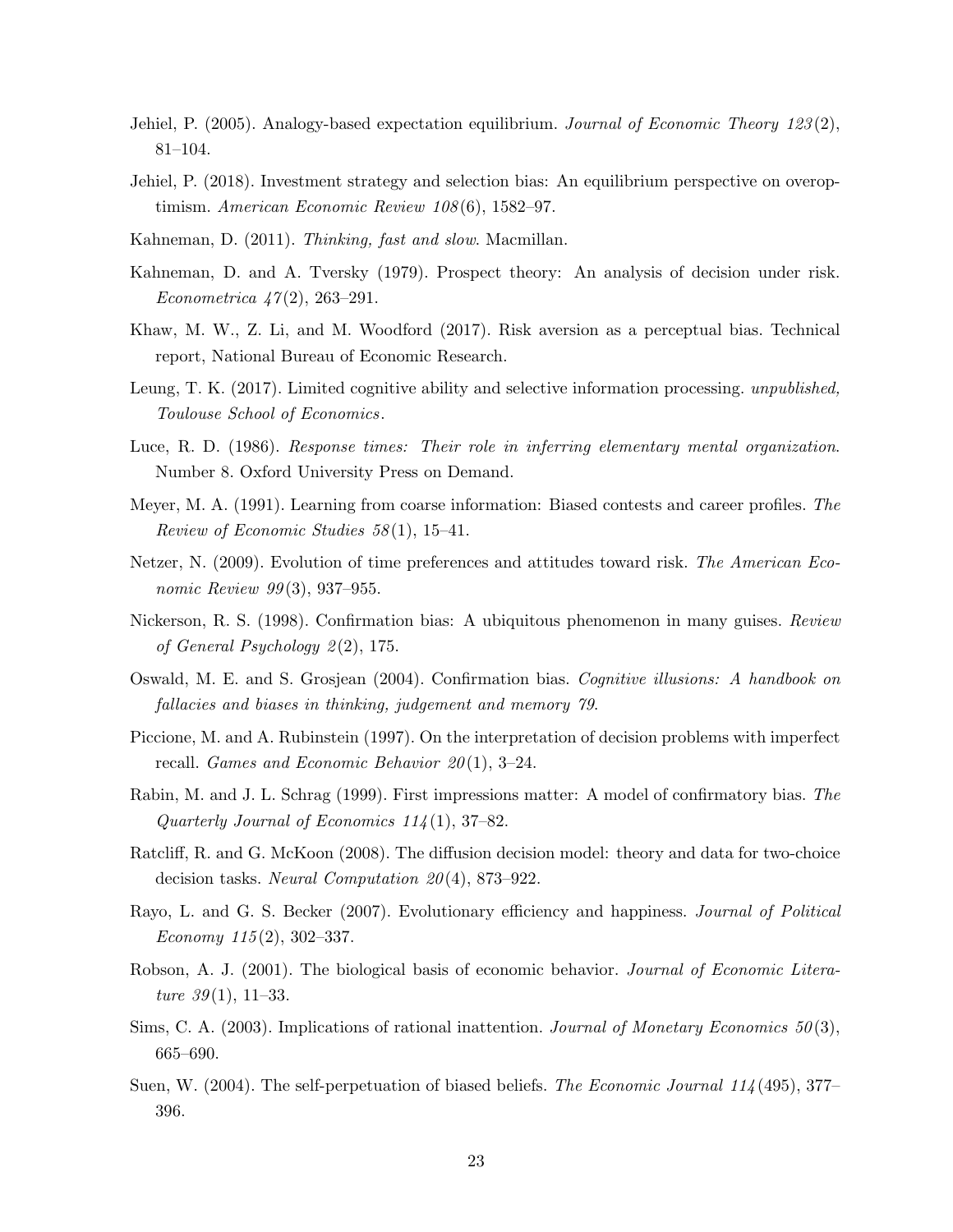- Swensson, R. G. (1972). The elusive tradeoff: Speed vs accuracy in visual discrimination tasks. Perception & Psychophysics 12 (1), 16–32.
- Wald, A. (1945). Sequential tests of statistical hypotheses. The Annals of Mathematical Statistics  $16(2)$ , 117-186.
- Wilson, A. (2014). Bounded memory and biases in information processing. *Econometrica 82*(6), 2257–2294.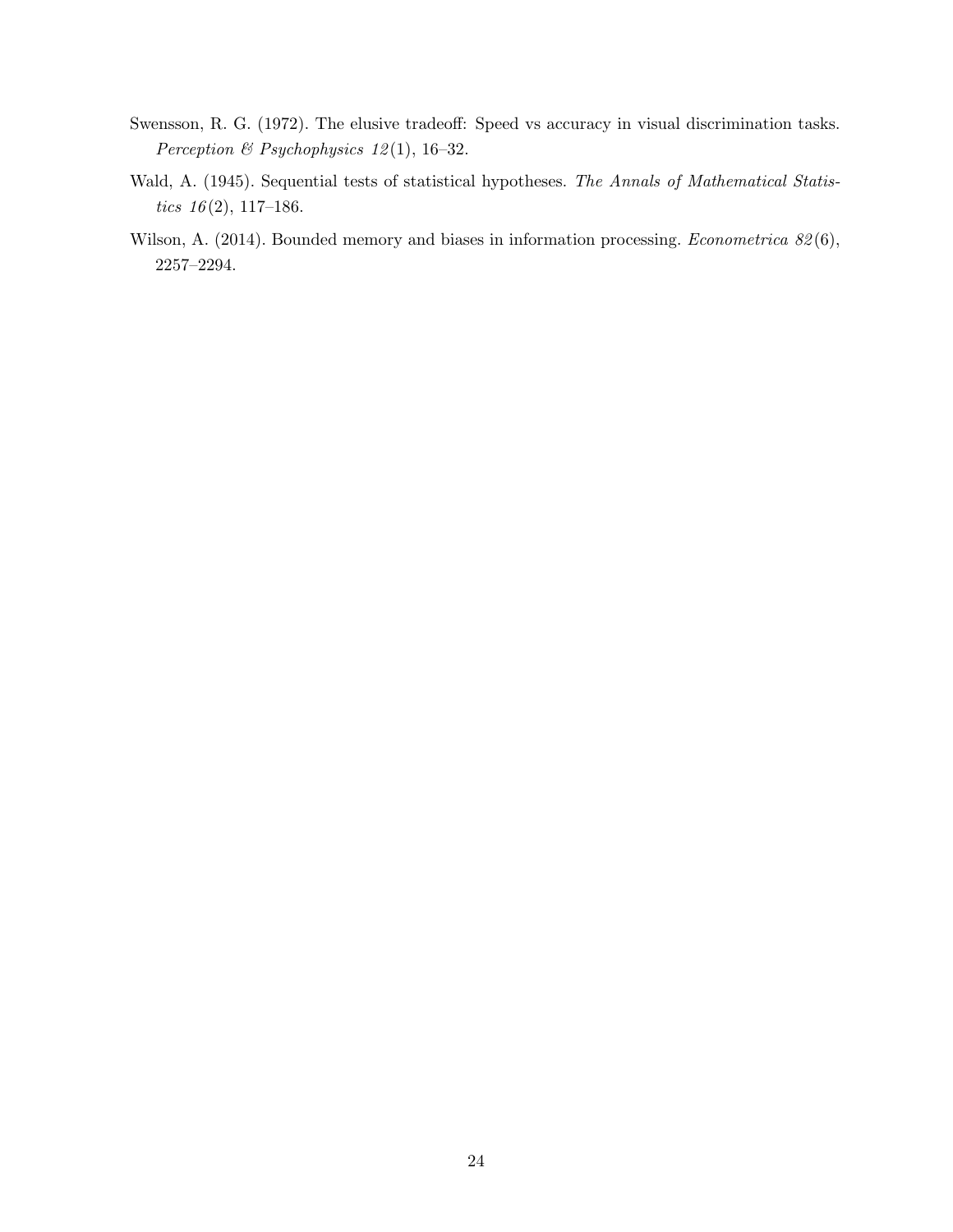# A Appendix

#### A.1 Proofs for Section 4

*Proof of Lemma 3.* Assume that there exists a solution with  $\beta_x$  positive for  $n > 2$  signals  $x \in X$ . We show that then there exists a solution with  $n-1$  positive signals. The proposition follows from the induction on n.

Let us prove the induction step. Fix the primitive experiment p employed by the agent, let  $\beta$  be an optimal termination strategy for the given p, and let X' be the set of signals with positive  $\beta_x$ , and write shortly  $s(x | \theta)$  for the effective experiment  $s(x | \theta; p, \beta)$  induced by p and  $\beta$ . Let us abuse notation by letting  $s(x) = \sum_{\theta} \pi_{\theta} s(x | \theta)$  stand for the unconditional effective probability of x. For  $x \in X'$  let  $q_x \in \Delta(\Theta)$  be the posterior belief upon terminating with  $x: q_x(\theta) = \pi_{\theta} s(x \mid \theta)/s(x)$ .

Since  $|X'| > 2$  and the state space  $\Theta$  is binary, there exists a signal  $x^* \in X'$  such that  $q_{x^*}$  is in the convex hull of the posteriors  $q_x, x \in X' \setminus \{x^*\}$ . Let  $\mu_x$  be the coefficients that decompose  $q_{x^*}$ into  $q_x, x \in X' \setminus \{x^*\}.$  That is,  $\mu \in \Delta(X' \setminus \{x^*\})$  such that  $q_{x^*}(\theta) = \sum_{x \in X' \setminus \{x^*\}} \mu_x q_x(\theta)$  for all  $\theta \in \Theta$ .

We will construct an alternative feasible effective experiment  $\tilde{s}(x | \theta)$  with unconditional probabilities of x denoted by  $\tilde{s}(x)$  and the posteriors  $\pi_{\theta}\tilde{s}(x \mid \theta)/\tilde{s}(x)$  denoted by  $\tilde{q}_x(\theta)$  such that:

$$
\tilde{s}(x) = \begin{cases} s(x) + s(x^*)\mu_x \text{ if } x \in X' \setminus \{x^*\}, \\ 0 \text{ otherwise,} \end{cases}
$$
\n(14)

and

$$
\tilde{q}_x(\theta) = q_x(\theta) \text{ for all } x \in X' \setminus \{x^*\}, \theta \in \Theta.
$$
\n(15)

Since the experiment  $\tilde{s}$  is more informative than s (in the sense of the Blackwell comparison), there exists a solution with this alternative feasible effective experiment  $\tilde{s}$ , as needed for the induction step.

It remains to construct  $\tilde{s}$ . Note that if an effective experiment  $s(x | \theta; p, \beta) = \frac{\beta_x p(x|\theta)}{\sum_{x'} \beta_{x'} p(x')}$  $\frac{\beta x p(x|\theta)}{x^{\prime} \beta_{x^{\prime}} p(x'|\theta)}$  is induced by some p and  $\beta$ , then for any vector of probabilities  $\tilde{\beta}_x$ , the experiment

$$
\tilde{s}(x \mid \theta) = \frac{\tilde{\beta}_x s(x \mid \theta; p, \beta)}{\sum_{x' \in X} \tilde{\beta}_{x'} s(x' \mid \theta; p, \beta)} = \frac{\tilde{\beta}_x \beta_x p(x \mid \theta)}{\sum_{x' \in X} \tilde{\beta}_{x'} \beta_{x'} p(x' \mid \theta)}
$$

is also feasible, since it is induced by p and  $\beta' = (\tilde{\beta}_x \beta_x)_{x \in X}$ .

We claim that if

$$
\tilde{\beta}_x = \begin{cases} c\left(1 + \frac{s(x^*)\mu_x}{s(x)}\right) & \text{if } x \in X' \setminus \{x^*\}, \\ 0 & \text{otherwise,} \end{cases}
$$

where c is a constant such that  $\tilde{\beta}_x \in (0,1)$  for all  $x \in X$ , then the resulting  $\tilde{s}$  satisfies the properties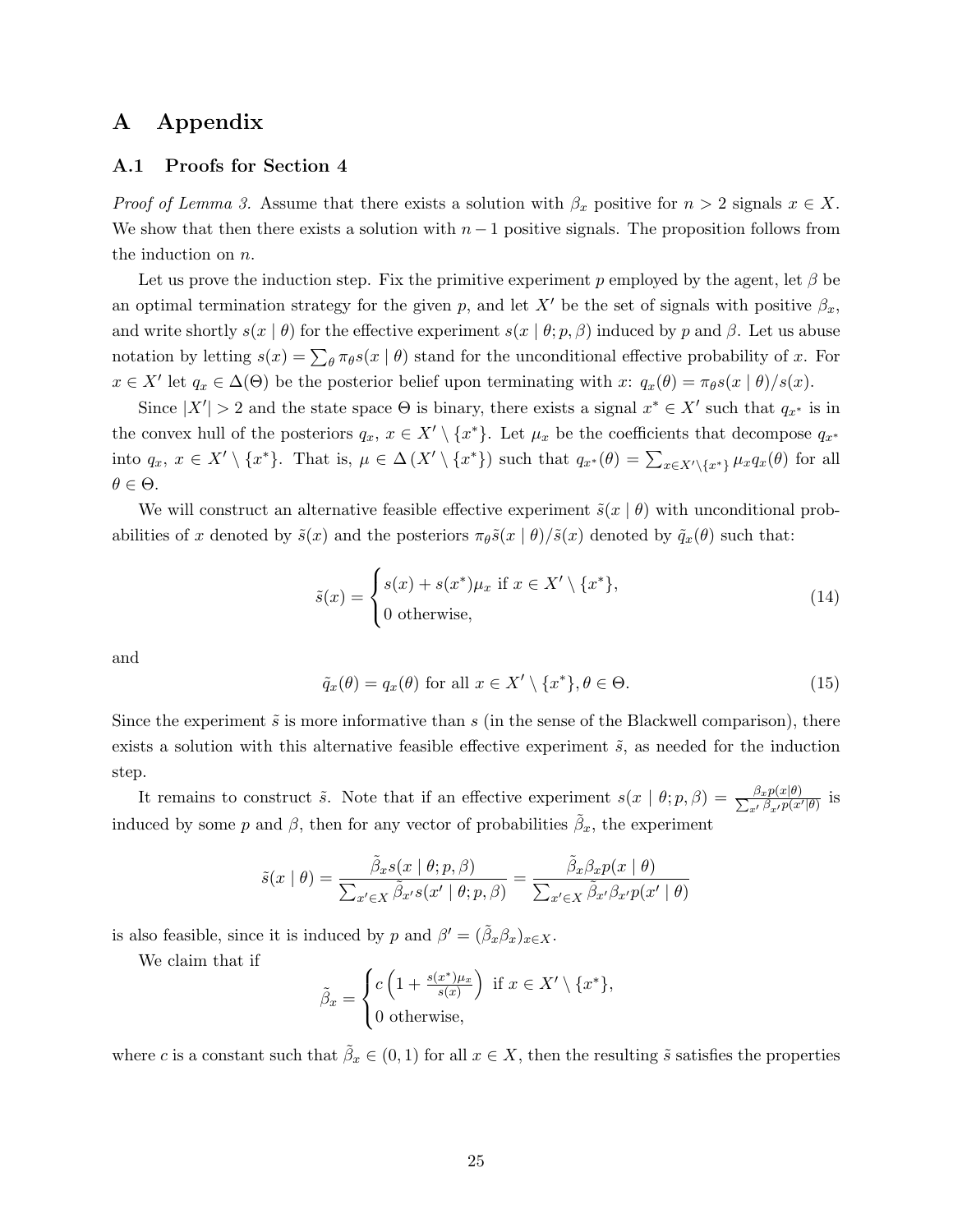$(14)$  and  $(15)$ . Let us check:

$$
\tilde{s}(x \mid \theta) = \frac{\tilde{\beta}_{x} s(x \mid \theta)}{\sum_{x' \in X' \setminus \{x^{*}\}} \tilde{\beta}_{x'} s(x' \mid \theta)} \n= \frac{\tilde{\beta}_{x} s(x \mid \theta)}{c \left(\sum_{x' \in X' \setminus \{x^{*}\}} s(x' \mid \theta) + \sum_{x' \in X' \setminus \{x^{*}\}} \frac{s(x^{*})\mu_{x'}}{s(x')} s(x' \mid \theta)\right)} \n= \frac{\tilde{\beta}_{x} s(x \mid \theta)}{c \left(\sum_{x' \in X' \setminus \{x^{*}\}} s(x' \mid \theta) + \sum_{x' \in X' \setminus \{x^{*}\}} \frac{s(x^{*})\mu_{x'}}{\pi_{\theta}} q_{x'}(\theta)\right)} \n= \frac{\tilde{\beta}_{x} s(x \mid \theta)}{c \left(\sum_{x' \in X' \setminus \{x^{*}\}} s(x' \mid \theta) + \frac{s(x^{*})}{\pi_{\theta}} q_{x^{*}}(\theta)\right)} \n= \frac{\tilde{\beta}_{x} s(x \mid \theta)}{c \left(\sum_{x' \in X' \setminus \{x^{*}\}} s(x' \mid \theta) + s(x^{*} \mid \theta)\right)} \n= \frac{\tilde{\beta}_{x} s(x \mid \theta)}{c} \n= \left(1 + \frac{s(x^{*})\mu_{x}}{s(x)}\right) s(x \mid \theta).
$$

The property (14) holds since for all  $x \in X' \setminus \{x^*\}$ :

$$
\tilde{s}(x) = \left(1 + \frac{s(x^*)\mu_x}{s(x)}\right)s(x) = s(x) + s(x^*)\mu_x.
$$

To establish the property (15), check that for all  $x \in X' \setminus \{x^*\}$  and all  $\theta \in \Theta$ :

$$
\tilde{q}_x(\theta) = \frac{\pi_\theta \tilde{s}(x \mid \theta)}{\sum_{\theta' \in \Theta} \tilde{s}(x \mid \theta')} = \frac{\pi_\theta \left(1 + \frac{s(x^*)\mu_x}{s(x)}\right) s(x \mid \theta)}{\sum_{\theta' \in \Theta} \left(1 + \frac{s(x^*)\mu_x}{s(x)}\right) s(x \mid \theta')} = \frac{\pi_\theta s(x \mid \theta)}{\sum_{\theta' \in \Theta} s(x \mid \theta')} = q_x(\theta).
$$

 $\Box$ 

*Proof of Lemma 4.* For any positive  $\beta$ ,

$$
\frac{r(1 | 1; p, \beta, \sigma_I) r(0 | 0; p, \beta, \sigma_I)}{r(0 | 1; p, \beta, \sigma_I) r(1 | 0; p, \beta, \sigma_I)} = \frac{\frac{\beta_1 p(1 | 1)}{\sum_x \beta_x p(x | 1)} \frac{\beta_0 p(0 | 0)}{\sum_x \beta_x p(x | 0)}}{\frac{\beta_0 p(0 | 1)}{\sum_x \beta_x p(x | 1)} \frac{\beta_1 p(1 | 0)}{\sum_x \beta_x p(x | 0)}} = \frac{p(1 | 1)p(0 | 0)}{p(0 | 1)p(1 | 0)} = d_p.
$$

Thus, every  $r \in \mathcal{R}_{p,\sigma_I}$  either always selects a same action, or satisfies  $\frac{r(1|1)r(0|0)}{r(0|1)r(0|1)} = d_p$ . Vice versa, if a rule r' satisfies  $\frac{r'(1|1)r'(0|0)}{r'(0|1)r'(0|1)}$  $\frac{d\mathcal{F}(1|1)\mathcal{F}(0|1)}{d\mathcal{F}'(0|1)\mathcal{F}'(0|1)}=d_p$ , then it belongs to  $\mathcal{R}_{p,\sigma_I}$ . To see this, let  $r_a$  denote the rule that always selects action a. Consider positive  $\beta_0$ , and note that  $r(p,(\beta_0,\beta_1),\sigma_I)$  is continuous in  $\beta_1$ , and converges to  $r_1$  and  $r_0$  as  $\beta_1$  approaches 1 and 0. Thus, there exists  $\beta$  such that  $r'(1 \mid 1) = r(1 \mid 1; p, \beta, \sigma_I)$ . Moreover, there is a unique rule  $\tilde{r}$  that satisfies  $\tilde{r}(1 \mid 1) = r'(1 \mid 1)$  and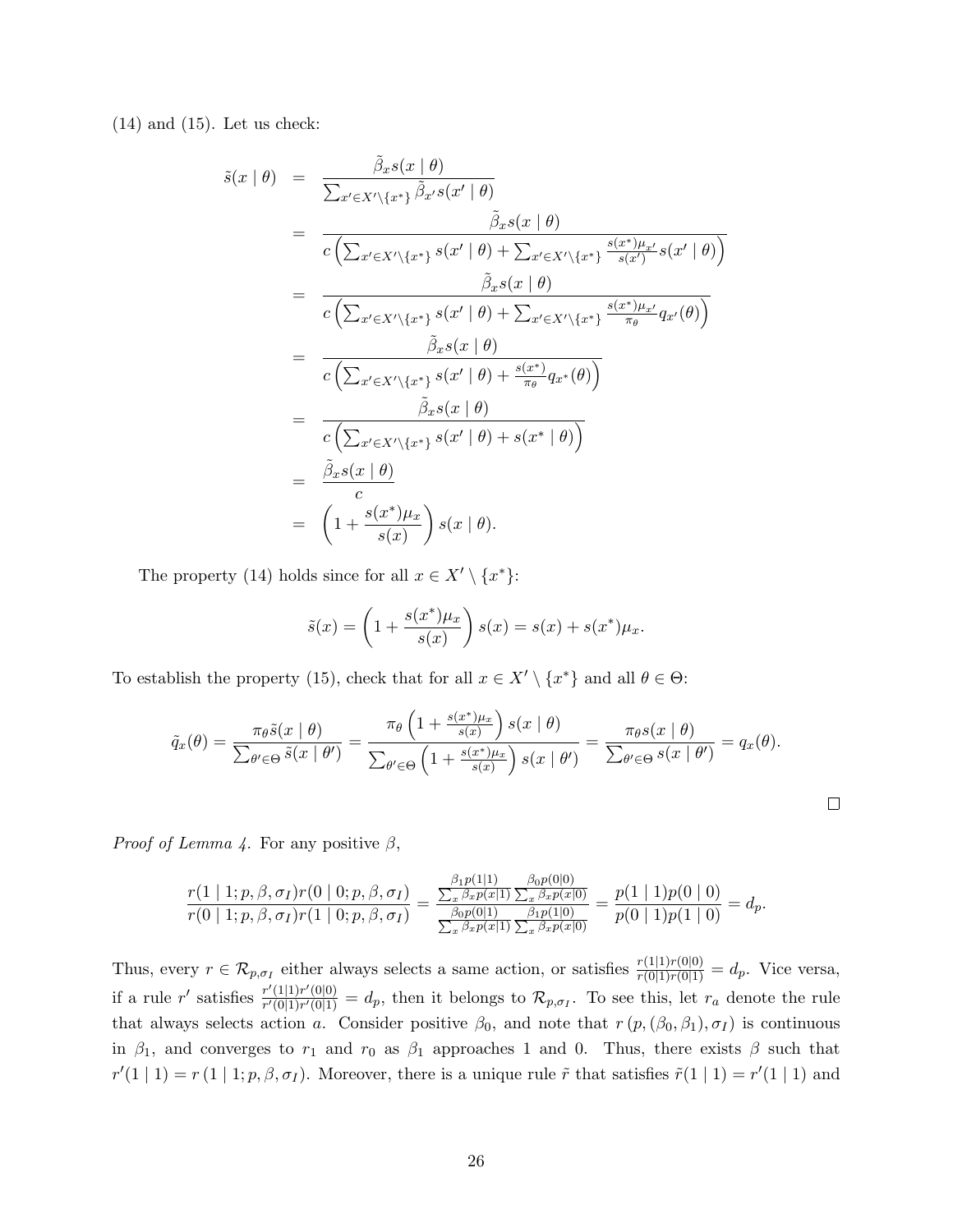$\frac{\tilde{r}(1|1)\tilde{r}(0|0)}{\tilde{r}(0|1)\tilde{r}(0|1)}=d_p$ . Thus, r' must be  $r(p,\beta,\sigma_I)$  and hence constructible from  $p.10$  $\Box$ 

*Proof of Lemma 5.* The statement is trivial when  $r(p, \beta, \sigma)$  chooses an action a' with probability 1, since then we can set  $\beta'_{a'} = 1$  and  $\beta'_{x} = 0$  for  $x \neq a'$ . Accordingly, assume that both actions are chosen with positive probabilities under the rule  $r(p, \beta, \sigma)$  and  $\sigma(x) = 1 - x$ . For the sake of contradiction, assume that  $r(p, \beta, \sigma)$  achieves a higher payoff than all rules constructible with p and σ<sub>I</sub>. Then, the payoff difference between the rule  $r(p, β, σ)$  and the choice rule that always selects  $a = 1$  must be positive:

$$
\pi_0 u_0 r(0 | 0; p, \beta, \sigma) + \pi_1 u_1 r(1 | 1; p, \beta, \sigma) - \pi_1 u_1 =
$$
  
\n
$$
\pi_0 u_0 r(1 | 0; p, \beta, \sigma_I) + \pi_1 u_1 r(0 | 1; p, \beta, \sigma_I) - \pi_1 u_1 =
$$
  
\n
$$
\pi_0 u_0 r(1 | 0; p, \beta, \sigma_I) - \pi_1 u_1 r(1 | 1; p, \beta, \sigma_I) > 0,
$$

where we have used  $r(a | \theta; p, \beta, \sigma_I) = r(1 - a | \theta; p, \beta, \sigma)$  for the first equality. Similarly, the payoff difference between the rule  $r(p, \beta, \sigma)$  and the rule that always selects  $a = 0$  must be positive:

$$
\pi_0 u_0 r(0 | 0; p, \beta, \sigma) + \pi_1 u_1 r(1 | 1; p, \beta, \sigma) - \pi_0 u_0 =
$$
  
\n
$$
\pi_0 u_0 r(1 | 0; p, \beta, \sigma_I) + \pi_1 u_1 r(0 | 1; p, \beta, \sigma_I) - \pi_0 u_0 =
$$
  
\n
$$
\pi_1 u_1 r(0 | 1; p, \beta, \sigma_I) - \pi_0 u_0 r(0 | 0; p, \beta, \sigma_I) > 0.
$$

The last two inequalities imply

$$
\frac{r(1 \mid 1; p, \beta, \sigma_I)}{r(1 \mid 0; p, \beta, \sigma_I)} < \frac{\pi_0 u_0}{\pi_1 u_1} < \frac{r(0 \mid 1; p, \beta, \sigma_I)}{r(0 \mid 0; p, \beta, \sigma_I)},
$$

which establishes contradiction because by Lemma 4, the rule  $r(a | \theta; p, \beta, \sigma_I)$  satisfies

$$
\frac{r(1 | 1; p, \beta, \sigma_I) r(0 | 0; p, \beta, \sigma_I)}{r(1 | 0; p, \beta, \sigma_I) r(0 | 1; p, \beta, \sigma_I)} = \frac{p(1 | 1)p(0 | 0)}{p(1 | 0)p(0 | 1)}
$$

and therefore it inherits the monotone likelihood ratio property from  $p$ .

*Proof of Lemma 6.* Consider the choice rule  $r(p, \beta, \sigma_I)$  constructed from the experiment p with perceptual distance  $d_p = d$ , and fix the probability  $r(0 | 0; p, \beta, \sigma_I) = \alpha$  of the correct choice in state 0 to a value  $\alpha \in (0,1)$ . Then, by Lemma 4, the probability  $r(1 | 1; p, \beta, \sigma_I)$  of the correct choice in state 1 satisfies

$$
\frac{r(1 | 1; p, \beta, \sigma_I)\alpha}{(1 - r(1 | 1; p, \beta, \sigma_I))(1 - \alpha)} = d.
$$

For each  $\alpha$ , the solution for  $r(1 | 1; p, \beta, \sigma_I)$  of this equation increases in d.

*Proof of Proposition 2.* The agent's objective is linear with respect to the choice rule  $r(p, \beta, \sigma)$ .

 $\Box$ 

 $\Box$ 

<sup>&</sup>lt;sup>10</sup>Rules  $r_a$  that always select an action a can be trivially constructed from p and  $\sigma_I$  by using  $\beta_a = 1$  and  $\beta_x = 0$ for  $x \neq a$ .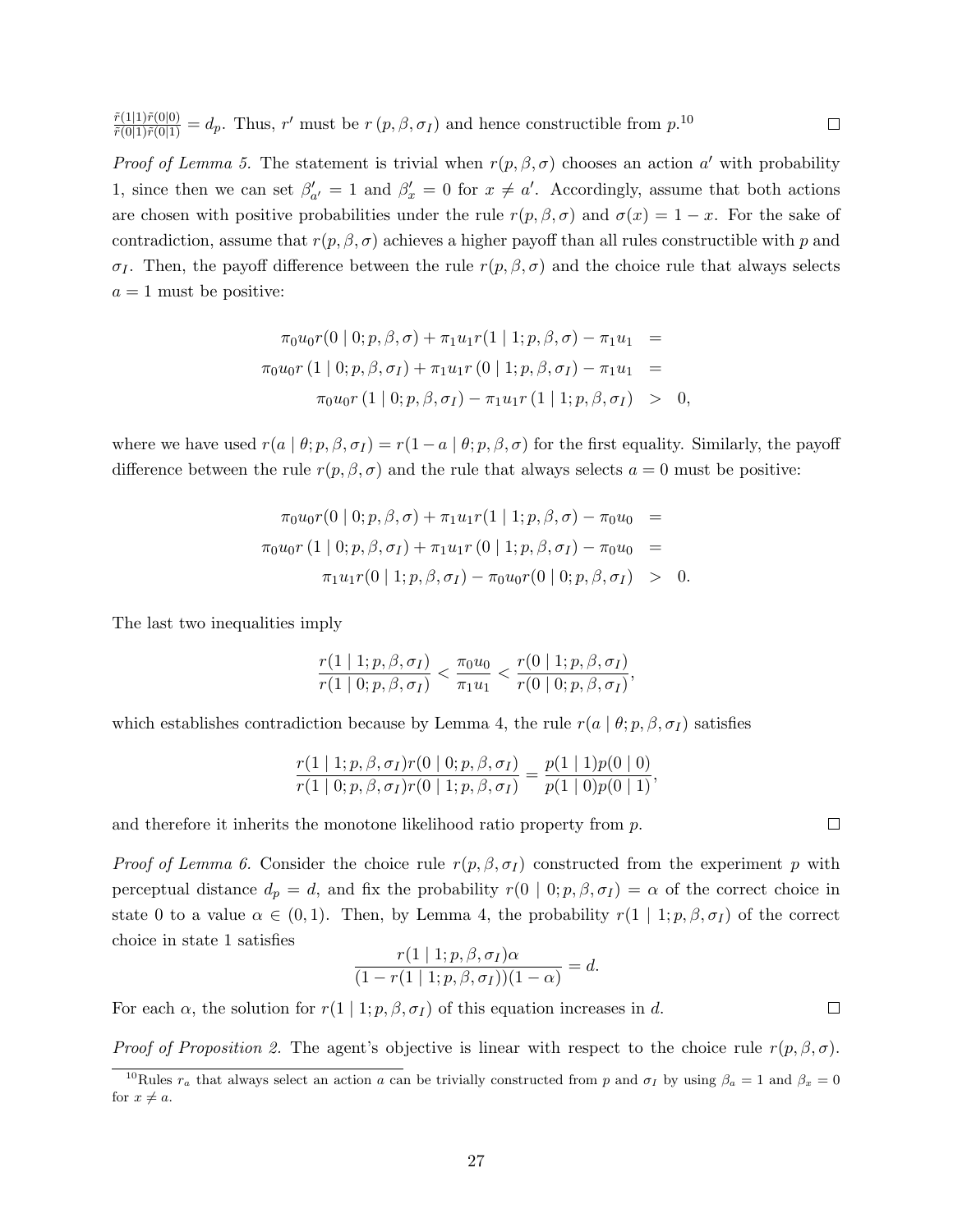Thus, the optimal rule is the point of tangency of the set  $\mathcal{R}_{\bar{p},\sigma_I}$  of the feasible rules and of an indifference line; see Figure 2. The slope  $\frac{dr(0|0;\overline{p},\beta,\sigma_I)}{dr(1|1;\overline{p},\beta,\sigma_I)}$  is decreasing in  $r(1|1;\overline{p},\beta,\sigma_I)$  and attains value  $-1/\overline{d}$  for  $r(1 | 1; \overline{p}, \beta, \sigma_I) = 0$ , and value  $-\overline{d}$  for  $r(1 | 1; \overline{p}, \beta, \sigma_I) = 1$ . Thus, when  $R < 1/\overline{d}$ or  $R > \overline{d}$ , then the problem has the corner solution as specified in statements 1 and 2 of the proposition.

When  $R \in (1/\overline{d}, \overline{d})$ , then the optimal choice rule  $r^* = r(\overline{p}, \beta^*, \sigma_I)$  satisfies the feasibility condition  $\frac{r^*(1|1)r^*(0|0)}{r^*(0|1)r^*(0|1)}$  $\frac{r^{\alpha}(\{1\},r^{\alpha}(0|1))}{r^*(0|1)r^*(0|1)}=d$ , the second-thought-free condition (5) (applied to action  $a=1$ ):

$$
\pi_1 u_1 r^*(1 \mid 1) = \pi_0 u_0 r^*(0 \mid 0) r^*(1 \mid 0) + \pi_1 u_1 r^*(1 \mid 1) r^*(1 \mid 1),
$$

and two normalization conditions  $\sum_a r^*(a | \theta) = 1$ , for  $\theta \in \{0, 1\}$ . These four conditions jointly imply the explicit solution for the optimal choice rule in (8). The expression (9) for  $\beta_1^*/\beta_0^*$  follows  $\frac{r^*(1|\theta)}{r^*(0|\theta)} = \frac{\beta_1^*\overline{p}(1|\theta)}{\beta_0^*\overline{p}(0|\theta)}$ from (8) and the condition  $\frac{r^*(1|\theta)}{r^*(0|\theta)}$  $\frac{\beta_1 p(1|\theta)}{\beta_0^* \overline{p}(0|\theta)}$ .  $\Box$ 

### A.2 Proofs for Section 6

The next result is an auxiliary lemma used in the proof of Proposition 4.

**Lemma 9.** The optimal effective choice rule  $r^*$  satisfies for any pair of states  $\theta$ ,  $\theta' \in \Theta$ :

$$
\pi_{\theta}u_{\theta}r^*(\theta \mid \theta)r^*(\theta' \mid \theta) = r^*(\theta \mid \theta')\pi_{\theta'}u_{\theta'}r^*(\theta' \mid \theta').
$$
\n(16)

Condition (16) is a strengthening of the second-thought-free condition (5). It requires that the agent who has terminated the decision process with perception  $\theta$ , and knows that the second run of the process  $r^*$  terminates with a value  $\theta'$  is indifferent between  $\theta$  and  $\theta'$ . This condition is stronger than the second-thought-free condition (5), since (5) requires (16) to hold only on average across all  $\theta'$ . This strengthening holds for the special case of a symmetric experiment p.

Proof of Lemma 9. The optimal effective choice rule satisfies the second-thought-free condition (5), equivalent to:

$$
\pi_{\theta}u_{\theta}r^*(\theta \mid \theta) = \sum_{\theta' \in \Theta} \pi_{\theta'}u_{\theta'}r^*(\theta \mid \theta')r^*(\theta' \mid \theta') \text{ for all } \theta \in \Theta,
$$

which after two algebraic steps gives:

$$
\pi_{\theta}u_{\theta}r^*(\theta \mid \theta)\left(1 - r^*(\theta \mid \theta)\right) = \sum_{\theta' \neq \theta} \pi_{\theta'}u_{\theta'}r^*(\theta \mid \theta')r^*(\theta' \mid \theta') \text{ for all } \theta \in \Theta,
$$
  

$$
\sum_{\theta' \neq \theta} \pi_{\theta}u_{\theta}r^*(\theta \mid \theta)r^*(\theta' \mid \theta) = \sum_{\theta' \neq \theta} \pi_{\theta'}u_{\theta'}r^*(\theta' \mid \theta')r^*(\theta \mid \theta') \text{ for all } \theta \in \Theta.
$$

The last system of equations is formally equivalent to the system of balance conditions for a Markov chain. To see this, consider an ergodic Markov chain with transition probabilities from  $\theta$  to  $\theta'$  equal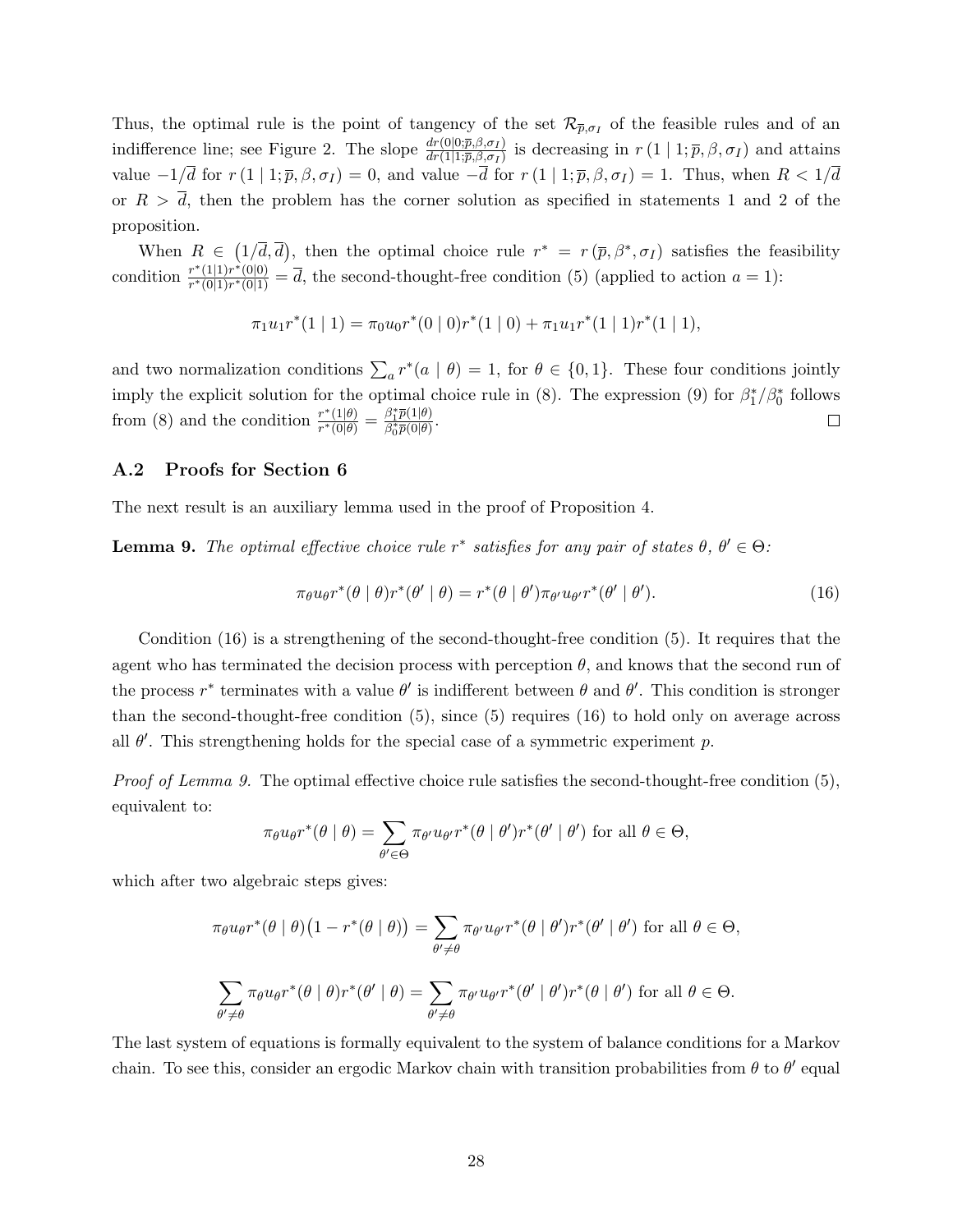to  $r^*(\theta' | \theta)$ . The balance condition for the stationary distribution  $\mu(\theta)$  of this chain is

$$
\sum_{\theta' \neq \theta} \mu(\theta) r^*(\theta' \mid \theta) = \sum_{\theta' \neq \theta} \mu(\theta') r^*(\theta \mid \theta') \text{ for all } \theta \in \Theta,
$$

and thus, for each state  $\theta$ ,  $\pi_{\theta}u_{\theta}r^*(\theta | \theta)$  is proportional to the ergodic probability  $\mu(\theta)$  of the state  $\theta$  for the chain with transition probabilities  $r^*(\theta' | \theta)$ .

Recall that if a Markov chain with transition probabilities  $m(\theta' | \theta)$  is reversible, then its stationary distribution  $\mu(\theta)$  satisfies detailed balance conditions

$$
\mu(\theta)m(\theta' \mid \theta) = \mu(\theta')m(\theta \mid \theta') \text{ for all } \theta \neq \theta'.
$$

Thus, it suffices to prove that the probabilities  $r^*(\theta' | \theta)$  constitute a reversible Markov chain.

Recall that a Markov chain  $m(\theta' | \theta)$  is reversible if and only if it satisfies the Kolmogorov criterion, which requires for all sequences of states  $\theta_1, \theta_2, \ldots, \theta_n$ ,

$$
\frac{m(\theta_2 \mid \theta_1)m(\theta_3 \mid \theta_2)\dots m(\theta_n \mid \theta_{n-1})m(\theta_1 \mid \theta_n)}{m(\theta_n \mid \theta_1)m(\theta_{n-1} \mid \theta_n)\dots m(\theta_2 \mid \theta_3)m(\theta_1 \mid \theta_2)} = 1.
$$
\n(17)

The Markov chain with transition probabilities  $p(\theta' | \theta)$  given by the primitive experiment p satisfies the Kolmogorov criterion  $(17)$  since p is symmetric by assumption. Finally, for any positive termination strategy  $\beta$ , the effective choice rule  $r(\theta' | \theta; p, \beta, \sigma_I)$  satisfies the Kolmogorov criterion too. This is because  $r(\theta' | \theta; p, \beta, \sigma_I) = \frac{\beta_{\theta'} p(\theta'|\theta)}{\sum_{\beta} \beta_{\gamma} p(\tilde{\theta}|\beta)}$  $\frac{\beta_{\theta'}p(\theta'|\theta)}{\sum_{\tilde{\theta}}\beta_{\tilde{\theta}}p(\tilde{\theta}|\theta)},$  and when the expressions for  $r(\theta' | \theta; p, \beta, \sigma_I)$ are substituted into (17), then the terms  $\beta_{\theta'}$  and the denominators cancel out, and hence

$$
\frac{r(\theta_2 \mid \theta_1; p, \beta \sigma_I) r(\theta_3 \mid \theta_2; p, \beta, \sigma_I) \dots r(\theta_1 \mid \theta_n; p, \beta, \sigma_I)}{r(\theta_n \mid \theta_1; p, \beta, \sigma_I) r(\theta_{n-1} \mid \theta_n; p, \beta, \sigma_I) \dots r(\theta_1 \mid \theta_2; p, \beta, \sigma_I)} = \frac{p(\theta_2 \mid \theta_1) p(\theta_3 \mid \theta_2) \dots p(\theta_1 \mid \theta_n)}{p(\theta_n \mid \theta_1) p(\theta_{n-1} \mid \theta_n) \dots p(\theta_1 \mid \theta_2)} = 1,
$$

as needed.

*Proof of Proposition 3.* Lemma 9 implies for all pairs  $\theta, \theta' \in \Theta$ :

$$
\pi_{\theta}u_{\theta}r^*(\theta \mid \theta)r^*(\theta' \mid \theta) = r^*(\theta \mid \theta')\pi_{\theta'}u_{\theta'}r^*(\theta' \mid \theta').
$$

By Lemma 2, we can substitute  $r^*(\theta' | \theta) = \frac{\beta_{\theta'}^*(p(\theta')|\theta)}{\sum_{\theta'} \beta_{\theta'}^*(\theta')(\theta')}$  $\frac{\rho_{\theta'} p(\sigma|\theta')}{\sum_{\tilde{\theta}} \beta_{\tilde{\theta}}^* p(\tilde{\theta}|\theta)},$  which gives

$$
\frac{\beta_{\theta}^{*} \beta_{\theta'}^{*} \pi_{\theta} u_{\theta} p(\theta \mid \theta) p(\theta' \mid \theta)}{\left(\sum_{\tilde{\theta}} \beta_{\tilde{\theta}}^{*} p(\tilde{\theta} \mid \theta)\right)^{2}} = \frac{\beta_{\theta}^{*} \beta_{\theta'}^{*} p(\theta \mid \theta') \pi_{\theta'} u_{\theta'} p(\theta' \mid \theta')}{\left(\sum_{\tilde{\theta}} \beta_{\tilde{\theta}}^{*} p(\tilde{\theta} \mid \theta')\right)^{2}}.
$$

Using the symmetry of  $p$  we get

$$
\frac{\sum_{\tilde{\theta}} \beta_{\tilde{\theta}}^* p(\tilde{\theta} \mid \theta')}{\sum_{\tilde{\theta}} \beta_{\tilde{\theta}}^* p(\tilde{\theta} \mid \theta)} = \left(\frac{\pi_{\theta'} u_{\theta'} p(\theta' \mid \theta')}{\pi_{\theta} u_{\theta} p(\theta \mid \theta)}\right)^{1/2},\tag{18}
$$

which gives  $(10)$  after rearrangement.

 $\Box$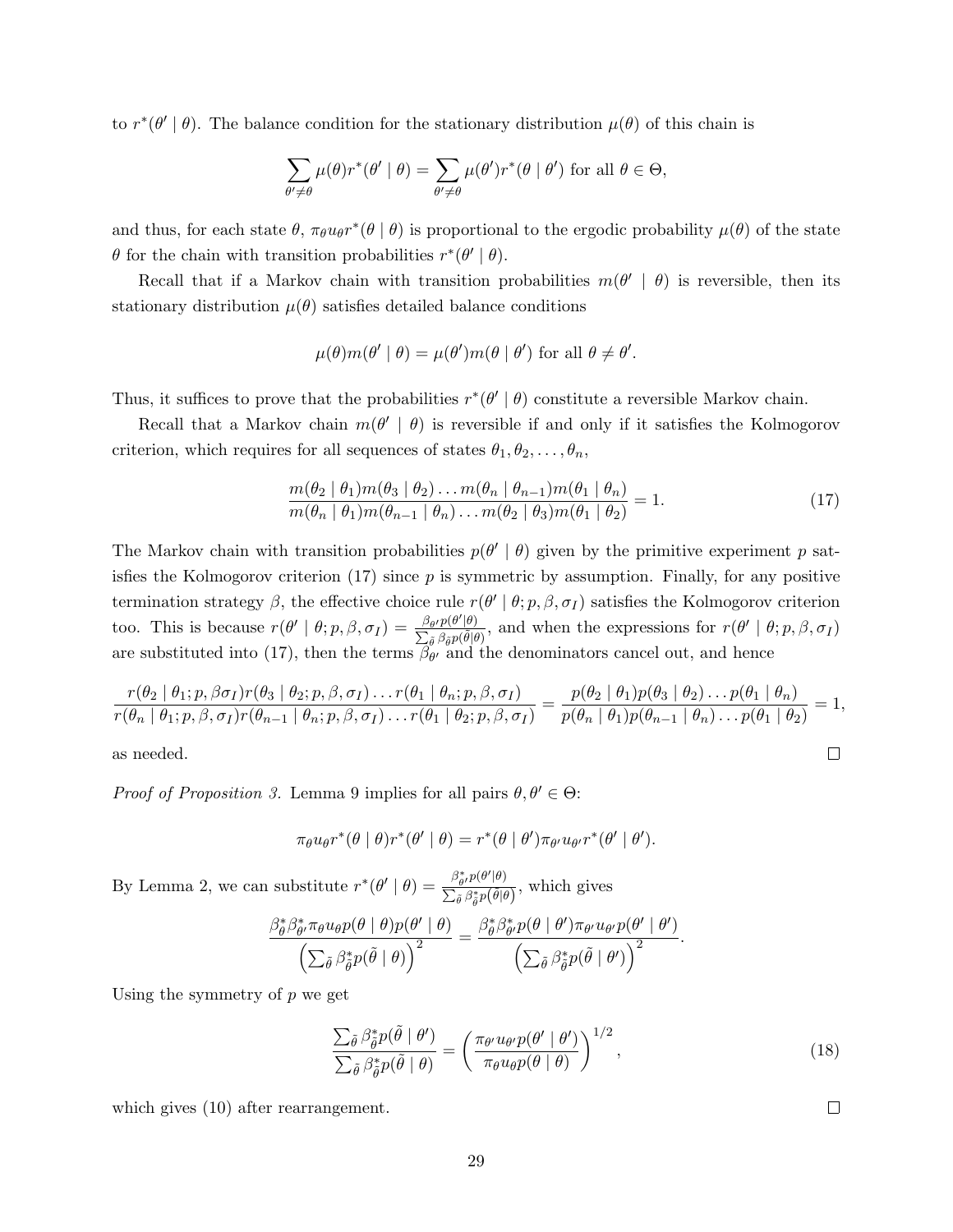*Proof of Proposition 4.* To compare  $r^*(\theta_1 | \theta_2)$  and  $r^*(\theta_2 | \theta_1)$ , we write

$$
\frac{r^*(\theta_1 \mid \theta_2)}{r^*(\theta_2 \mid \theta_1)} = \frac{\frac{\beta_{\theta_1}^* p(\theta_1 \mid \theta_2)}{\sum_{\tilde{\theta}} \beta_{\tilde{\theta}}^* p(\tilde{\theta} \mid \theta_2)}}{\frac{\beta_{\theta_2}^* p(\tilde{\theta} \mid \theta_2)}{\sum_{\tilde{\theta}} \beta_{\tilde{\theta}}^* p(\theta_2 \mid \theta_1)}} = \frac{\frac{\beta_{\theta_1}^* p(\theta_1 \mid \theta_2)}{(\pi_{\theta_2} u_{\theta_2} p(\theta_2 \mid \theta_2))^{1/2}}}{\frac{\beta_{\theta_2}^* p(\theta_2 \mid \theta_1)}{(\pi_{\theta_1} u_{\theta_1} p(\theta_1 \mid \theta_1))^{1/2}}} = \frac{\beta_{\theta_1}^* p^{1/2}(\theta_1 \mid \theta_1)}{\beta_{\theta_2}^* p^{1/2}(\theta_2 \mid \theta_2)},
$$

where we have used (18) in the second step, and the symmetry of p and equality of  $\pi_{\theta}u_{\theta}$  across  $\theta$ in the last step. Define  $\hat{\beta}_{\theta} = \beta_{\theta}^* p^{1/2}(\theta | \theta)$ . We need to prove that if  $\theta_1$  is more distinct than  $\theta_2$ , then  $\hat{\beta}_{\theta_1} > \hat{\beta}_{\theta_2}$ .

By (18),  $(\hat{\beta}_{\theta})_{\theta}$  satisfy the system of linear equations:

$$
\sum_{\theta'} D_{\theta'\theta} \hat{\beta}_{\theta'} = 1 \text{ for all } \theta,
$$

where  $D_{\theta'\theta} = \frac{p(\theta'|\theta)}{n^{1/2}(\theta'|\theta')n^{1/2}}$  $\frac{p(\theta|\theta)}{p^{1/2}(\theta|\theta)p^{1/2}(\theta|\theta)}$ . We claim that if  $\theta_1$  is more distinct than  $\theta_2$ , then  $D_{\theta_3\theta_1} < D_{\theta_3\theta_2}$  for all  $\theta_3 \neq \theta_1, \theta_2$ . This follows from  $p(\theta_3 | \theta_1) < p(\theta_3 | \theta_2)$  and from the symmetry of p:

$$
p(\theta_1 | \theta_1) = 1 - p(\theta_2 | \theta_1) - \sum_{\theta_3 \neq \theta_1, \theta_2} p(\theta_3 | \theta_1) > 1 - p(\theta_1 | \theta_2) - \sum_{\theta_3 \neq \theta_1, \theta_2} p(\theta_3 | \theta_2) = p(\theta_2 | \theta_2),
$$

and therefore,

$$
D_{\theta_3\theta_1} = \frac{p(\theta_1 \mid \theta_3)}{p^{1/2}(\theta_1 \mid \theta_1)p^{1/2}(\theta_3 \mid \theta_3)} < \frac{p(\theta_2 \mid \theta_3)}{p^{1/2}(\theta_2 \mid \theta_2)p^{1/2}(\theta_3 \mid \theta_3)} = D_{\theta_3\theta_2}.
$$

Thus,

$$
D_{\theta_1\theta_1}\hat{\beta}_{\theta_1} + D_{\theta_2\theta_1}\hat{\beta}_{\theta_2} = 1 - \sum_{\theta_3 \neq \theta_1, \theta_2} D_{\theta_3\theta_1}\hat{\beta}_{\theta_3} > 1 - \sum_{\theta_3 \neq \theta_1, \theta_2} D_{\theta_3\theta_2}\hat{\beta}_{\theta_3} = D_{\theta_2\theta_2}\hat{\beta}_{\theta_2} + D_{\theta_1\theta_2}\hat{\beta}_{\theta_1}.
$$

Using that  $D_{\theta\theta} = 1$  and  $D_{\theta\theta'} = D_{\theta'\theta}$ , we have

$$
\hat{\beta}_{\theta_1} + D_{\theta_2\theta_1} \hat{\beta}_{\theta_2} > \hat{\beta}_{\theta_2} + D_{\theta_2\theta_1} \hat{\beta}_{\theta_1}.
$$

The assumption of sufficient precision of p and symmetry of p imply that  $D_{\theta_2\theta_1} < 1$ , and thus  $\hat{\beta}_{\theta_1} > \hat{\beta}_{\theta_2}$ , as needed.  $\Box$ 

#### A.3 Proofs of the results from Section 7

*Proof of Lemma 7.* All rules feasible in  $\mathcal{P}_{iia}$  are feasible in  $\mathcal{R}(\mathcal{P}_{iia})$ :  $\mathcal{R}(\mathcal{P}_{iia}) \supset \mathcal{P}_{iia}$ . This is immediate since when  $\beta_a = 1$  for all  $a \in A$ , then  $r(p, \beta, \sigma_I) = p$  for all  $p \in \mathcal{P}_{iia}$ .

It remains to show  $\mathcal{R}(\mathcal{P}_{iia}) \subset \mathcal{P}_{iia}$ . Consider  $p(\gamma, \sigma) \in \mathcal{P}_{iia}$  constructed in the setting of Example 1 by the use of the generalized termination strategy  $\gamma(m, x)$ , and the action strategy  $\sigma(m, x)$ . Recall that  $r(p(\gamma, \sigma), \beta, \hat{\sigma})$  is the choice rule constructed by repetitions of the rule  $p(\gamma, \sigma)$  according to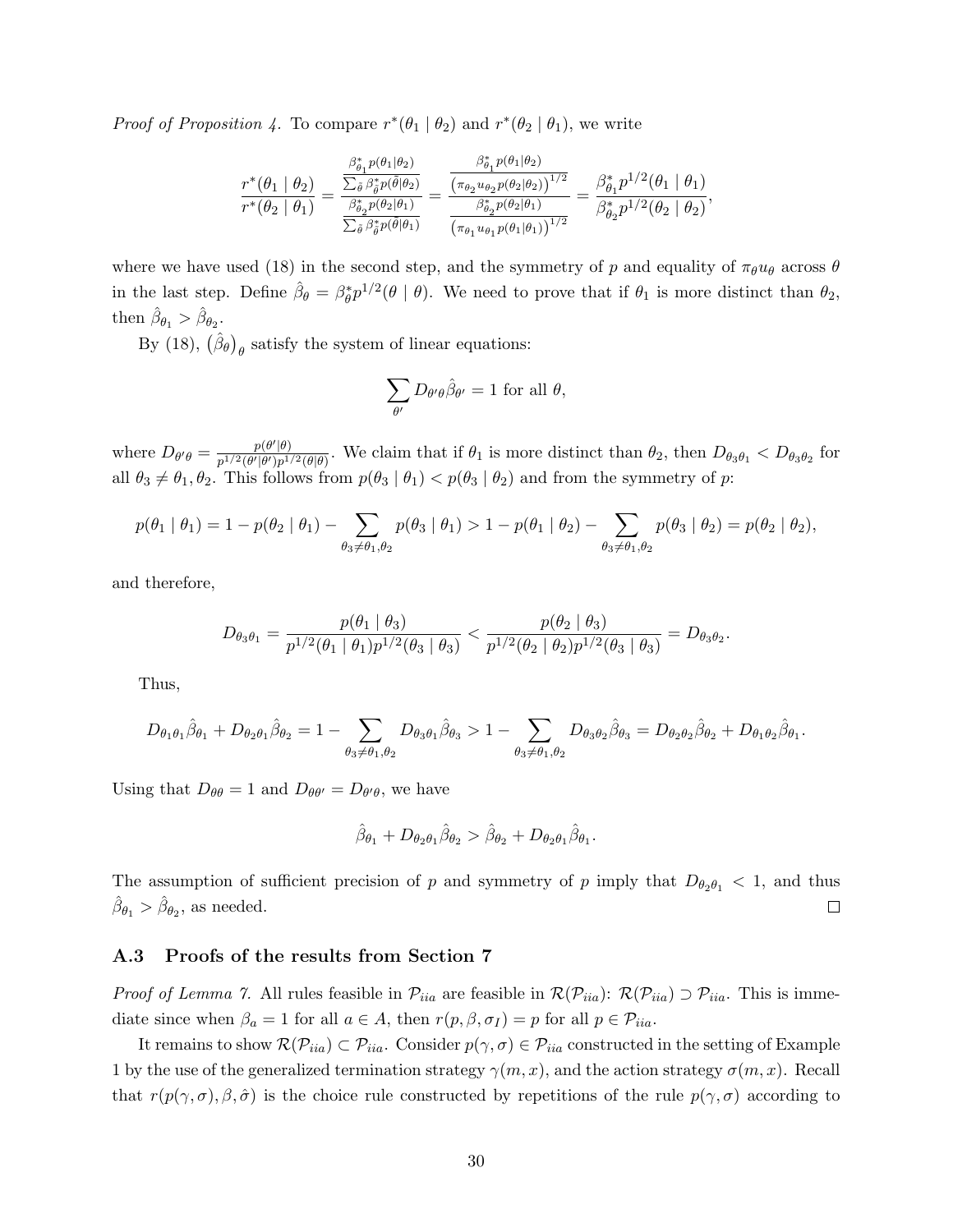the termination strategy  $\beta = (\beta_a)_{a \in A}$  and by applying the action strategy  $\hat{\sigma} : A \longrightarrow A$  upon the termination. We need to show that there exists  $\gamma'$  and  $\sigma'$  such that  $r(p(\gamma, \sigma), \beta, \hat{\sigma}) = p(\gamma', \sigma')$ . This is indeed so when the termination probability  $\gamma'(\mathfrak{t} \mid m, x) = \gamma(\mathfrak{t} \mid m, x) \beta_{\sigma(m,x)}$  for  $m \neq m_0$ , the transition probability to the original memory state  $m_0$  is  $\gamma'(m_0 | m, x) = \gamma(m_0 | m, x) + \gamma(t)$  $(m, x)$   $(1 - \beta_{\sigma(m,x)})$ , which is the sum of the probabilities that the original process  $\gamma$  transits to  $m_0$ and that the decision process  $r(p(\gamma, \sigma), \beta, \hat{\sigma})$  restarts after termination of  $p(\gamma, \sigma)$ . Additionally, for all  $\tilde{m} \neq m_0$ ,  $\gamma'(\tilde{m} \mid m, x) = \gamma(\tilde{m} \mid m, x)$ . The above choice of  $\gamma'$  implies that the process  $p(\gamma', \sigma')$ replicates the Markov process over the memory states under  $r(p(\gamma, \sigma), \beta, \hat{\sigma})$ . Finally, to replicate the choices upon terminations, we set the action strategy  $\sigma'(m, x) = \hat{\sigma}(\sigma(m, x))$  for all  $(m, x)$ .

Proof of Lemma 8. Again, trivially,  $\mathcal{R}(\mathcal{P}_{pf}) \supset \mathcal{P}_{pf}$ , since  $r(p,(1,\ldots,1),\sigma_I) = p$  for all  $p \in \mathcal{P}_{pf}$ . Additionally,  $\mathcal{R}(\mathcal{P}_{pf}) \subset \mathcal{P}_{pf}$ . This is indeed so because for any  $\beta = (\beta_a)_{a \in A}$  and any  $\hat{\sigma}: A \longrightarrow A$ ,  $r(p(\gamma,\sigma),\beta,\hat{\sigma}) = p(\gamma',\sigma')$  where the termination probability  $\gamma'(\mathfrak{t} | h, \theta) = \gamma(\mathfrak{t} | h, \theta)\beta_{\sigma(h)}$ , the transition probability to the empty signal history  $\emptyset$  is set to  $\gamma'(\emptyset | h, \theta) = \gamma(\emptyset | h, \theta) + \gamma(\mathfrak{t} |$  $(h, \theta)$   $(1 - \beta_{\sigma(h)})$ , and for all  $\tilde{h} \neq \emptyset$ ,  $\gamma'(\tilde{h} \mid h, \theta) = \gamma(\tilde{h} \mid h, \theta)$ . Finally, the action strategy is set to  $\sigma'(h) = \hat{\sigma}(\sigma(h))$  for all histories h.  $\Box$ 

Proof of Proposition 5. We extend the definition of the effective experiment to the setting with discounting. Let

$$
s_{\delta}(x | \theta; p, \beta) = \sum_{t} \sum_{\mathbf{x}^{t}: x_{t} = x} \delta^{t} \rho\left(\mathbf{x}^{t} | \theta; p, \beta\right),
$$

where  $\rho(\mathbf{x}^t | \theta; p, \beta)$  is the probability of the signal history  $\mathbf{x}^t$  defined in (1). Thus,  $s_\delta(x | \theta; p, \beta)$  is the discounted probability that the agent's last observed signal value is x. It satisfies the recursion:

$$
s_{\delta}(x \mid \theta; p, \beta) = \beta_x p(x \mid \theta) + \delta \sum_{x' \in X} (1 - \beta_{x'} p(x' \mid \theta)) s_{\delta}(x \mid \theta; p, \beta), \qquad (19)
$$

where the first summand is the probability that the decision process terminates with  $x$  in the first round and the second summand is the discounted probability that the process terminates with  $x$ later. Solving (19) for  $s_{\delta}$  gives

$$
s_{\delta}(x \mid \theta; p, \beta) = \frac{\beta_x p(x \mid \theta)}{1 - \delta + \delta \sum_{x' \in X} \beta_{x'} p(x' \mid \theta)}.
$$

The discounted repeated-cognition problem (12) is thus equivalent to

$$
\max_{p \in \mathcal{P}, \beta \in B, \sigma \in S} \sum_{\theta \in \Theta, x \in X} \pi_{\theta} \frac{\beta_x p(x \mid \theta)}{1 - \delta + \delta \sum_{x' \in X} \beta_{x'} p(x' \mid \theta)} u(\sigma(x), \theta). \tag{20}
$$

Consider x with an interior termination probability  $\beta_x^* \in (0,1)$  and let  $a = \sigma^*(x)$ . The first-order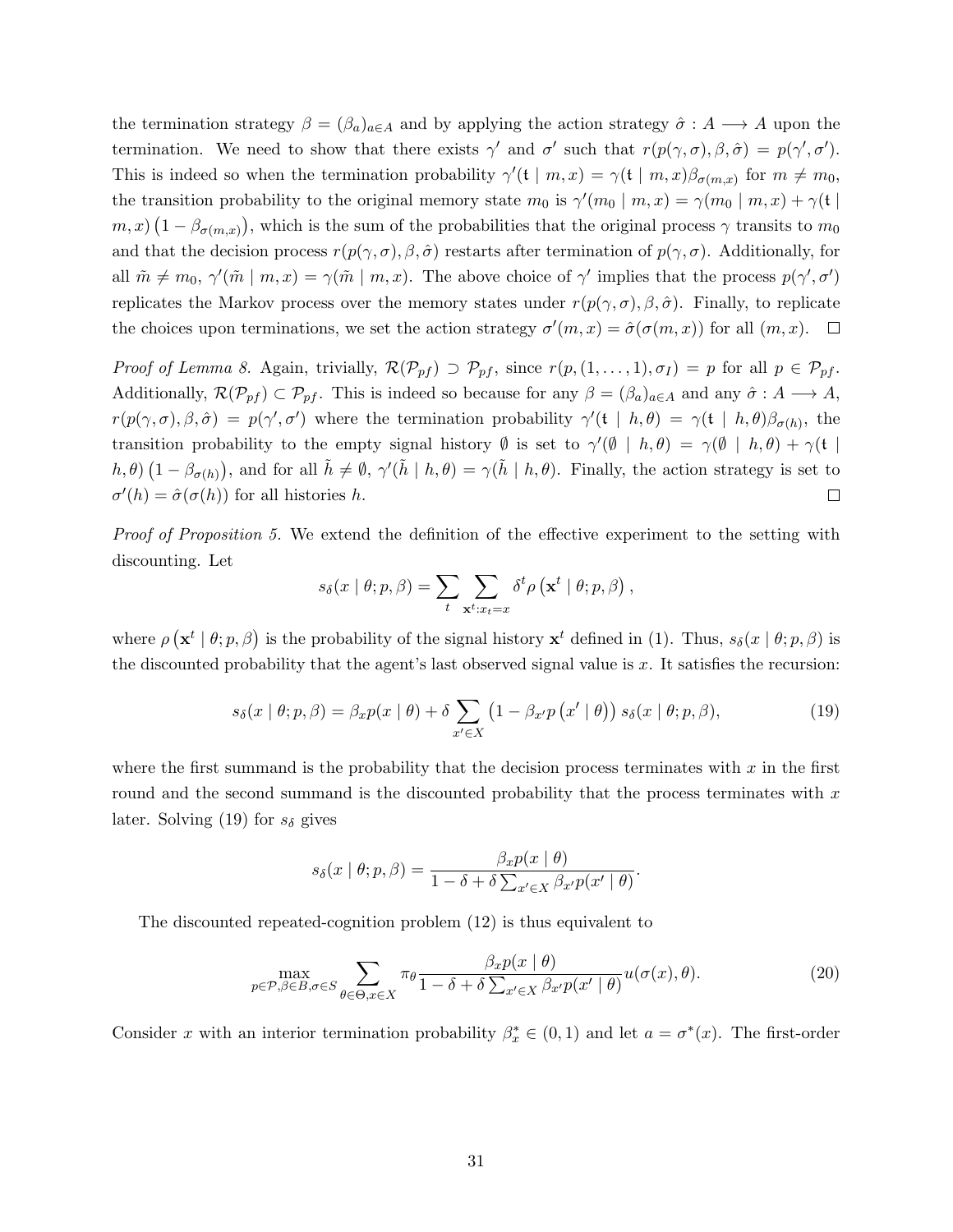condition of the problem (20) with respect to  $\beta_x$  is:

$$
\sum_{\theta \in \Theta} \pi_{\theta} \frac{s_{\delta}(x \mid \theta; p^*, \beta^*)}{\beta_x^*} u(a, \theta) - \delta \sum_{\theta \in \Theta, x' \in X} \pi_{\theta} s_{\delta}(x' \mid \theta; p^*, \beta^*) \frac{s_{\delta}(x \mid \theta; p^*, \beta^*)}{\beta_x^*} u(\sigma^*(x'), \theta) =
$$
  

$$
\sum_{\theta \in \Theta} \pi_{\theta} \frac{s_{\delta}(x \mid \theta; p^*, \beta^*)}{\beta_x^*} u(a, \theta) - \delta \sum_{\theta \in \Theta, a' \in A} \pi_{\theta} r_{\delta}^*(a' \mid \theta; p^*, \beta^*, \sigma^*) \frac{s_{\delta}(x \mid \theta; p^*, \beta^*)}{\beta_x^*} u(a', \theta) = 0,
$$

where we have summed over all x' such that  $\sigma^*(x') = a'$  in the second line. Multiplication by  $\beta_x^*$ and summation over all x such that  $\sigma^*(x) = a$  gives (13).  $\Box$ 

*Proof of Proposition 6.* Due to the condition that  $\alpha/(1-\alpha) > R$ , any  $(\beta, \sigma)$  that leads to a selection of only one action with certainty is dominated by the decision process that terminates after the first round and chooses an action equal to the observed signal value. Thus, both  $\beta_0^*$  and  $\beta_1^*$  are positive, and the action strategy is  $\sigma^*(x) = x$  or  $\sigma^*(x) = 1 - x$ . Let us show that the action strategy  $\sigma^*$ must be the identity function  $\sigma_I$ .

Assume for contradiction that  $\sigma^*(x) = 1-x$ . The payoff difference between the rule  $r_\delta(p, \beta^*, \sigma^*)$ and the choice rule that always selects  $a = 1$  must be positive, since the latter is dominated:

$$
\pi_0 u_0 r_\delta(0 \mid 0; p, \beta^*, \sigma^*) + \pi_1 u_1 r_\delta(1 \mid 1; p, \beta^*, \sigma^*) - \pi_1 u_1 =
$$
  
\n
$$
\pi_0 u_0 r_\delta(1 \mid 0; p, \beta^*, \sigma_I) + \pi_1 u_1 r_\delta(0 \mid 1; p, \beta^*, \sigma_I) - \pi_1 u_1 \ge
$$
  
\n
$$
\pi_0 u_0 r_\delta(1 \mid 0; p, \beta^*, \sigma_I) - \pi_1 u_1 r_\delta(1 \mid 1; p, \beta^*, \sigma_I) > 0,
$$

where the first inequality follows from the fact that any discounted choice rule satisfies  $\sum_a r_\delta(a \mid$  $\theta$ ;  $p, \beta, \sigma$ )  $\leq$  1. Similarly, the payoff difference between the rule  $r_{\delta}(p, \beta^*, \sigma^*)$  and the rule that always selects  $a = 0$  must be positive:

$$
\pi_0 u_0 r_\delta(0 \mid 0; p, \beta^*, \sigma^*) + \pi_1 u_1 r_\delta(1 \mid 1; p, \beta^*, \sigma^*) - \pi_0 u_0 =
$$
  
\n
$$
\pi_0 u_0 r_\delta(1 \mid 0; p, \beta^*, \sigma_I) + \pi_1 u_1 r_\delta(0 \mid 1; p, \beta^*, \sigma_I) - \pi_0 u_0 \ge
$$
  
\n
$$
\pi_1 u_1 r_\delta(0 \mid 1; p, \beta^*, \sigma_I) - \pi_0 u_0 r_\delta(0 \mid 0; p, \beta^*, \sigma_I) > 0.
$$

The last two inequalities imply:

$$
\frac{r_{\delta}(0 | 1; p, \beta^*, \sigma_I)}{r_{\delta}(0 | 0; p, \beta^*, \sigma_I)} > \frac{\pi_0 u_0}{\pi_1 u_1} > \frac{r_{\delta}(1 | 1; p, \beta^*, \sigma_I)}{r_{\delta}(1 | 0; p, \beta^*, \sigma_I)}.
$$

This establishes contradiction because as shown in the proof of Proposition 5,  $r_{\delta}(x | \theta; p, \beta^*, \sigma_I)$  $s_{\delta}(x \mid \theta; p, \beta^*) = \frac{\beta_x^* p(x \mid \theta)}{1 - \delta + \delta \sum_{x'} \beta_{x'}^* p(x' \mid \theta)},$  and thus

$$
\frac{r_{\delta}(1 | 1; p, \beta^*, \sigma_I) r_{\delta}(0 | 0; p, \beta^*, \sigma_I)}{r_{\delta}(0 | 1; p, \beta^*, \sigma_I) r_{\delta}(1 | 0; p, \beta^*, \sigma_I)} = \frac{p(1 | 1)p(0 | 0)}{p(0 | 1)p(1 | 0)} > 1.
$$

Further, it must hold that  $\beta_0^* = 1$  or  $\beta_1^* = 1$ . Otherwise, if both  $\beta_0^* < 1$  and  $\beta_1^* < 1$ , then the